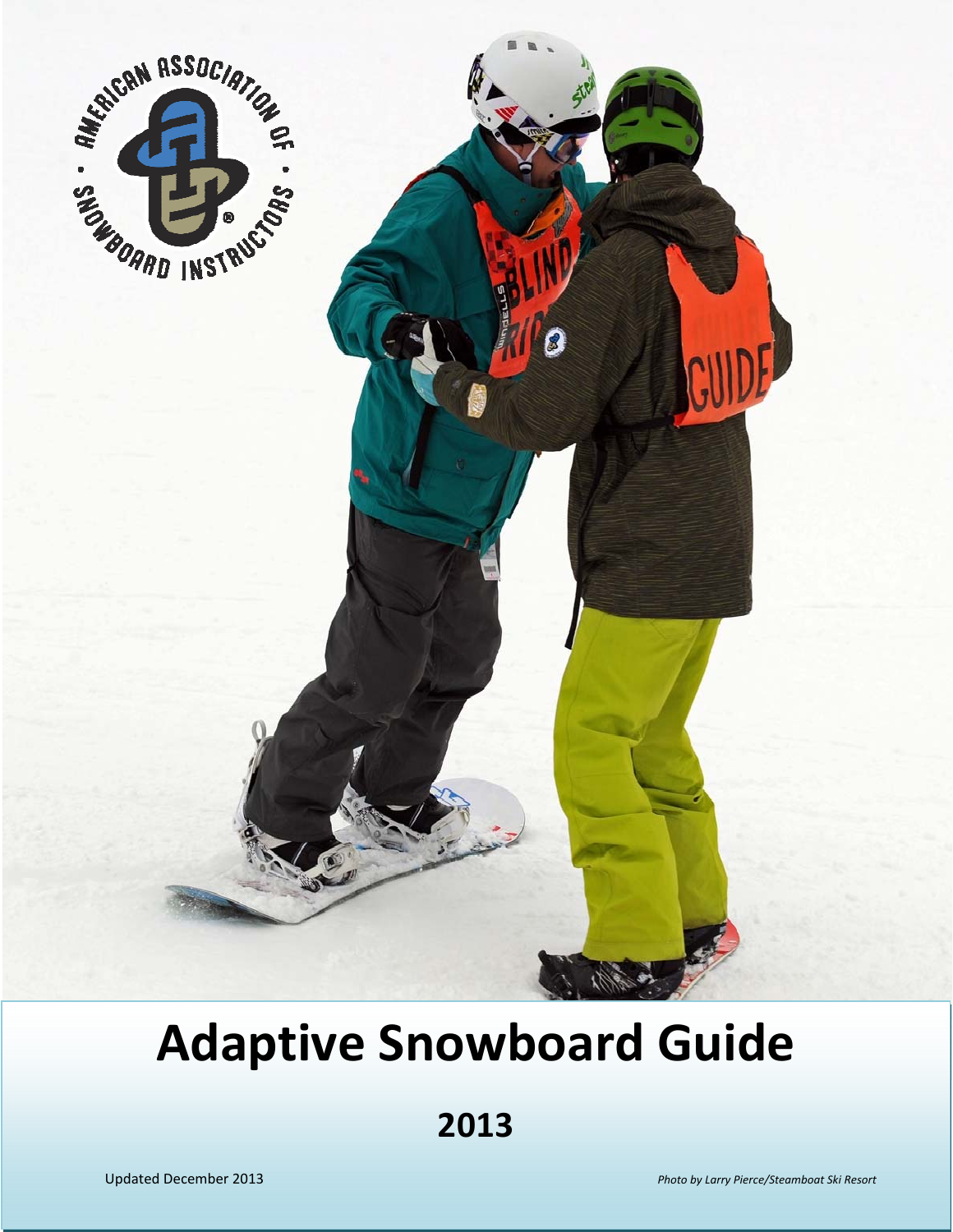# **Table of Contents**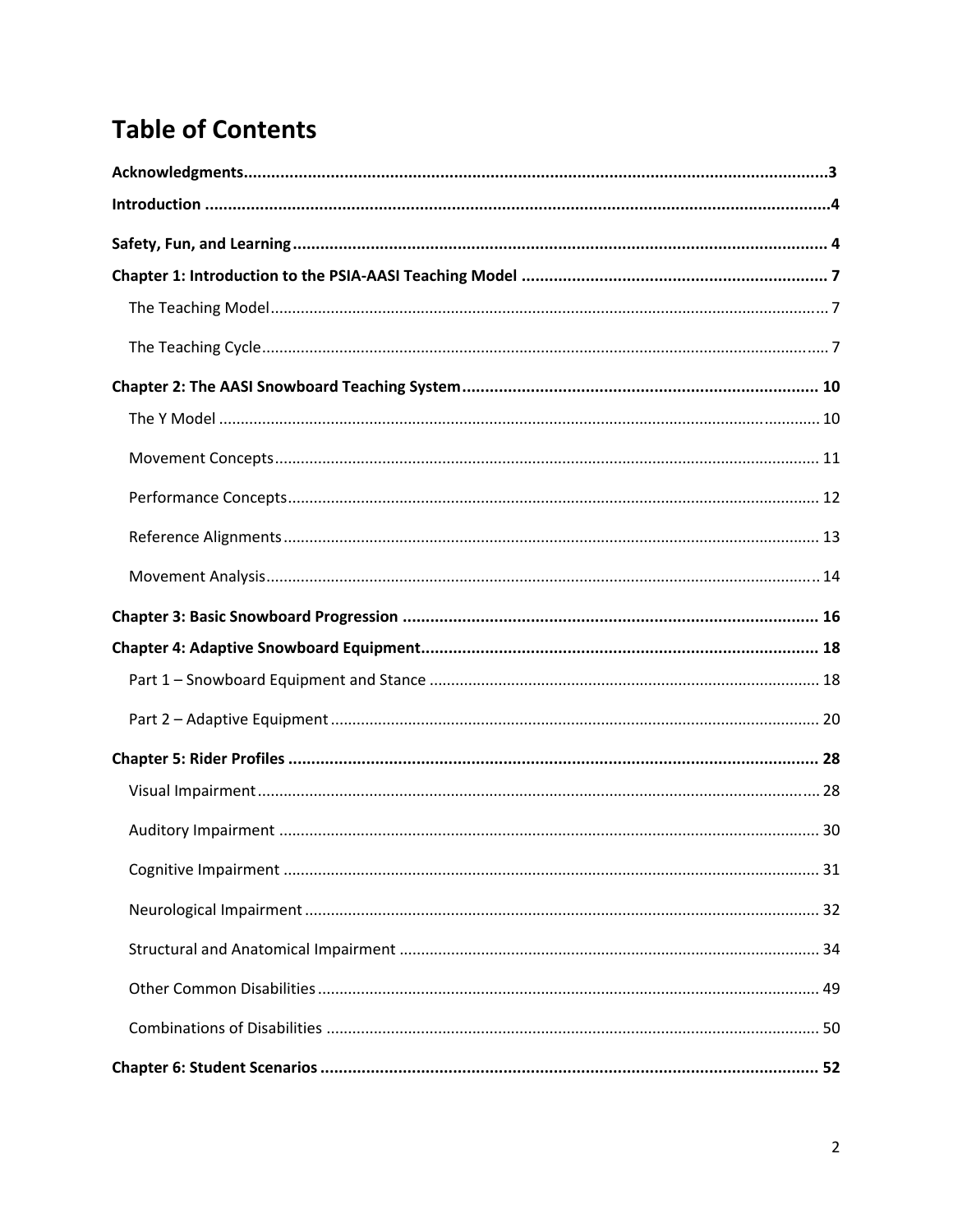# **Acknowledgements**

This guide would not be possible without the incredible contributions of adaptive instructors across the country, whose belief is that people of all abilities can snowboard. Its content was developed using materials from the Rocky Mountain Division's *Adaptive Snowboard Resource Guide*, AASI's *Snowboard Instructor's Guide*, and PSIA‐AASI's *Adaptive Snowsports Instruction* manual.

Utmost thanks are owed to the many people involved in developing this guide, including Holly Anderson, Kim Seevers, Ben Roberts, Barbara Szwebel, Karen Frei, Bobby Palm, KC Gandee, Josh Spoelstra, Rob Bevier, Beth Fox, Trevor Hildebrand, Earl Saline, and Scott Anfang. Each contributed their expertise and time to provide this resource. Thank you!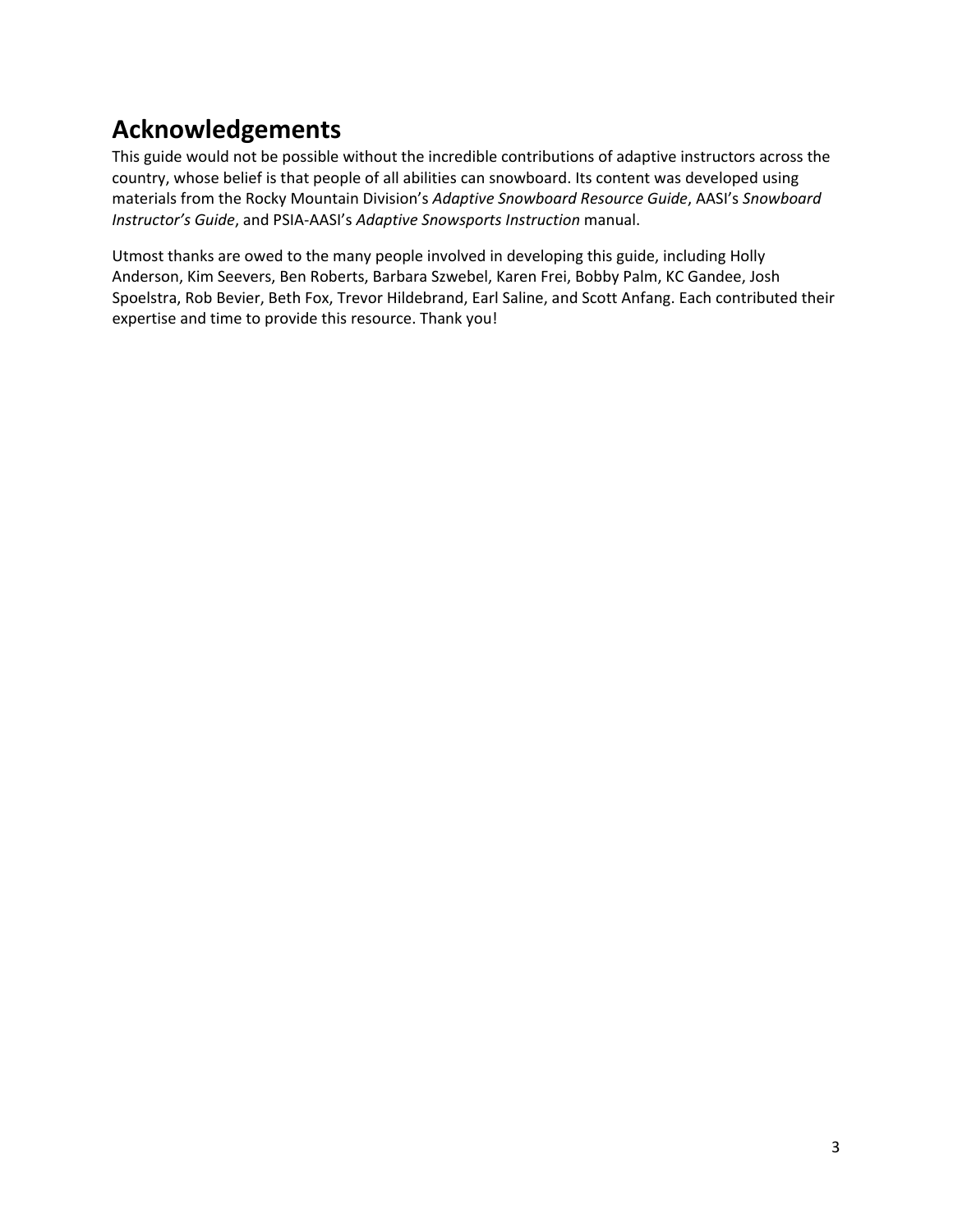# **Introduction**

Since the early 1990s, adaptive snowboarding (ASB) has grown by leaps and bounds as teachers from all segments of the riding world have helped students with a variety of physical and/or cognitive challenges fall in love with the sport. Through the years, teachers involved in both adaptive and able‐bodied snowboarding—working in collaboration with students as well as colleagues from the alpine and nordic skiing worlds—have developed and refined a wide range of ASB instruction techniques and concepts. The diverse, creative, and unique collection of crossover teaching techniques represented by this array of talented instructors greatly increases and advances the possibilities and options for adaptive students to find success as snowboarders.

Focusing on fulfilling their students' desire to learn to ride, these instructors have created innovative ways of sharing the sport of snowboarding with adaptive athletes. The critical element in adaptive snowboarding—as it is in all adaptive sports—is to modify/adjust the skills, concepts, and outcomes of the activity to suit the unique needs of each student. The material herein can serve those who work with able‐bodied students (including those involved in other snowsports disciplines) as well as instructors and therapists who have previous experience in the adaptive community but are new to snowboard instruction. The intent of this guide is not to create an all-inclusive "bible" for adaptive snowboarding, but rather to demonstrate how established concepts used by the American Association of Snowboard Instructors (AASI) can provide practical insight when working with adaptive participants.

For an in‐depth understanding of the language used and concepts outlined here, including the AASI Snowboard Teaching System (STS), please consult AASI's *Snowboard Instructor's Guide* and *Snowboard Movement Analysis Handbook*. PSIA‐AASI's *Adaptive Snowsports Instruction* manual is a great resource on adaptive instruction in general, including greater depth of information regarding specific disabilities. For more information on the theory and practice of snowsports instruction not covered in detail in this manual—in particular such concepts as the CAP Model, Abraham Maslow's "Hierarchy of Needs," and a clear discussion of various learning styles—please look to PSIA‐AASI's *Children's Instruction Manual* and *Core Concepts for Snowsports Instructors*.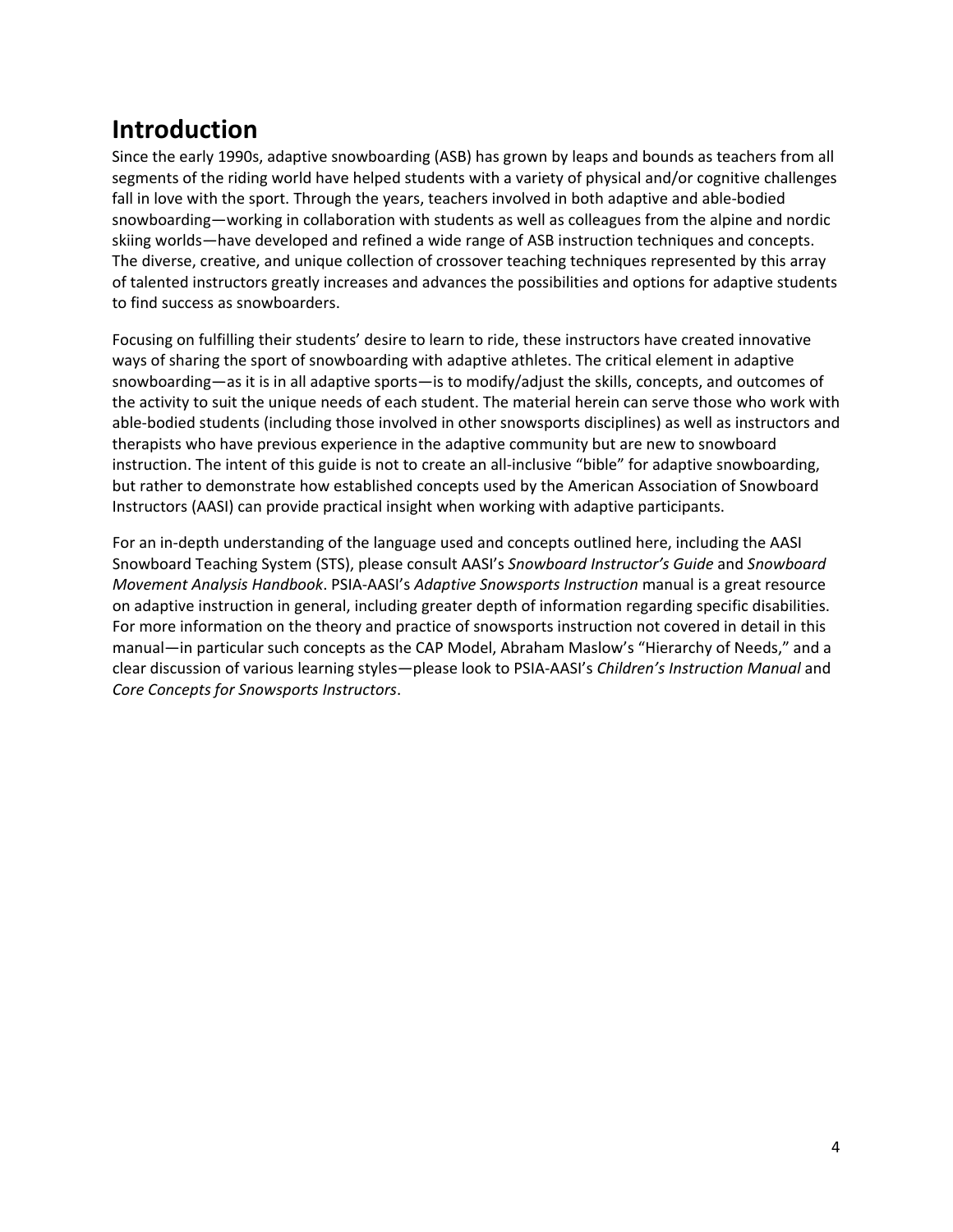# **Safety**

Your top priority and responsibility as a snowsports instructor in any discipline is to help ensure that your students are safe and feel safe so they can focus their complete attention on learning. It is also important for you as an ASB instructor to help students understand and accept the inherent risks and responsibilities of using resort facilities and terrain. Please note that the combinations of terrain, weather, equipment, facilities, maintenance, and operations make it impractical to define a standardized safety protocol that is used at every school or area. As an ASB instructor, you should become familiar with and heed your individual resort and/or snowsports school's safety practices and approaches to safety education.

To help ensure a safe lesson for everyone concerned, your actions need to include:

- Taking the time to discover and account for the student's capabilities and limitations when making decisions regarding terrain choice, lesson pace, and lesson content.
- Making conservative terrain choices and taking weather and snow conditions into account during the lesson.
- Keeping track of time and safeguarding the student's energy level so it doesn't dip into the zone of fatigue.
- Considering skier/rider traffic on the slope when choosing stopping points and when suggesting maneuvers and activities—particularly those that take students *across* the slope.
- Taking time while traveling around the mountain to point out signs and symbols and to explain their meanings.

Every instructor should include discussions about safety with students, and make a point to explain decisions made during the lesson. Such an approach will help students become more involved in the decision‐making process. In this way students can pass along what they've learned while freeriding on their own or with family or friends. Additionally, when the instructor is sharing safety information during a lesson, it lets the student know that the instructor is watching out for him or her and can thus engender a feeling of security that helps the student focus on learning and enjoying the mountain.

The National Ski Areas Association (NSAA) has created Your Responsibility Code, a set of self‐directives that outline seven simple practices of safe riding and skiing. Instructors should abide by the following rules and, whenever appropriate, include them in the content of their lessons.

# **Your Responsibility Code**

- 1. Always stay in control.
- 2. People ahead of you have the right of way.
- 3. Stop in a safe place for you and others.
- 4. Whenever starting downhill or merging, look uphill and yield.
- 5. Use devices to help prevent runaway equipment.
- 6. Observe signs and warnings, and keep off closed trails.
- 7. Know how to use the lifts safely.

All instructors should understand and abide by the safety protocols of their particular area.

# **Safe Lessons**

In all beginner and lower‐level lessons it is important to manage the risk of the student catching an edge and "slamming" into the hill. The key to a slam-free lesson is taking time beforehand to plan and make adjustments for your lesson's pace, maneuvers, terrain, and choice of appropriate adaptive equipment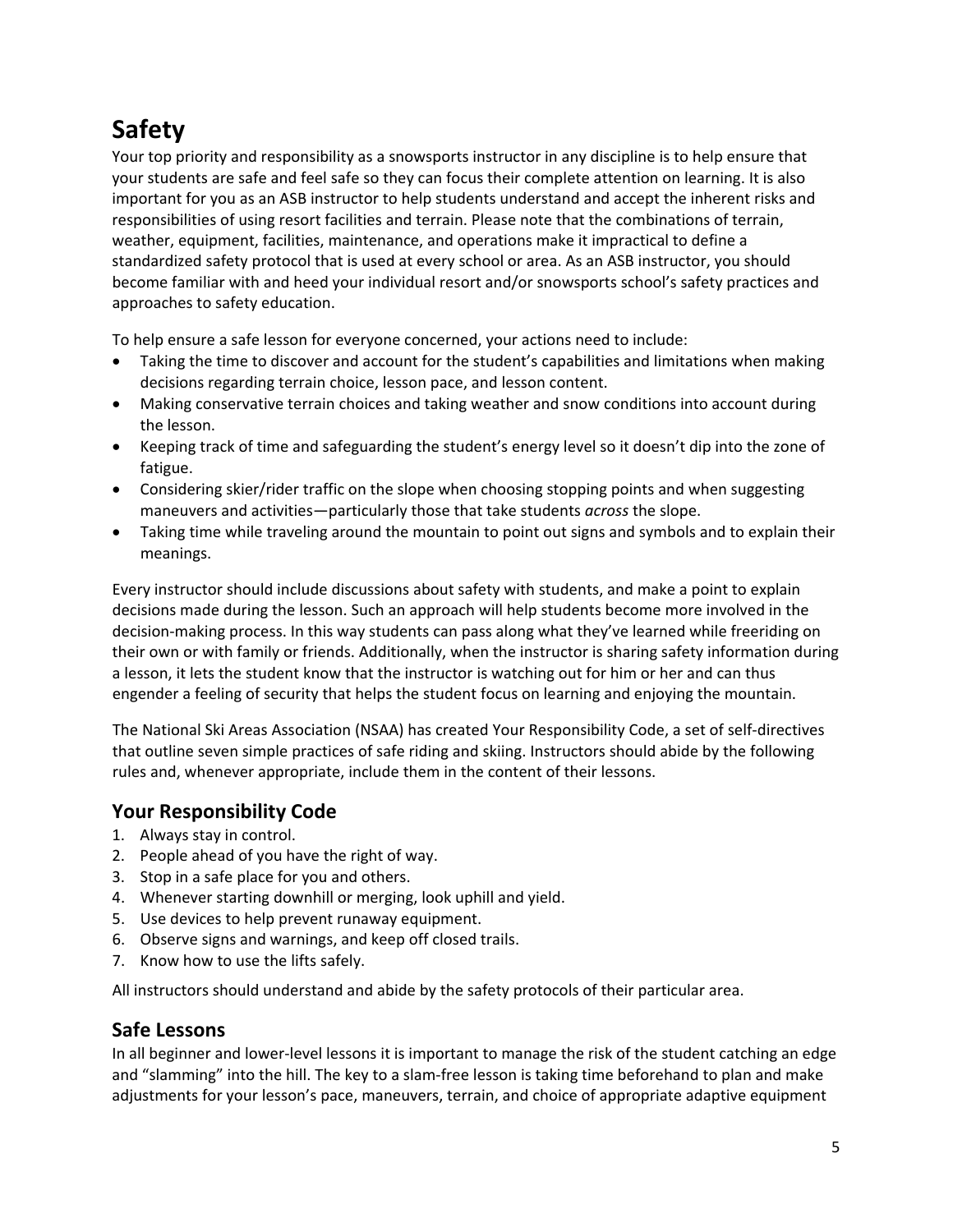and/or hands‐on assistance. Moving at a student's pace and taking as much time as needed for him or her to feel comfortable will help ensure that the individual glides through a slam-free lesson.

# **Instructors and Their Equipment**

All of the teaching concepts presented in this guide can be taught by an instructor using a snowboard, alpine skis, or nordic gear. You, as the instructor, can even use adaptive equipment along with your students. Remember, you are still teaching snowboarding so, when appropriate, provide accurate visual demonstrations for students to follow. Whatever equipment you choose to glide on during an ASB lesson, you must have strong skills on the equipment, a solid knowledge of the discipline being taught, and excellent communications skills. Note: Adaptive snowsports schools have different policies and protocols regarding equipment selection when teaching or assisting students, so be sure to learn and follow your school's specific approach and training.

# **Fun**

Once you've covered safety information with your students, take time with them to simply enjoy being on the hill and riding. Appreciation of the sport can include the allure of being outside, the social experience of riding together, or the joy of messing around and sharing a joke.

Before moving to the next step in the learning progression, devote extra time to practice and enjoy the progress by getting in some quality riding. While many snowboarders are drawn to the sport for the thrill and challenge, others are attracted to its social aspects as well as the joy and camaraderie of riding with old friends and making new ones. It is also important to celebrate the accomplishments and milestones along the way.

# **Learning**

Teaching to each student's learning style is fundamental to ASB instruction and a concept known as the Learning Partnership. This means that the instructor structures the lesson, presents information, and guides practice and feedback in a manner that meets each student's learning preferences. PSIA‐AASI's *Core Concepts* manual provides useful information to help instructors understand and teach to different student preferences.

One commonly accepted theory is that students prefer to learn by thinking, feeling, doing, or watching. You should also consider each student's sensory preferences by teaching and communicating through a combination of visual, auditory, and kinesthetic (VAK) approaches. If you are working with a student whose vision or hearing is impaired, ask him or her the way in which you can communicate best and demonstrate the content of your lesson.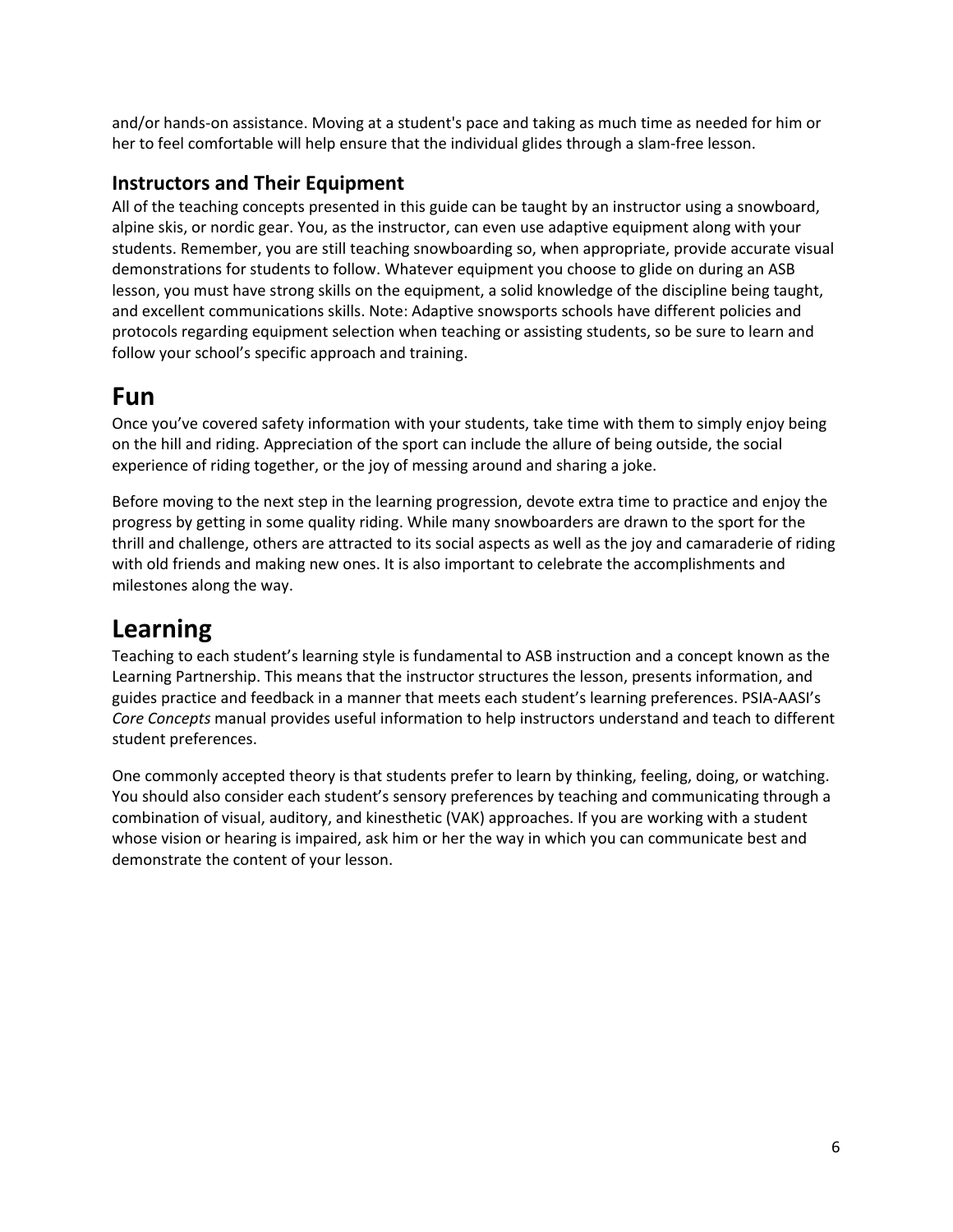# **Chapter 1: Introduction to the PSIA‐AASI Teaching Model**

The guiding teaching philosophy for all PSIA‐AASI instruction is encompassed in the Learning Partnership as well as the aforementioned lesson priorities of safety, fun, and learning. The Learning Partnership is a result of the interaction between you and your students, working together to achieve each student's goals. In this partnership you will mold your behavior and approach to the student's profile.

# **The Teaching Model**

The PSIA‐AASI Teaching Model (fig. 1) recognizes that students bring much to every lesson, including their background, prior experiences, and personal preferences for learning.



**Figure 1: The Teaching Model**

As with any person with learning and sensory preferences, adaptive individuals will respond to information in different ways:

- **Matchers and Mismatchers:** Matchers learn by finding similarities, while mismatchers learn by finding differences or flaws.
- **External and Internal:** Students who use external reference points evaluate new information in the context of what is normal and expected. Students who use internal reference points evaluate new information in comparison to their own rules and values.
- **Reflective and Impulsive:** Students who are reflective hang back and take everything in, organizing their thoughts and formulating strategies before deciding on a course of action. Impulsive students tend to learn by trial and error.

No matter how *you* learn, think, or process information, consider your students and how *their* learning styles affect how they take in information. The bottom line is that no two snowboarders use identical moves in order to make a board turn. Snowboarding as an activity consists of an infinite combination of applied movements that affect an infinite number of outcomes, from race carving to freestyle to sitboarding, and everything in between.

# **The Teaching Cycle**

The second part of the Teaching Model—Instructor Behavior— includes the Teaching Cycle (fig. 2), which encompasses much of what an instructor does during a lesson.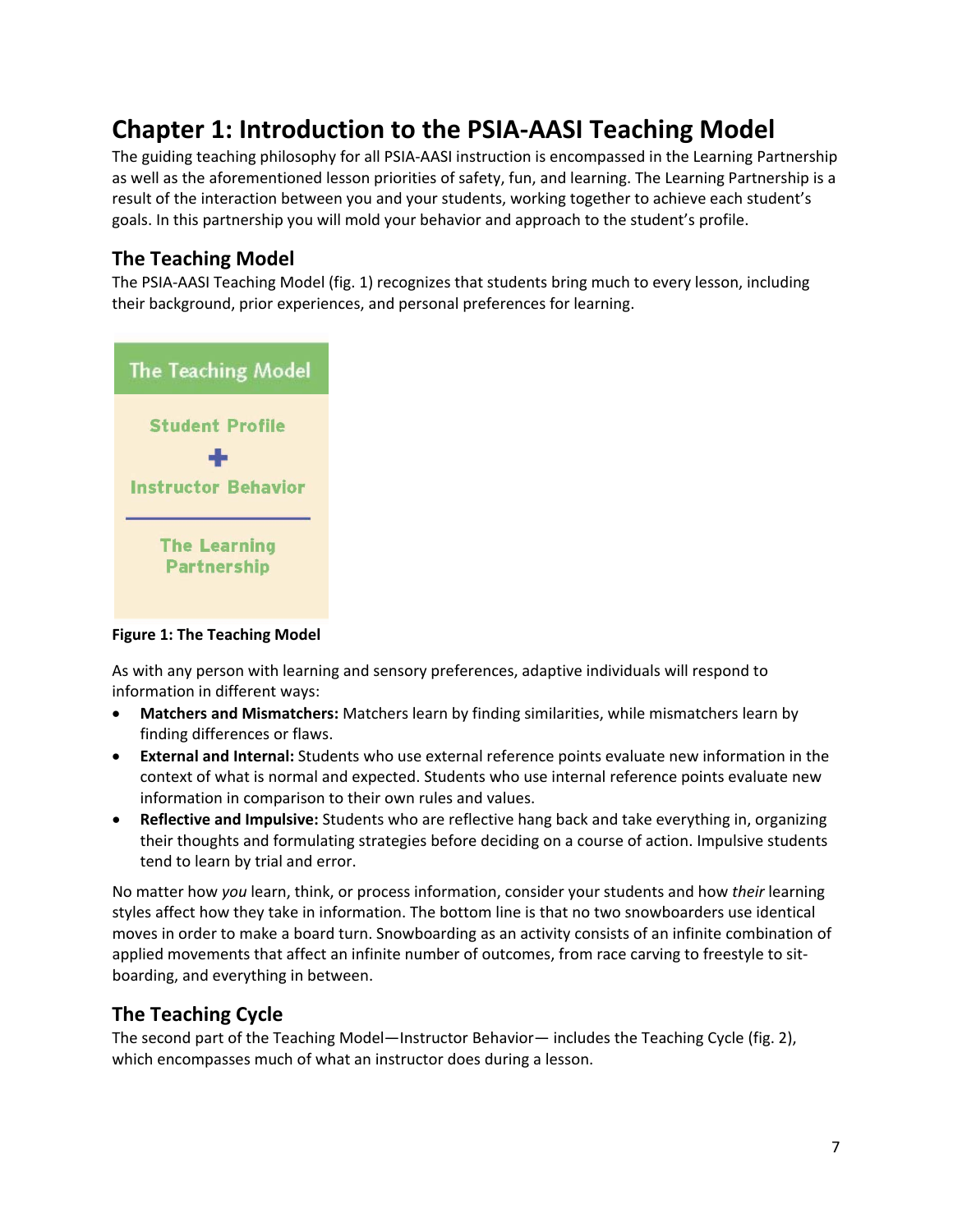

### **Figure 2: The Teaching Cycle**

In adaptive lessons you will normally go through the different stages of the Teaching Cycle as you would with any other lesson. The assessment portion of the cycle is particularly important. An assessment of each student's strengths and weaknesses is vital, and such an assessment needs to include an overview of cognitive, physical, and visual abilities. During the evaluation, you should request and assess the following information to gain an understanding of the student's profile and create a lesson plan:

- 1. Information regarding the student's disability (or disabilities) and abilities, paying close attention to any aspects of the disability that will effect snowboarding.
- 2. Descriptions of prescribed medications, the side effects of any medication currently in use, and other relevant medical information you should know (e.g., preexisting conditions or allergies to medications).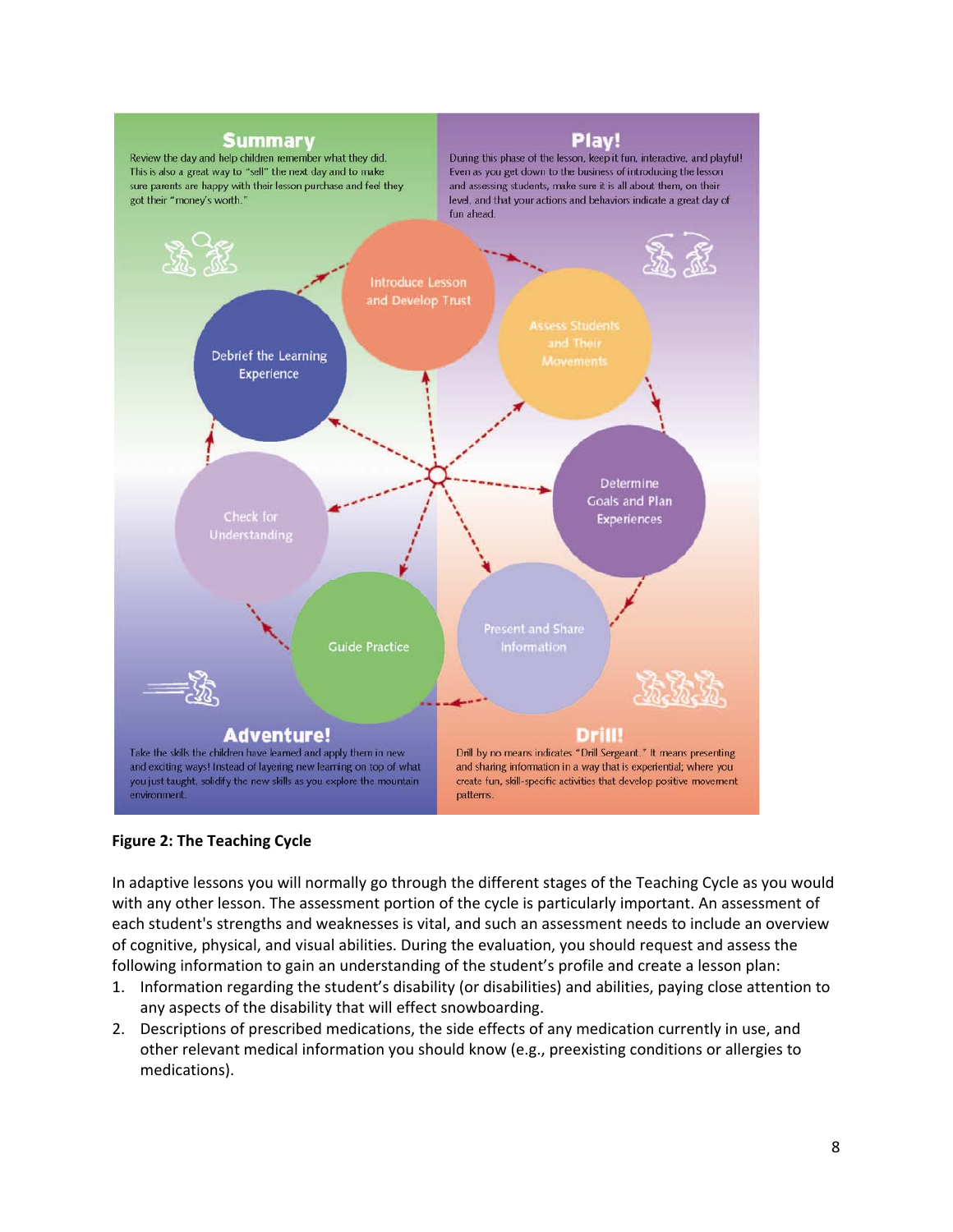- 3. A thorough description of the student's strengths and weaknesses (physical and mental), and motivations for snowboarding.
- 4. The student's goals, snowboarding and otherwise.
- 5. Equipment preferences, as well as a description of equipment that has been used successfully or unsuccessfully in past lessons.
- 6. Teaching techniques and strategies that have been successful in past lessons or in the student's other activities.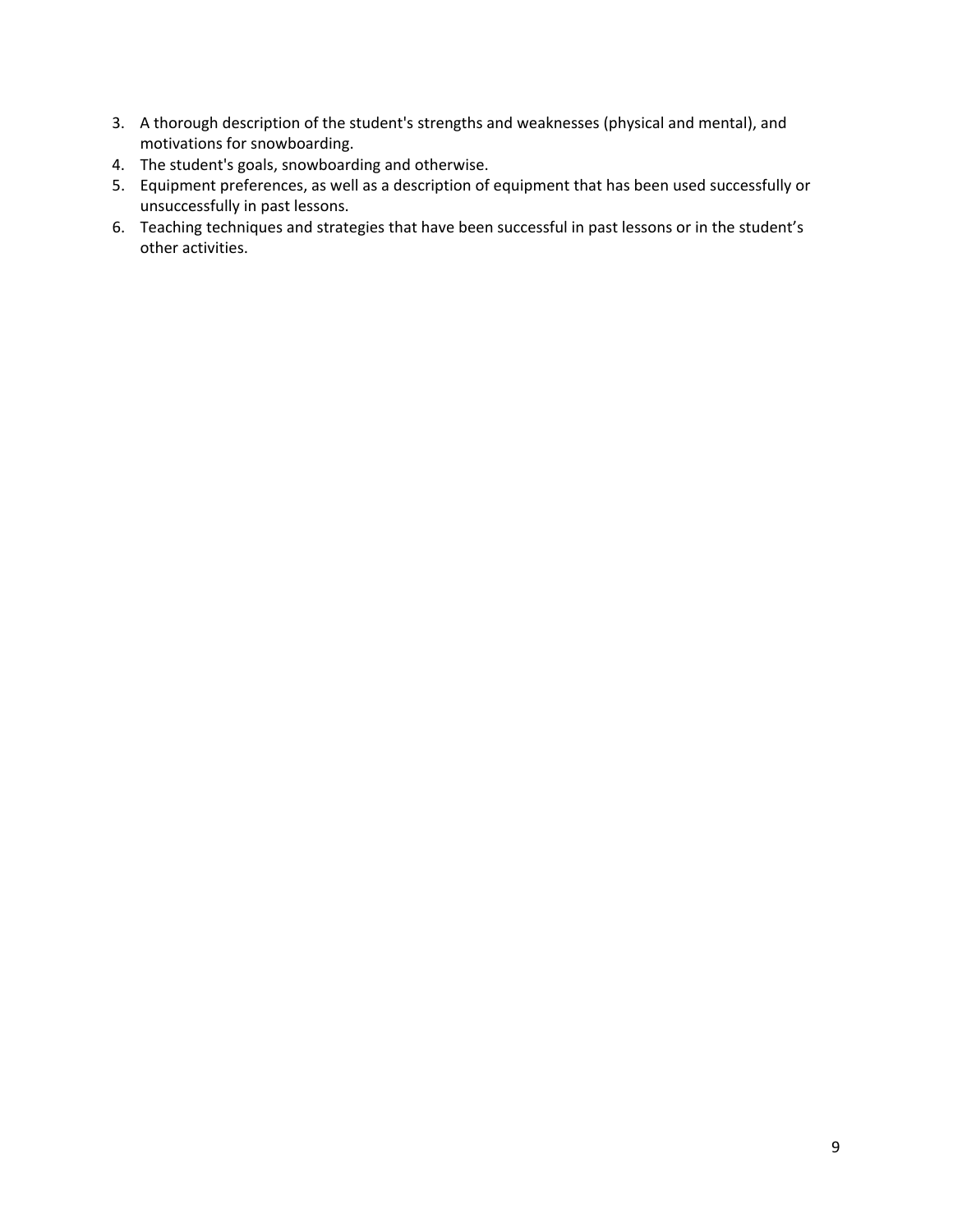# **Chapter 2: The AASI Snowboard Teaching System**

AASI's Snowboard Teaching System (STS) covers three main concepts: riding, teaching, and service. The concepts are determined by board performance, movement, and the learning process. Riding concepts provide a clear understanding of how the movements a rider makes affect the snowboard's performance over varying terrain. Teaching concepts cover how you as an instructor present and organize information for your students. Service concepts address issues such as how to make students comfortable, calm their fears, and show them how to have a great time learning and riding. Each of the STS concepts reinforces the others, and together form a learning pathway specific to each student.

STS is student‐centered, meaning that the goals of the student must be the focus of the lesson. Thus, STS is based on outcomes and how each student benefits from the information provided. Although some students may take longer than others to achieve mastery, it is possible for anyone to accomplish personal riding goals with appropriate and student‐centered instruction.

# **The Y Model**

The Riding or "Y" Model is a graphical depiction of the most common snowboarding activities (fig. 3). The model resembles a brandy snifter, and the base of the diagram is where snowboarding begins—with the "new rider." The first-time riding experience is the foundation of the rest of a student's snowboarding life.



**Figure 3: The Y Model**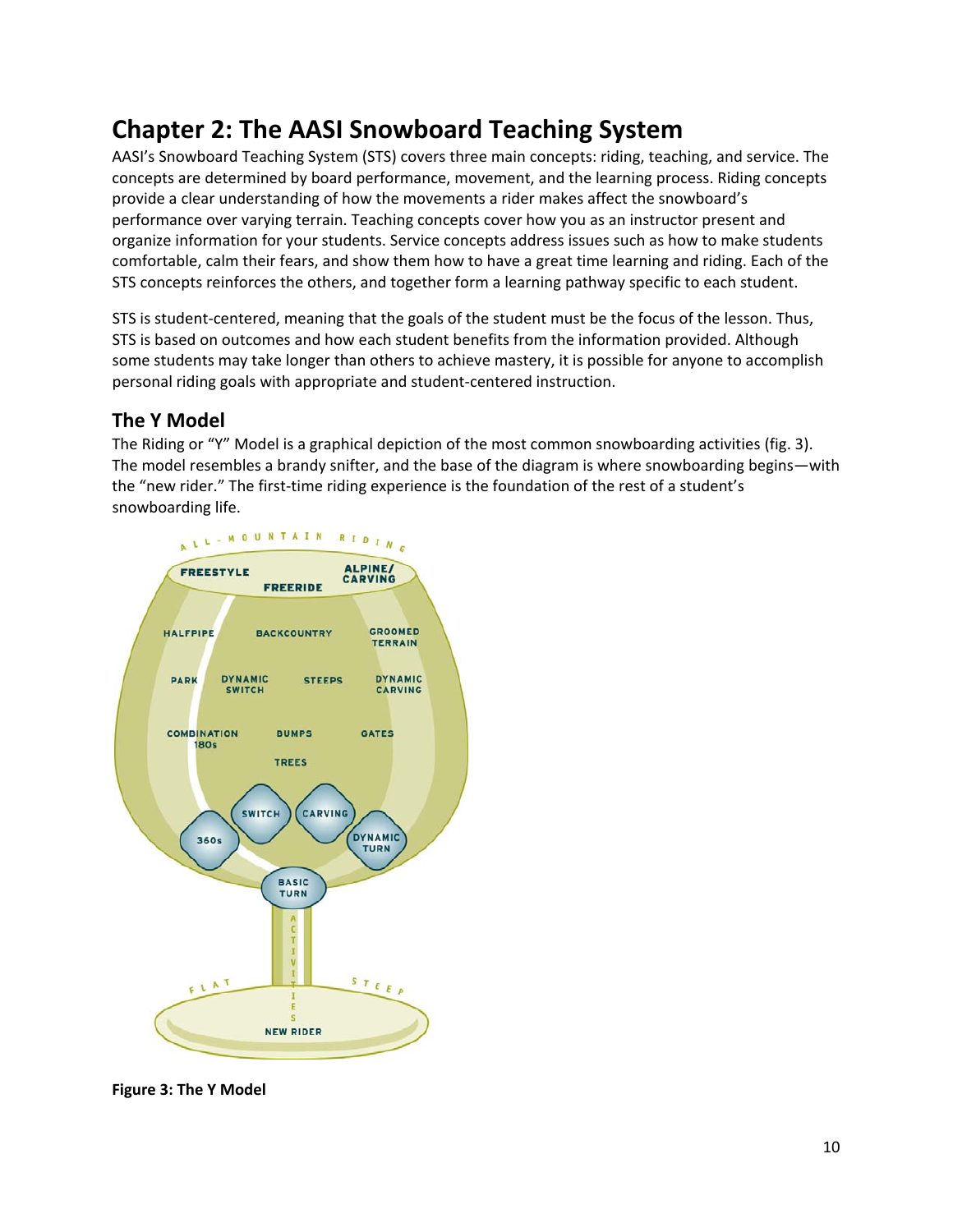The stem of the metaphorical glass represents the period of learning in which riders gain an understanding of the movements necessary to create the desired performance. The common activities of a beginner lesson are represented by the base of the glass. Once riders successfully perform the elements of a turn, they will put them together to complete a basic turn (at the top of the stem). Tasks and skills learned up to that point are directed toward that goal. Beyond the basic turn, the diagram opens onto the world of all‐mountain riding represented by the bowl of the glass.

The three general categories of riding include alpine, freeride, and freestyle. Alpine riders tend to prefer groomed terrain and carving their board on edge through the snow. Freeriders primarily use the natural terrain of the mountain to take advantage of bumps, steeps, backcountry, and trees. Freestyle riding consists mainly of using manmade features, and freestyle riders typically play in the halfpipe, ride rails, and go off jumps of different shapes and sizes.

The unique blends of riding represented by the Y Model have evolved considerably over the years. All three styles require similar skills and contain common elements, and all have aspects of the others embedded within each style. For more information on how to combine and refine snowboarding movements, see the electronic resource: *Pathways to Superior Snowboard Lessons: The 'Tiny Bubble' Approach* (ASEA 2004)*.*

Every snowboarder will demonstrate aspects of the Y Model. To better understand the mechanics of what occurs while riding, you can simply watch the two main aspects of any rider on snow: movement concepts (that is, what the rider is doing), and performance concepts (what the board is doing as a result of the rider's actions and/or terrain). Snowboard teachers should be well versed in movements and performance to identify each. Every action has a *reaction* in the board. Understanding how the two are integrated is the key to teaching snowboarding.

# **Movement Concepts**

Because snowboarding requires movement, it's important that riders understand how they are supposed to move, and why, in order to achieve desired results. Movement involves rotation, flexion, extension, or a combination of these elements. These movement concepts are fundamental in that they describe how muscles and joints perform, as well as the movements a rider can make.

The timing, intensity, and duration of the movement, whether it's flexion or extension of a joint or rotation of another body part, creates the direction and strength of the movement and resulting impact on the board.

Flexion and extension refer to the "closing" (decreasing the angle) and "opening" (increasing the angle) of a joint. Walking provides a simple example of using flexion and extension. When you walk, you alternately flex and extend at the ankle, knee, and hip, with each joint making the motions needed to propel you forward.

Rotational movements are necessary for changes of direction, turn initiation, and spinning in the air. A simple way to think of rotation is to recognize that you can turn your shoulders, arms, and head while keeping your feet firmly planted in place. To illustrate this, stand in a normal position, then turn your shoulders as close to perpendicular to your feet as possible. Chances are, if done properly, you'll feel some "rotary" forces trying to turn (or rotate) your feet back into alignment with your shoulders. Now, imagine doing this with a snowboard strapped on while standing on snow. Although using the feet and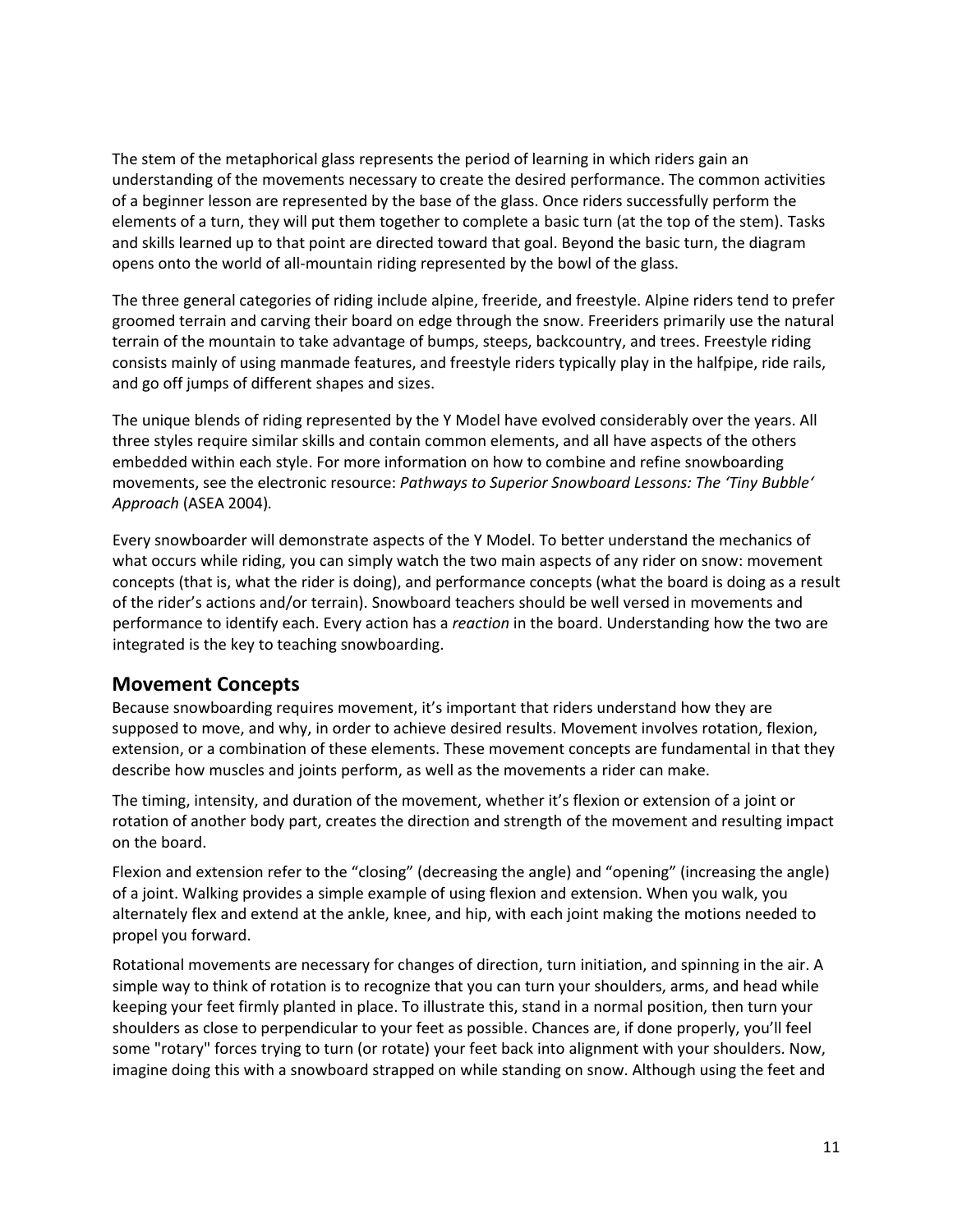legs to turn a board is the ideal, using the hips and shoulders is also a very powerful way to turn a board in the right circumstances.

# **Performance Concepts**

The snowboard performance concepts of tilt, pivot, twist, and pressure are the *result* of movements or combinations of flexion/extension and rotary movements within the rider's body. They are a consequence of movement and snowboard‐to‐snow interaction, and are largely dependent upon each other. It is difficult to change one aspect of performance without it having an effect on the others. Understanding the movement concepts and their impact on the performance concepts allows you to assess the cause‐and‐effect relationships between what a rider is doing, and how to help the rider make changes.

# **TWIST**

Twist refers to torsionally twisting the board along the long axis (tip to tail). Depending on the skill of the rider you may see twist in the board at any point in the turn. Typically, it's most visible at the transition from one edge to the other. Twist can be seen in a distinctive overlap in the tracks left in the snow by the edges, whereby the snowboard's old edge is engaged in the snow as the new edge engages due to active twisting of the board to start the turn.

At slower speeds the rider can actively generate twist through actions of the feet and lower legs. When trying to twist the board it's important to use subtle movements like flexing the ankle to pressure the toeside while lifting the toes of the other foot to pressure the heelside. "Big" movements like pushing the hips can also work, depending on the goal. If you are trying a butter, a big move just might be the best choice. It's important to communicate that, when trying to twist the board, the rider is still trying to keep his or her weight equal over both feet.

Riding exercises for experiencing twist:

- While sideslipping or traversing on the heelside, bring only the toes of the front foot up toward the shin. An opposing movement with the rear foot is not needed to twist the board.
- While sideslipping or traversing on your toeside, flex the joints of the front leg and rotate the front leg toward the fall line. As the front edge of the board releases and the back the leg remains stationary, the board will twist.

# **TILT**

When a rider tilts the board on edge, the snowboard edge angle is influenced by the riding surface and how hard that surface is. A simple way to think of this is to envision the snowboard on a hard surface, like a floor. As soon as *any* tilt is applied, the rider would be balancing on the edge only. At the opposite end of the spectrum, if the rider tilted the board while moving through powder the snow would give in to the pressure applied to the edge but the base of the board would still be in contact with the snow; just as if the rider were standing on a flat surface.

Slower speeds typically correspond to lower edge angles and thus allow for a larger balance platform. Higher speeds allow a rider to achieve higher edge angles while remaining in balance due to forces built up in the turn. The rider may establish and adjust board tilt with large movements of his or her center of mass (CM) relative to the working edge through flexion/extension of the ankles, knees, and hips, with smaller fine-tuning movements of the foot and ankle.

Riding exercises for experiencing tilt (edge angle):

• While traversing on the heelside edge, raise your toes toward your shins.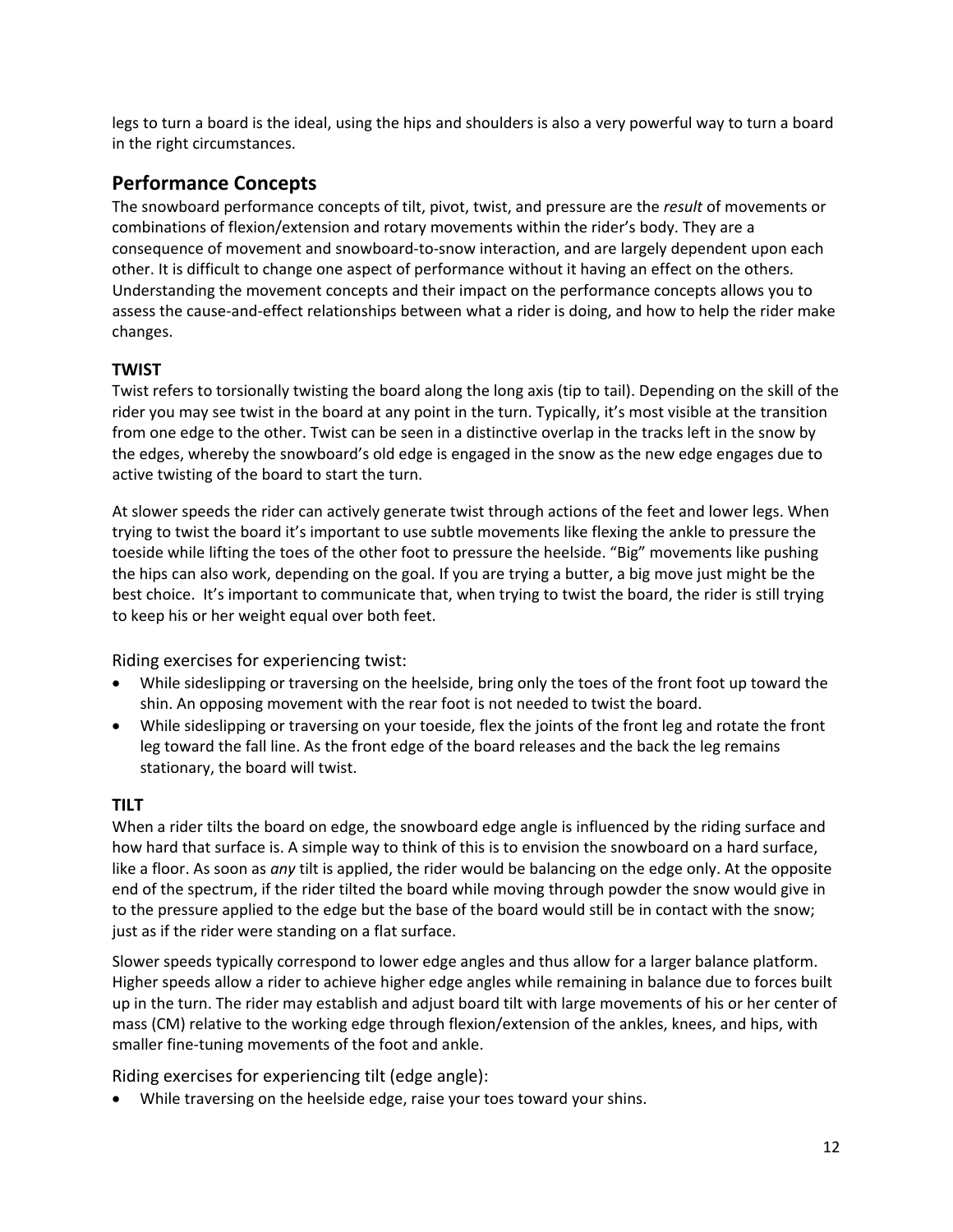• While sideslipping on the toeside edge, "open" your ankles as if standing on the balls of your feet.

# **PIVOT**

Pivot occurs when the board rotates around a particular point along its length. A reference pivot point should be centered between the feet. Depending on snow conditions, terrain, and intent, the pivot point may shift beyond the front foot. In extreme instances, such as during nose and tail rolls, the pivot point is out to the tip or tail of the board.

Riding exercises for experiencing pivot:

- First, imagine that the nose of your board has been staked to the ground yet is left free to rotate around that point. If you want to turn yourself around and face the other way you would have to lean forward over the nose and turn your shoulders in the direction you want to end up facing. The board would start to pivot around the nose. It's important to note that the pivot point can be anywhere along the length of the board.
- Alternatively, using only the feet and legs, try to create a "bow-tie" shape in the snow. To do this, the pivot point will be in the middle of the board, between the bindings. Push the front foot forward while pulling the back foot back. Now, reverse the motion, pulling the front foot back while pushing the back foot forward. As you repeat the motions the bow‐tie shape should start to form, with the narrowest part of the bow-tie between the bindings.

# **PRESSURE**

The concept of pressure and pressure distribution has to do with where along the snowboard's length (tip to tail) and width (edge to edge) pressure is most heavily applied and how to make this happen. Pressure adjustments—made through flexion, extension, and rotation— may be applied across the snowboard or concentrated in one spot. In a static position, with the rider in a stable, neutral stance, the feet are equally weighted and the rider's weight is dispersed along the entire board. As the rider shifts toward the nose or tail the "pressure point" also changes.

An accomplished rider can make subtle changes in where along the board—and when—pressure is applied or released in order to achieve a desired outcome. Sometimes these changes are subtly made by minor flexion, extension, or rotation movements throughout a turn or through very obvious movements, such as when performing an ollie or wheelie. Pressure is also affected by gravity, what part of the turn a rider is in at any given moment, the amount of twist and tilt, and even how quickly a rider's center of mass (CM) moves toward the board or how quickly the feet are pulled toward the CM (retraction).

Riding exercises for experiencing pressure distribution:

- While sliding, move your CM forward toward the nose of the board, and then backward toward its tail.
- While sliding, flex and extend vertically, or jump and land either loudly or quietly.

# **Reference Alignments (Stance and Alignment Relative to the Board)**

Reference alignments are described as the relationship between the body and itself (body‐body), the board (body‐board), and terrain (body‐terrain). Body‐body alignment refers to how a rider stands relative to his or her stance angles. For example, are the hips approximately perpendicular to the front foot and is the weight evenly distributed over both feet? Body‐board alignment relates to where the rider's CM is relative to the working edge. For example, in a toeside turn is the rider balanced over and against the toeside edge? Body‐terrain alignment speaks to maintaining a perpendicular relationship between the body and terrain as terrain gets steeper (rather than leaning back or too far forward).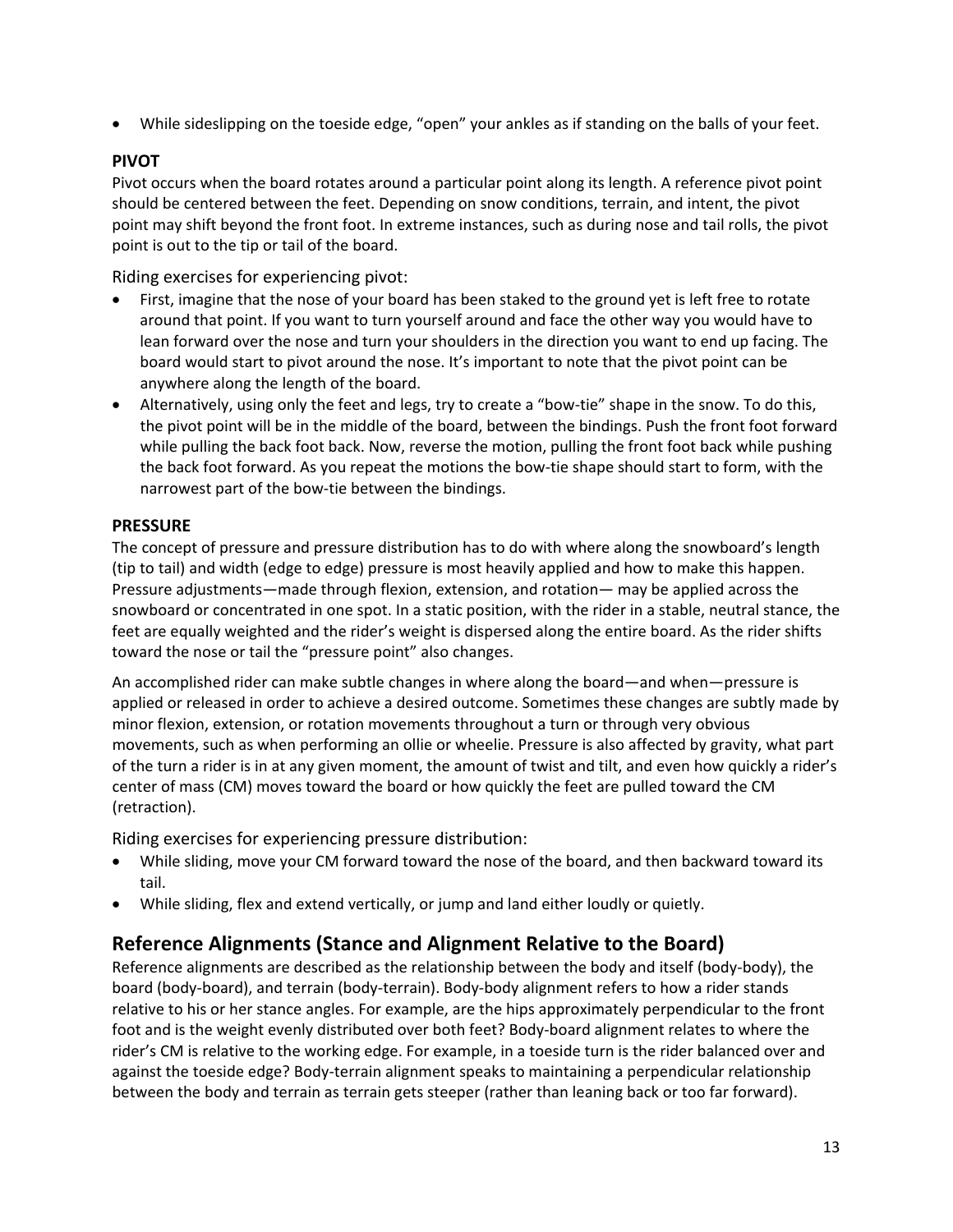When looking at the spectrum of riding, from first time to steeps to nose presses, it's important to remember that reference alignments are not intended as a "way to ride" but are to be used as a way to assess where a rider is, compared to a specific point.

From the start, riders should aim for a stable and efficient stance by balancing over either their feet or the base of support. The hips are centered between the feet to create even pressure distribution, without excessive bias toward the toes, heels, arches, or lateral sides of the feet. This starting point gives the rider the most options for balancing movements and control of the snowboard. A simple description of such a position would be an "active, athletic, ready stance."

Although all students are not likely to maintain identical position in this stance, the common element will be to find balance over the feet. The basic alignment of the knees, hips, and shoulders approximately perpendicular to the front foot (i.e., parallel to the board) allows the most variety of movement options for the rider. Such an alignment is maintained unless the rider seeks a specific outcome (e.g., a spin maneuver).

In order to picture this alignment, envision a rider fitting inside an equilateral triangle with the base of the board serving as the base of the triangle. The sides of the triangle will slope upward to its apex at the rider's head. Maintaining such a triangle requires flexing both ankles and both knees equally to keep the front hip and back hip at equal distances from the board. When ankles are not equally flexed, the hips become misaligned, followed by the shoulders, and reduce the rider's ability to make effective movements.

# **Movement Analysis**

Movement analysis is the processes of observing students perform specific tasks, describing key movements, and analyzing the relevance and effects of those movements. When performing movement analysis, it's wise to have as little expectation or prejudgment as possible. A system of observation can be of help if it is quick and easy, or it can be a waste of time if it is overly technical and confusing.

When watching students move, the challenge is to:

- Evaluate specific movements made by the rider, noting when and where those movements happen.
- Evaluate how the movements affect the performance of the snowboard.
- Evaluate the role adaptive equipment plays in the rider's movements and its impact on the performance of the snowboard.
- Assess how the student's physical profile—from the initial assessment—plays out in his or her movements.
- Identify ways of meeting the rider's goals.

Your students may not be interested in all of the subtle movements that affect their riding. For the most part, they likely just want to ride and be better. With experience, you can readily identify those movements that have the biggest impact on their performance. This will allow you to prioritize and systematically identify what needs attention. A phrase such as "First, let's focus on how you make the board heavy or light" is something a student can grasp. "Whoa, I see about a zillion things we need to fix" is not.

As you observe students, try to get an overall picture of what is happening. Things to watch for can include the student's overall comfort level, whether his or her equipment is appropriate and set up correctly, snow conditions, and turn shape. Using different reference points (i.e., the nose or tail of the board) or measurement systems (i.e., "on a scale from 1 to 10, with 10 being tallest, you tend to stand at 8 all the time) is beneficial when observing and describing specific movement patterns. After you have observed and described your students' movements, it's time to assess cause-and-effect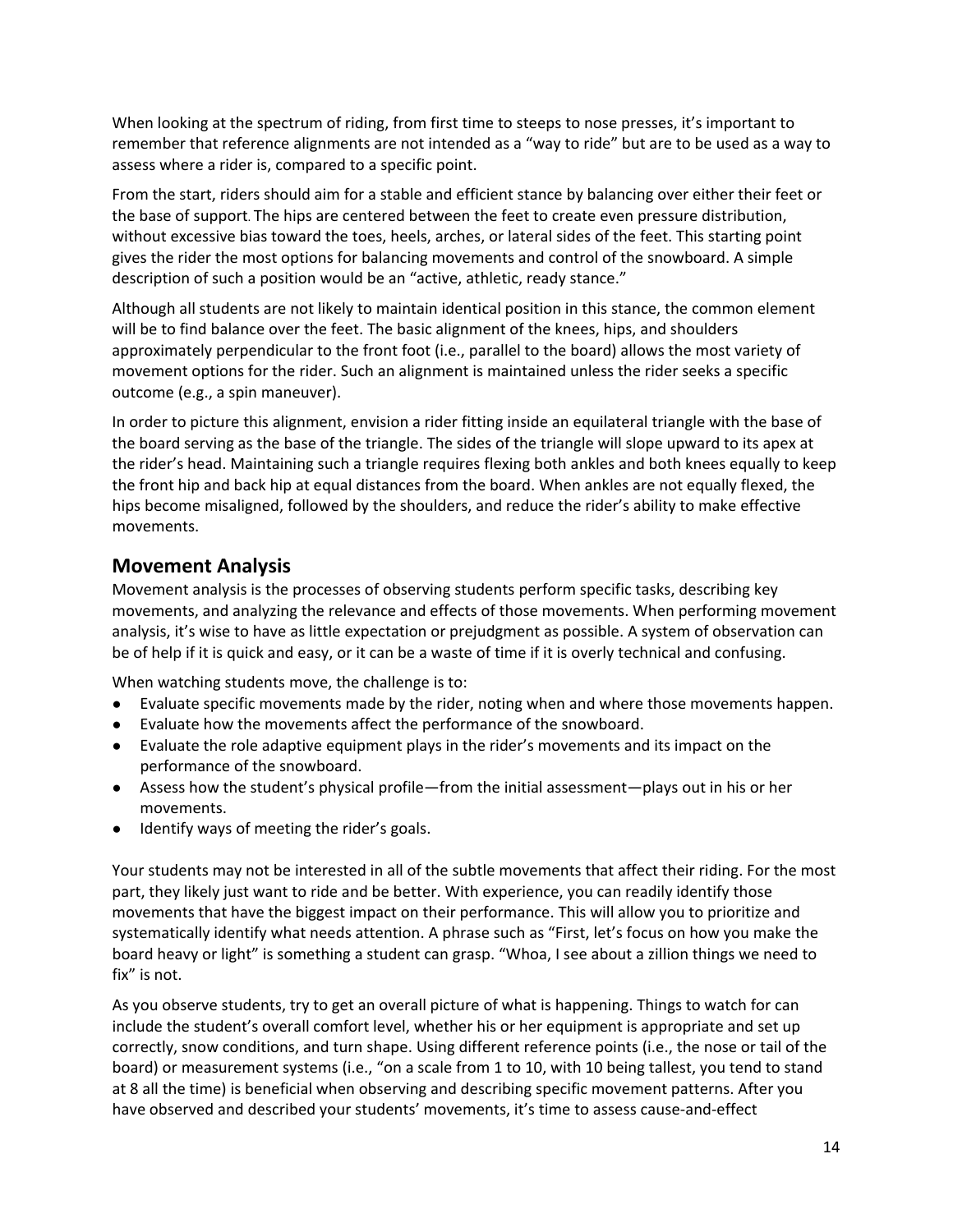relationships in terms of what the rider is doing (movements) and the result on the board (performance).

Observation and description apply not only to the initial assessment of students, but can be used throughout the lesson to refocus attention on different movements and performance.

Feedback is a central component of any lesson. This is where you, as the instructor, can really have an impact on the student. Feedback creates the connection between what the student did, or would like to do, and how to do it better. When delivering feedback, it's essential that you:

- Ask students if they would like feedback. For the feedback to be used, the person must be receptive.
- Provide feedback as soon as possible.
- Give feedback in objective terms. Speak to specific movements and results, avoiding "good" or "bad" statements.
- Relate the feedback to what the student goals are and present ways to improve that lead the rider toward those goals.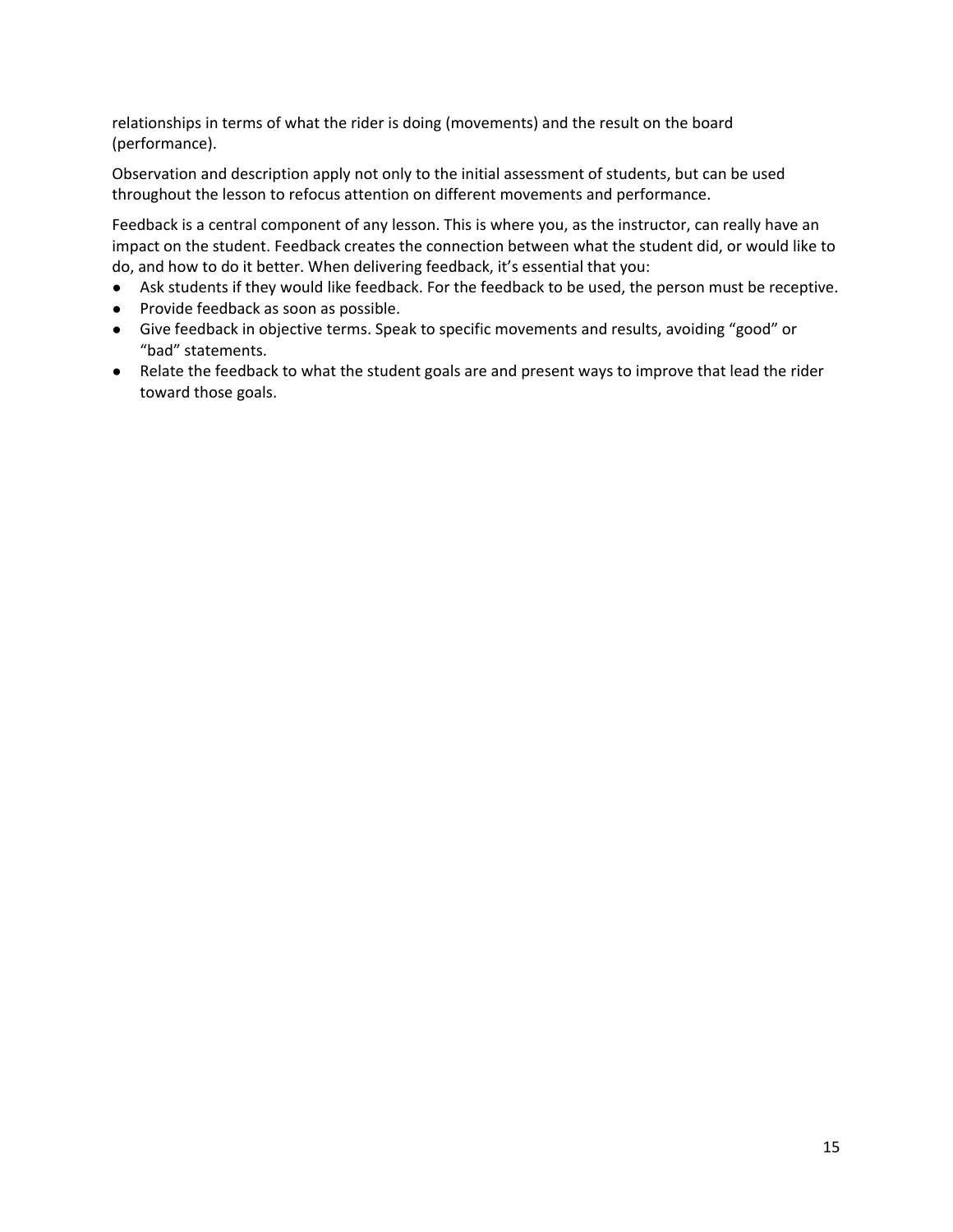# **Chapter 3: Basic Snowboard Progression**

When teaching adaptive snowboarding, you need to become as familiar as possible with the student's disability. In addition to talking to the student, take the time to talk to family members or the student's caregiver when appropriate. No two students are alike, even if they live with the same disability. There may, however, be many similarities.

Student assessments should also include a description of the student's physical and cognitive needs. Using such information, snowboard equipment should be set up with the cooperation of the student before heading out to ride. Additionally, the evaluation needs to be an ongoing process throughout the lesson because the student's strength and endurance—including muscular, cognitive, or visual abilities—can change and degrade due to physical or cognitive exertion. Fluctuations in weather and snow conditions can also affect performance to a considerable degree. Instructor notes written at the end of the lesson can be used to help inform future instructors regarding the rider's accomplishments, equipment requirements and setup, behavioral needs, and the starting point for the next lesson.

Some ASB students, such as those with visual, cognitive, or even physical impairments, will not require adaptive equipment. For these types of lessons, you can modify the lesson presentation and progression. At the same time, many students *will* require or benefit from the use of adaptive equipment for accelerating progress and providing a great experience. Related considerations—such as the student's goals, the instructor's abilities, snow conditions, and others—should help with the determination of what, if any, adaptive equipment might help the student succeed.

A progression is a sequence of tasks and exercises that develop a specific skill or skills. The progression approach in teaching situations works well for most students and makes class handling easier for instructors. As an instructor, you must keep the student's strengths and weaknesses in mind in order to determine the steps of the progression. Some students may need a progression that repeats certain tasks, and will spend more time learning and practicing specific skills. Other students may achieve the same outcome by following a leapfrog format and skipping over certain steps in what many would consider a typical lesson. Teach with the student's goals in mind and use different strategies to achieve a safe, fun, and successful snowboard lesson.

The progression starts with the student evaluation and equipment setup. Afterward, you can modify the progression and tailor each lesson to each student. All lesson plans should take into consideration the student's goals, abilities, and needs to achieve success. The important thing is to allow the student to claim ownership of his or her progress. One way to do this is to create a progression and set a pace for the lesson that meets your student's physical, cognitive, and emotional needs.

One strategy when introducing new skills is to use steps that go from static to simple to complex to freeriding:

Static: Introduce the skill or movement while standing still or even out of the equipment.

Simple: Isolate the skill or movement by using an exercise that allows the student to focus on that specific skill or movement (i.e., a traverse).

Complex: Apply the skill or movement while riding at a pace and on terrain that allows the rider to remain focused on applying the skill or movement.

Freeride: Apply the skill or movement while riding on appropriate terrain at speeds appropriate to the student's normal riding style.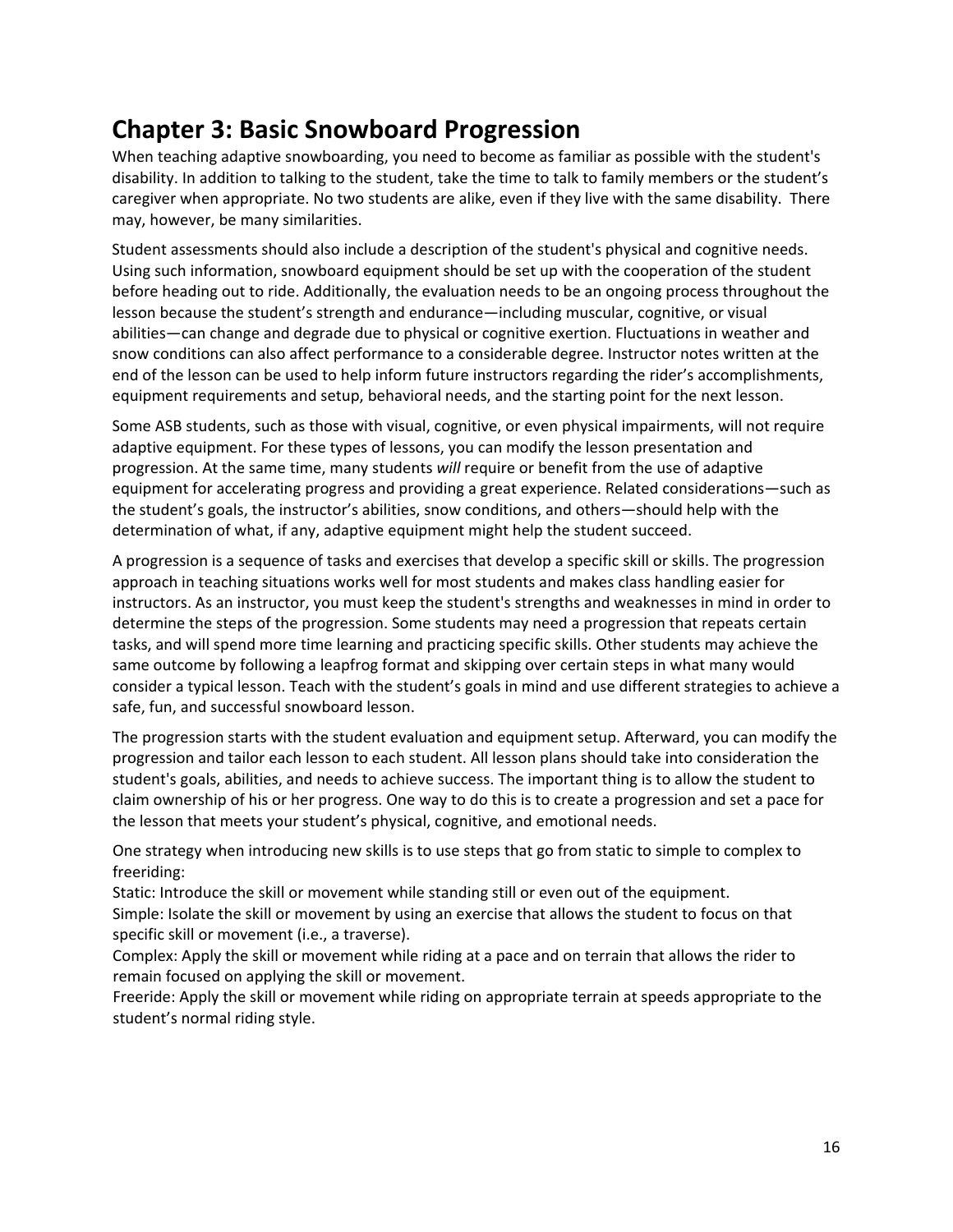The following list outlines the highlights and key ingredients of the snowboard learning progression that form the base and stem of the Y Model:

# **Student Introduction and Evaluation**

- Meet with the student and, if possible, communicate with family or caregivers.
- Assess physical and cognitive abilities.
- Set goals with the student.

# **Introduction to Equipment**

- Explain equipment, allowing the student to examine the gear and ask questions.
- Set up stance and equipment with the student.

# **Introduction to Environment**

- Discuss Your Responsibility Code and safety.
- Explain and discuss the beginner area an terrain.

# **Introduce Stance and Balance**

• Discuss positioning based on equipment and the student's profile.

# **Walking, Skating, and Climbing**

• Assess mobility and discuss maneuvering in the beginner area.

# **Basic Glide to a Natural Stop**

• Assess the student's stability and balancing skills while in motion.

# **Directional Changes**

- Teach fade turns.
- Teach falling leaf or garlands, depending on the pitch of the slope.
- Teach on-snow 180s and 360s.

# **Chairlift Ride**

• Emphasize safety.

# **Turns Across the Fall Line**

- Coach how to allow gravity and friction to aid slowing down and stopping.
- Have the student focus on an appropriate stance as he or she balances on the edge.

# **Linked Turns**

- Start with the turn that is easier for the student.
- Emphasize patience in moving from turn to turn.
- Promote commitment to complete each turn.

Be sure to know and understand the typical snowboard lesson taught at your area. Also refer to AASI*'s Snowboard Instructor's Guide* for additional lesson ideas.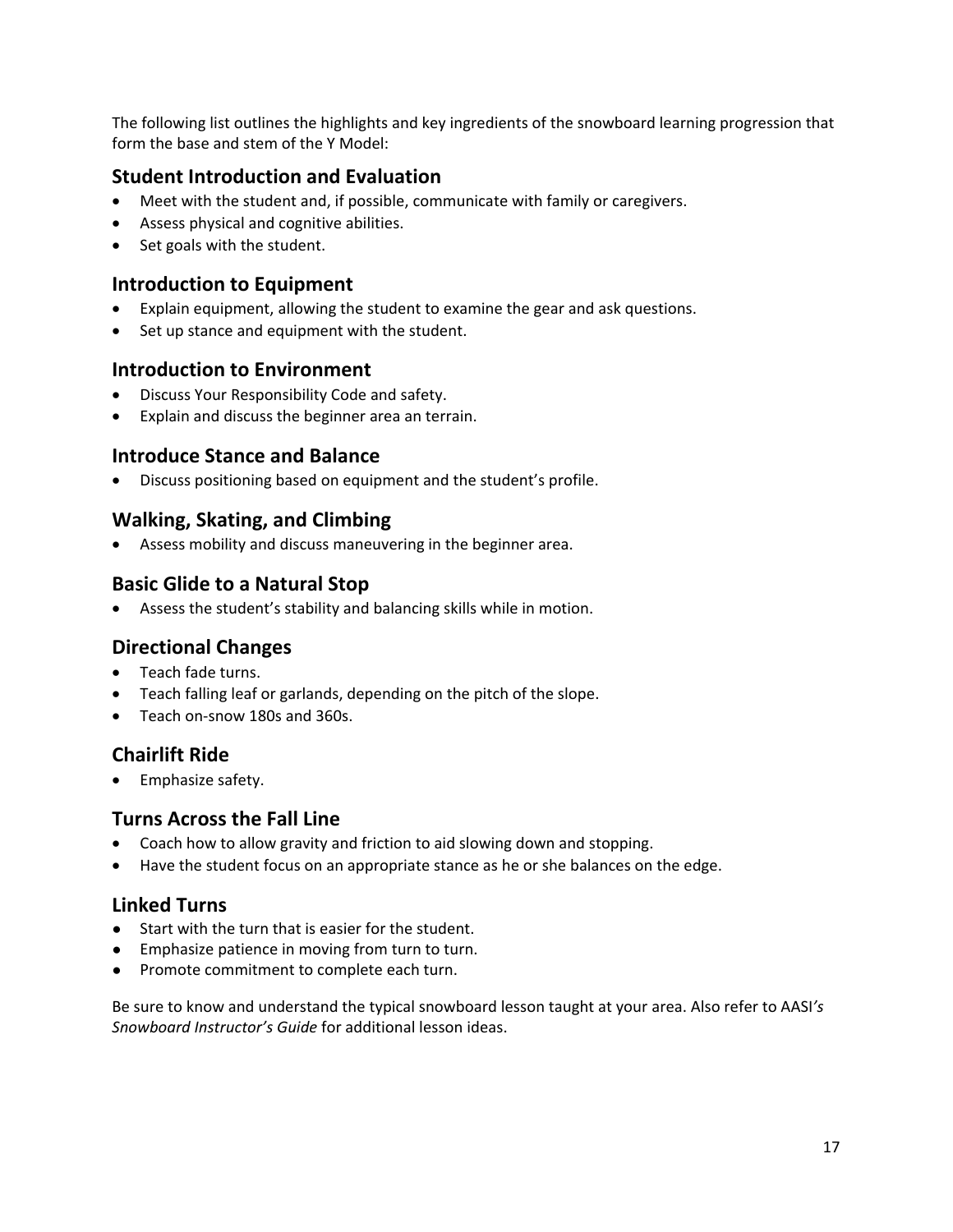# **Chapter 4: Adaptive Snowboard Equipment**

This chapter is divided into two sections, with the first providing an overview of boots, bindings, boards, stance, and setup options for adaptive riders. The second section provides a list of equipment commonly used by adaptive riders and their instructors. To provide the best options for all students, familiarize yourself with the equipment available in your program and at local rental shops. An initial evaluation of the student will help you choose the appropriate equipment.

# **Part 1 – Snowboard Equipment and Stance BOOTS**

Snowboard boots provide the interface between the rider and the board, transferring the movements of the rider's feet, legs, and body to the board. Boots should be snug, but not overly tight. They should support the foot and ankle, and keep the rider's heels or prosthetic foot from lifting in the boot while riding. Assess bootfit by checking for pressure in and around the toes as well as the overall foot, ankle, and lower leg. You can check the fit by asking questions and looking at the student's feet within the boots. Each foot may require a different size boot, especially if the rider uses an ankle‐foot orthotic (AFO).

You may need to make adaptations within the boot to improve fit, promote good body‐to‐board movements, and ensure a tight interface between any braces or prostheses and the boot. Foam inserts can prove especially helpful for achieving a tighter fit between the boot and the rider's prosthesis. The most common approach is to "fill the gap" by positioning the prosthesis in the boot and adding inserts to fill any gaps between the prosthesis and the boot. This serves to securely position the prosthesis in the boot and prevent its movement while the rider is walking, skating, and riding. The inserts are typically held in place with duct tape. Rubber and foam are the most widely used materials for these purposes, but cardboard, trail maps, rolled‐up socks, and other more improvisational approaches can be used when circumstances require.

While less common than the typical soft-shell snowboard boots used with traditional strap bindings, hard boots can occasionally be a useful alternative when fitting adaptive snowboard students. These boots have a hard plastic shell similar to ski boots, and must be used with plate – rather than strap – bindings. These boots are useful in situations where additional support is required or as a final alternative for riders who are especially difficult to fit. Consider using alpine ski boots with a very soft flex or alpine touring boots if hard boots would be helpful but are unavailable for the lesson.

# **BINDINGS**

Snowboard bindings attach the boots to the snowboard, offer additional support, determine the rider's stance, and play an important role in transferring the rider's movements to the board. They can typically be adjusted to address stance angles, positioning of the highback, forward lean, and the fit and positioning of the straps.

The boot must fit snugly in the binding since the responsiveness of the board directly relates to the amount of play between the boot and the binding. For adaptive riders, it's common practice to insert foam, rubber, or plastic shims between the boot and the binding to improve the fit. In addition to providing a secure interface between the boot and binding, inserts allow you to adjust the position or alignment of the boot to promote comfort and control for the rider.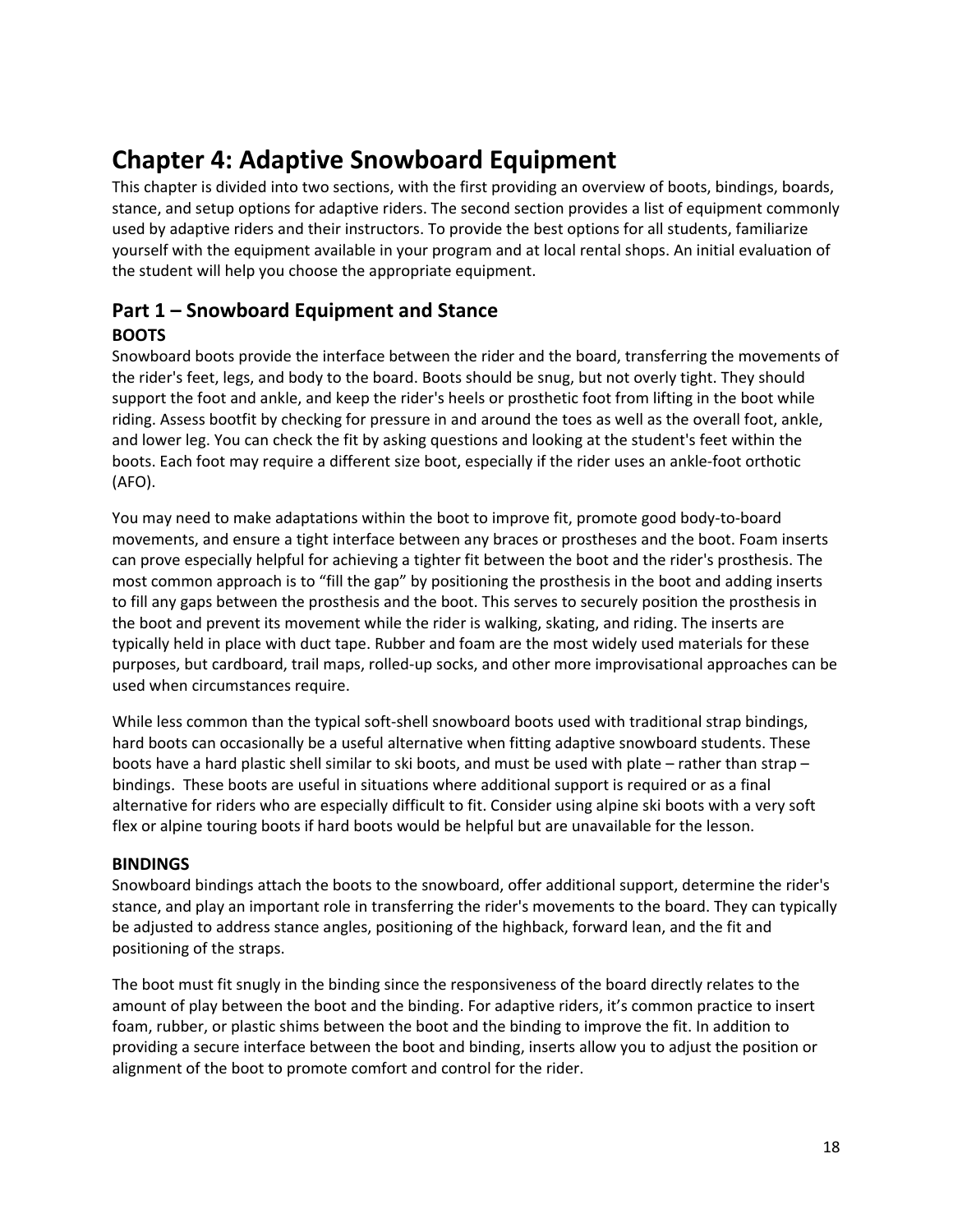# **SNOWBOARDS**

Adaptive riders have a wide variety of boards – and related technology – from which to choose. Boards designed specifically to make learning to snowboard easier are often the best option for riders who are just starting out, but these can sometimes be a good choice for more experienced riders as well. These boards are typically very soft in flex and have convex bases with a high degree of base bevel, which helps prevent the edges from catching on the snow. The optimum length and width of the board depends on the height, weight, boot size, and ability level of the student. Typically, beginning riders are best served by a board that comes to mid‐chest level.

When working with a more experienced rider, take into account the student's goals, personal riding style, strengths, weaknesses, and capabilities when choosing the type and length of board. Freestyle, freeride, carving, and powder boards are options to consider. Because a tremendous range of design options and technology exists, consult PSIA‐AASI's *Snowboard Instructor's Guid*e, *32 Degrees: The Journal of Professional Snowsports Instruction*, and other publications and online resources to learn more about different snowboards and how to size boards for students.

# **STANCE AND BODY POSITION**

To properly set a student up on the board, you'll first want to determine his or her stance. The term "stance" refers to the position of the rider's feet on the snowboard, and can include the angle of the feet to the edge of the board, the distance between the feet, and which foot will typically lead when going down the hill. The goal is to find a stance that allows the rider to have a comfortable body position with equal balance over both feet. It's critical to examine the effect that adjustments to the rider's boots, bindings, and stance can have on his or her overall body position and range of motion. While this is a key consideration for all riders, it's especially important for adaptive riders in order to ensure they are able to take full advantage of what their bodies are able to do.

Guidelines for determining and setting up a student's stance are as follows:

- Set the student up with the board and experiment with stance indoors (i.e., assess and adjust *before* you get out on snow).
- Assess the student's natural walking gait and the direction his or her toes point when walking and standing. Are the toes pointing straight ahead, in a lateral (outward), or medial (inward) direction? The rider's stance will typically mimic this alignment. For example, a rider who naturally stands with the toes pointing in may benefit from having his or her bindings turned in as well.
- Set up the bindings to allow the rider to stand comfortably, e.g., opting for a stance that doesn't put undue stress on the knees or ankles.
- Determine/measure your student's leg length; if there is a discrepancy between the lengths of the legs or between a leg and a prosthesis, consider these options:
	- o Use a riser, under the binding or within the binding to balance the hips parallel to the board.
	- o If the difference is too large to use risers, or if risers aren't available:
		- Determine the rider's regular or goofy bias (i.e., left foot or right foot forward) and set the bindings up accordingly. If there is no bias or the bias isn't strong, positioning the shorter leg as the front leg is generally more effective.
- Check the rider's lower leg and foot alignment. If the foot is supinated or pronated (i.e., tilted in or out, respectively) or pointed down or up in a rigid position:
	- o Fit the boot to allow the foot to remain in a natural and comfortable position.
	- o Place foam shims inside boots to support the foot and fill the gap created by positioning the foot in its natural position.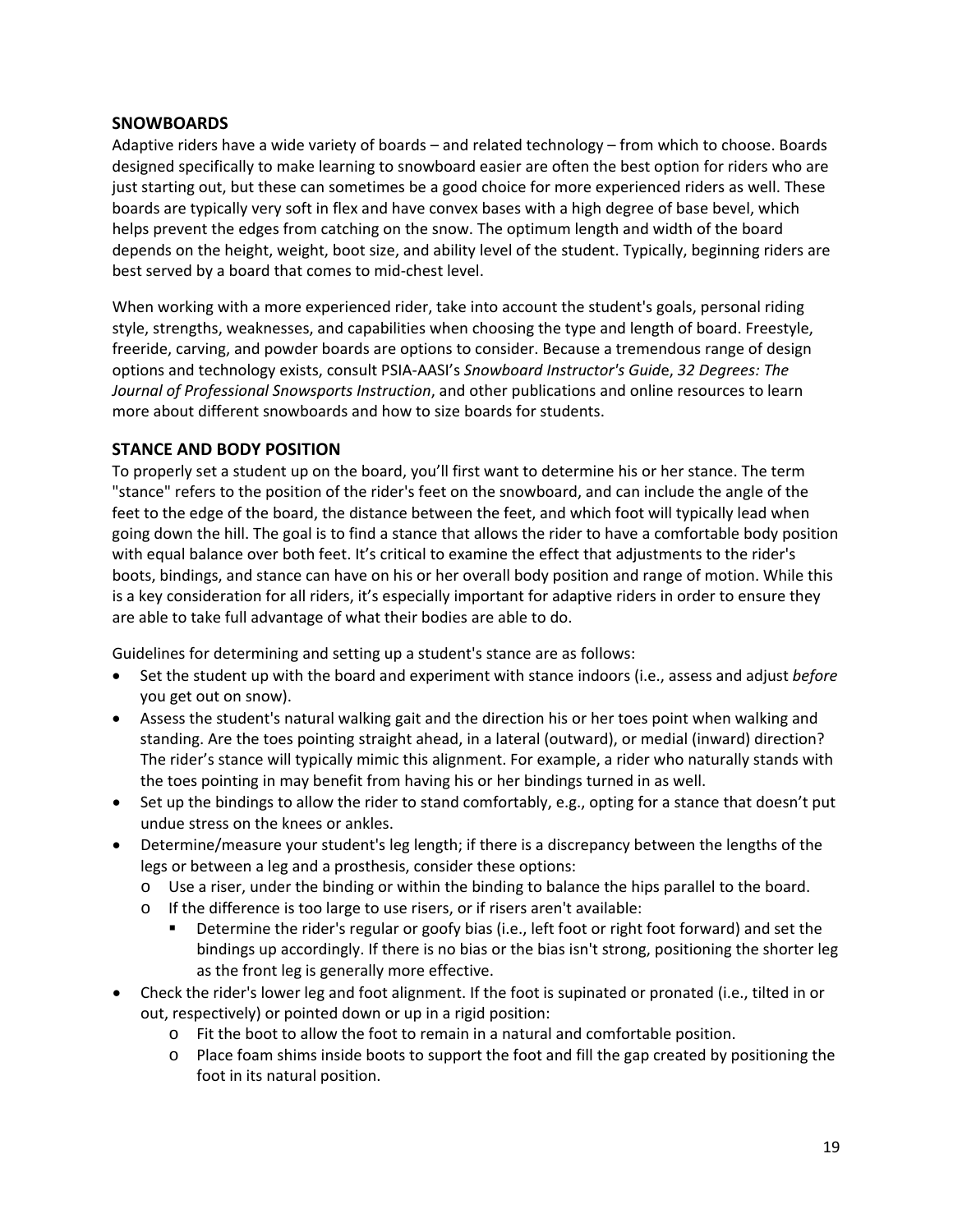- $\circ$  Make sure the sole of the boot rests flat within the binding. If you can't get the boot to rest flat inside the binding, use foam shims, where necessary, to fill the space between the boot's sole and binding.
- Check for comfort and range of motion to ensure the student can comfortably flex and extend his or her legs, shift weight from one foot to the other, and shift weight from toes to heels.
- To account for a lack of ankle flex in riders who use a prosthetic leg, it's often helpful to add a heellift shim in order to help him or her achieve a more effective, athletic stance.

# **Part 2 – Adaptive Equipment**

Adaptive tools and equipment are used to help students get the best performance out of their snowboard. Some equipment is designed to let the instructor physically assist the student while riding; other types of equipment are intended to be used by students on their own. And several of these equipment options can be used with instructor assistance.

Obviously, your aim in using adaptive equipment is to enhance a student's snowboarding experience. When choosing what you'll use, the first consideration is the effect the equipment will have on the student's overall stance and balance, followed by the impact it will have on the student's ability to affect the four board performances of twist, tilt, pivot, and pressure. You're basically looking to augment the student's ability to generate performance from the snowboard, particularly with directional changes and speed control. Using adaptive equipment in general can provide encouragement for adaptive students and support their cognitive and emotional needs simply by helping ensure a degree of success.

A list of different teaching aids and adaptive equipment follows, but keep in mind that these lists are not complete in terms of equipment available today or the various ways such equipment can be used. Equipment and the teaching techniques are constantly evolving and changing. The lists provide examples and ideas for you as an instructor. Being knowledgeable and creative is the key to working with adaptive students and their equipment.

# **STUDENT‐INDEPENDENT OPTIONS**

Several of the student-independent tools described here – single and double outriggers, ski poles, bamboo poles, and the Delaney Pole – are similar in that they all allow the rider to create an additional point of contact with the snow. This additional point of contact can increase the rider's stability, making it easier for him or her to tilt or pivot the board on its edge. In fact, this contact point often becomes the point around which the board will pivot. Constant-force Articulated Dynamic Struts, or CADS™, can provide an additional suspension and support system for adaptive snowboarders.

# *Outriggers*

Outriggers (also known as riggers), which resemble forearm crutches with ski tips on the ends, are used when a rider requires additional balance and support. They can promote positive body alignment, enhance comfort, and provide the student with an additional sliding platform when riding and/or assistance for walking and skating. Depending on his or her balance and coordination, the rider might use one or two outriggers. While there are no set rules for a rider's stance when using outriggers, a forward "Euro‐style" stance (i.e., with positive angles on both bindings) is frequently the best option for maximizing comfort and minimizing upper body rotation.

### **Riding with a Single Outrigger**

When using a single outrigger, the rider can hold the outrigger in either the lead hand, or the back hand depending on his or her needs. The rider can hold the single outrigger in the lead hand to aid toe‐ and heel-side balance, and when used in this fashion the outrigger crosses over the nose of the board for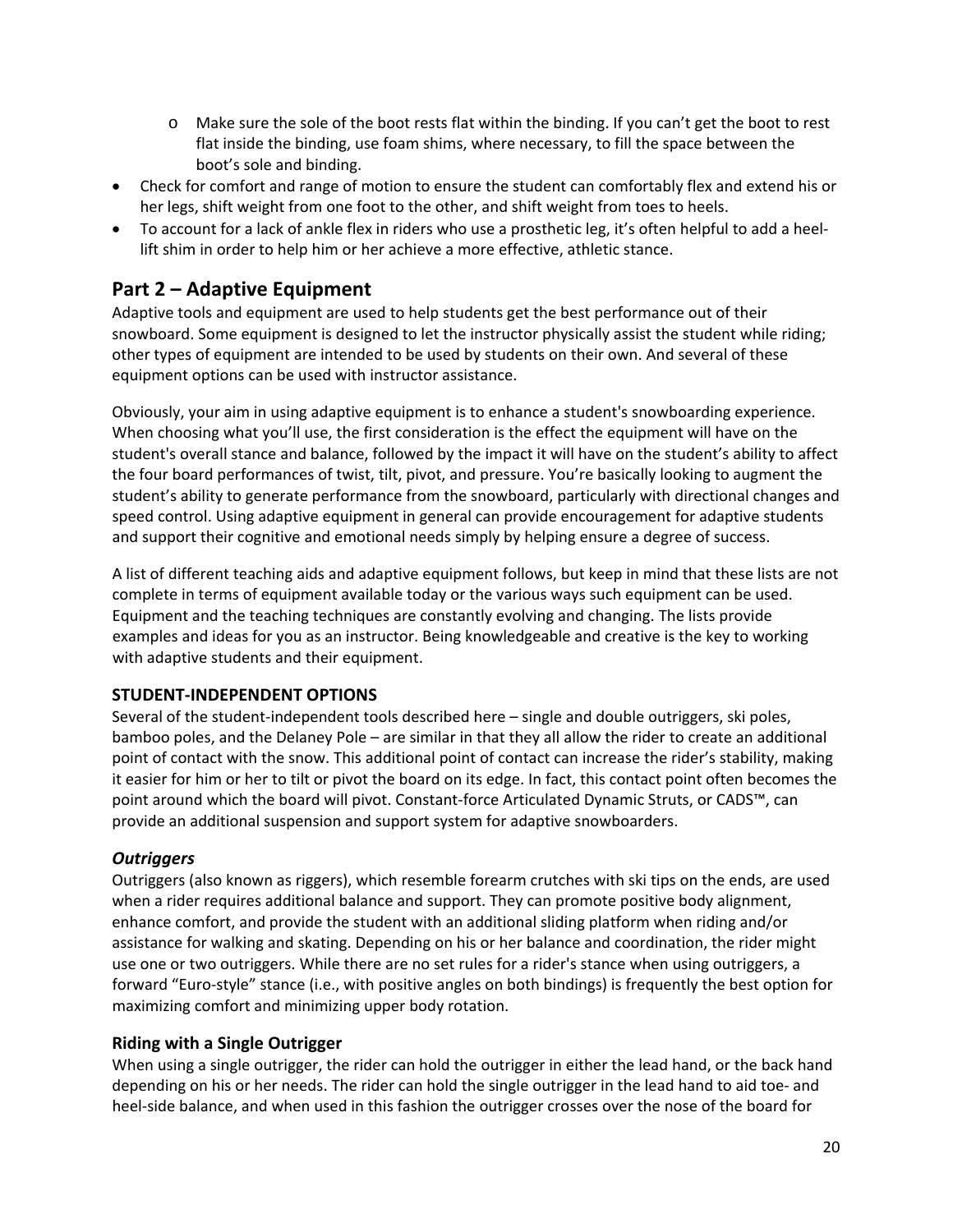each turn to provide support within the inside of the turn. The rider can hold a single outrigger with the back hand to assist with toeside balance and for pushing on flat terrain. A single outrigger is generally used to provide an additional point of contact with the snow to help the rider tilt onto an edge. A single outrigger can also assist with pivot since the rider crosses the rigger over the nose of the board to help induce rotation and a weight shift.

# **Riding with Two Outriggers**

Adaptive riders often use two outriggers to aid balance when tilting the board on edge. When riding with two outriggers, the lead outrigger will be used in similar fashion to the single-outrigger approach. The rear outrigger should be positioned ahead of the rear foot, with its tip between the middle of the rider's stance and his or her front foot. The rear outrigger should generally be located 4 to 12 inches (10‐ 30 cm) from the toeside edge of the board.

# **Outrigger Setup**

Outrigger setup and adjustment for adaptive snowboard students is similar to the setup for adaptive skiers. The length of the outriggers should allow the rider to maintain a natural range of motion within a balanced stance. When using double outriggers for beginner and intermediate students, the outriggers can either be the same length or adjusted so that the rear outrigger is shorter than the lead outrigger. For more advanced riding or when working to increase board tilt, the student may improve performance by using a rear outrigger that's slightly shorter than the lead outrigger.

Outriggers are generally equipped with hand‐activated, claw‐like brakes, the setting for which should be adjusted to suit the student's needs. Many beginner‐level students who use outriggers are able to ride without use of the outrigger brakes. Similarly, many instructors have found that using a minimal amount, or none at all, can help promote more effective movement patterns and habits early in the learning progression.

To determine the amount of brake needed for a beginner, have the student stand on a flat surface and place the outriggers in the snow close to his or her side. The claw should engage sufficiently to create resistance against the snow without digging into it. If the brake bolt is set too high, the student's elbow will jerk and the outrigger itself will be pushed backward by snow contact. In general, set the rear outrigger's brake bolt at a shorter height than the lead outrigger's brake bolt. As the student's skill and speed develop, it will likely be necessary to adjust the claw/brake to ensure that the rigger glides over the snow and brakes less.

# *Ski Poles*

Ski poles are used for balance while the student remains stationary, climbs, or for propulsion across flat terrain. Poles may also be used to assist with the stability, timing, and initiation of turns. When used in this fashion, they should be positioned next to or behind the rider, rather than in the rider's path of travel. To maintain the safest riding experience possible, all pole contact with the snow should also be next to or behind the rider, rather than in front.

Keep a close eye on the student's stance and upper body position when using poles. Poles that are too short may cause the rider to hunch or lean over too much, making it difficult to maintain a balanced stance. A good option is to use telescoping poles, when can be lengthened, shortened, and easily carried or stowed in a pack when they're no longer needed.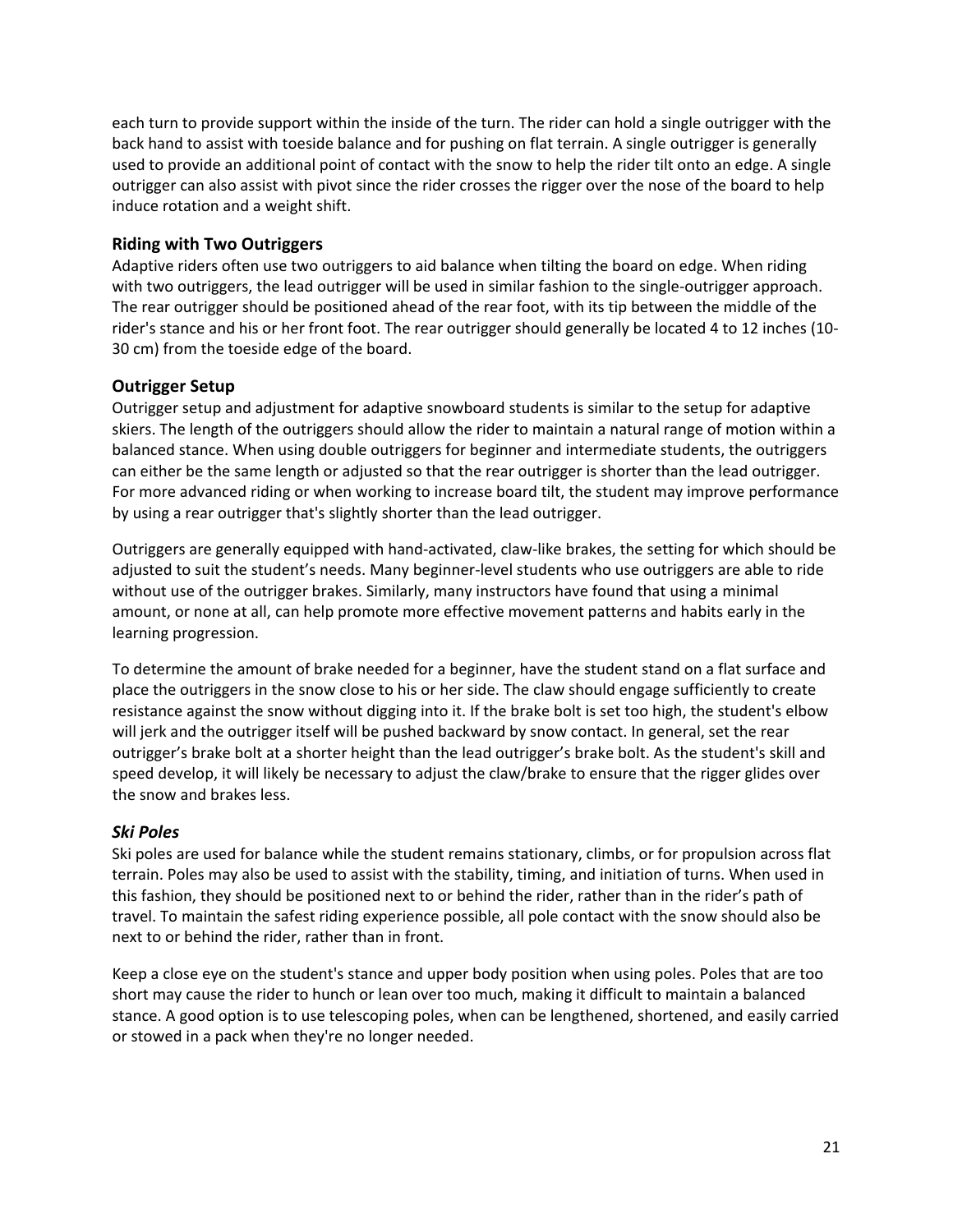# *Bamboo Pole/Delaney Pole*

The Delaney Pole is an extendable pole with discs at either end that can be used as a sliding base of support or to provide additional tactile feedback for the rider. When the disc is removed, the use of the pole is identical to that of a bamboo pole (Note: The Delaney Pole was developed to assist new riders in the 1990s and is no longer in production; therefore this tool may be hard to find.)

When using either a bamboo pole or the Delaney Pole, the student can touch the pole to the snow beside or behind the board to help initiate turns and, therefore, control speed. The pole touches the snow to the inside of the new turn when initiating the turn, and provides a contact point around which the board can pivot. While riding, the student should keep the pole at hip level to maintain the alignment of the upper body.

The rider holds and uses the pole much like kayakers would use their paddle. The pole is held across the body using two hands, and the end of the pole is set against the snow to turn "around," similar to how a paddle is used in the water. The pole can help the rider develop confidence for heelside turns and switch riding. At an advanced level, the rider can use it to touch the snow just outside of the turn in order to create improved angles and reduce banking.

Additional tips:

- Poles are used primarily to aid balance of the upper body and prevent over tipping on the toe‐ or heelside edge.
- Make sure the student is aware of space considerations when using this device.
- In some instances the Delaney Pole can be used as a tool for visually impaired riders to create a point of contact with the snow that provides kinesthetic feedback about the terrain and conditions.

# *CADS*

Constant‐force Articulated Dynamic Struts, or CADS, are spring‐loaded suspension rods – worn on both legs – that connect at the rear of the binding's highback or back of the boot and extend to the rider's waist by means of a pelvic harness. The device functions as a suspension system that transfers weight from the legs to the rods, creating an upward‐lifting effect that relieves pressure on the rider's knees and quadriceps muscles. CADS benefit students with knee injuries as well as those lacking leg strength.

# **INSTRUCTOR‐ASSISTED OPTIONS**

The following tools are used by the adaptive student and instructor working together, either in a faceto-face "dance" position or with the instructor riding uphill of the student. Each position and approach allows you to help the student control the edge angle of the board through leverage (tilt) and provides a means to offer physical support as the rider develops balance. By rotating your hands along the tool, you can help a student steer around the midpoint of the snowboard's axis (i.e., pivot).

# **Instructor‐Assisted, No Equipment**

Several instructor‐assisted options require no additional equipment, the most common of these being hand-in-hand and hands-on-waist instructor assists. Before using a hands-on assist, verify that the student is comfortable with the physical contact. Hands‐on instructor assists of sitting snowboard students are addressed later in this section.

### *Hand‐in‐Hand*

Also known as "the dance" because the instructor and student hold hands facing each other, this technique has been used to help people learn to snowboard since day one. The hand–in‐hand approach may be used with beginner students and with more advanced riders who are blind or visually impaired.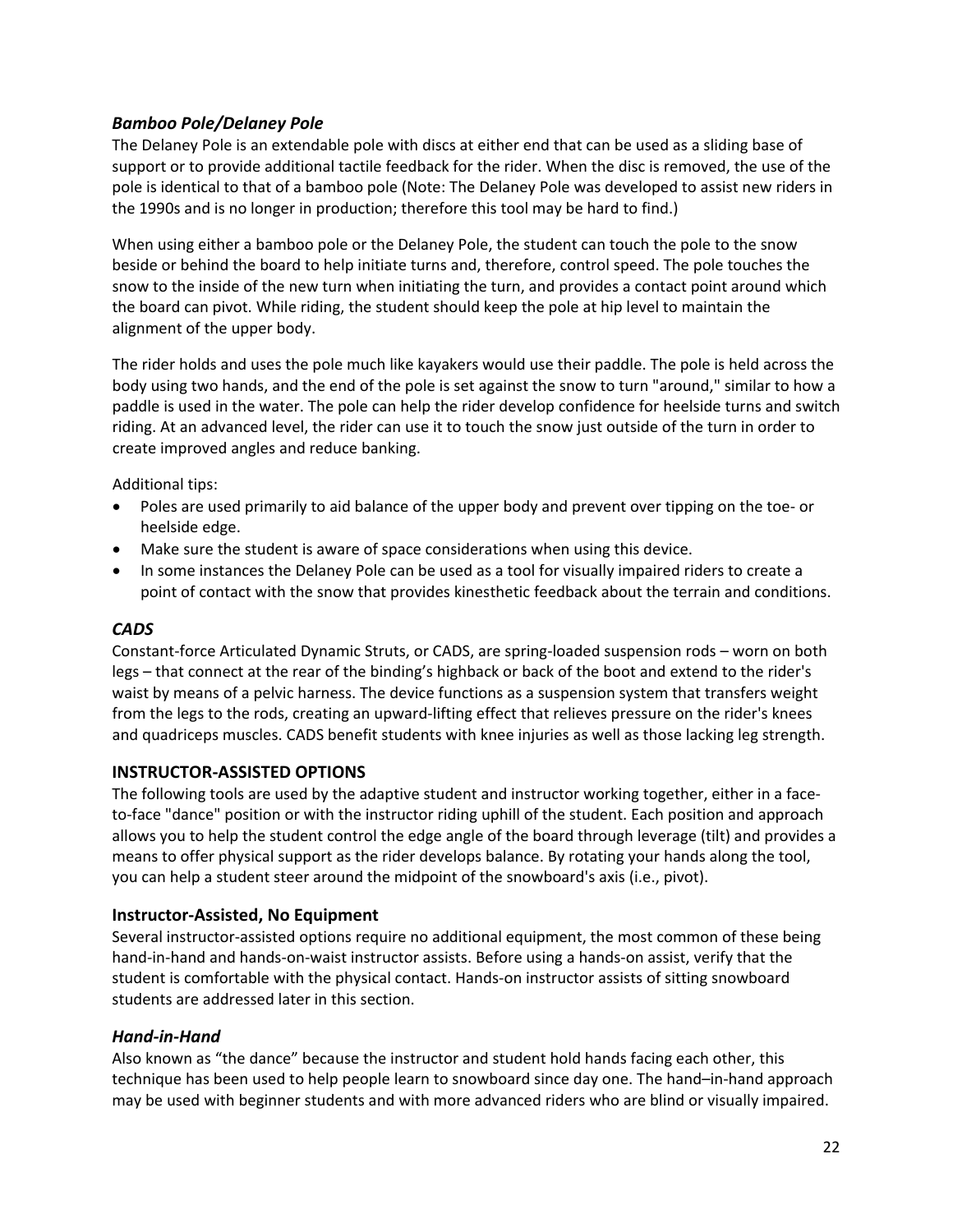# *Hands‐on‐Waist*

This approach is very similar to the hand‐in‐hand technique and may be performed with one hand on the student's hip or waist and the other hand holding one of the student's hands, or with both of your hands on the student's waist.

# *Guided Riding*

Guided riding – whether verbal or a combination of verbal cues and hands‐on support – is often used with visually impaired or blind students. In this niche of adaptive instruction, the guide is as critical a component as the student's equipment. The subject of working with blind and visually impaired students is covered more fully in the next chapter.

# **Instructor‐assisted, with Equipment**

Each of the following tools is a valuable option in teaching situations where a hands‐on approach is impractical, potentially unsafe, and when working with students who either cannot tolerate or are distracted by a hands‐on approach. The equipment can also help prevent "runaway" incidents, and provide additional support around the student's waist and hips.

# *Horse and Buggy*

One tool commonly used by adaptive schools is the Horse and Buggy, a homemade device that typically consists of a bicycle inner tube cut once to form one long tube, the ends of which are attached to two rigid poles (e. g., PVC pipe, bamboo poles, or ski poles) to form a "U" shape. You attach one end of the inner tube to the end of a pole and wrap the inner tube one‐and‐a‐half times around the student's waist before attaching the other end of the tube to the other pole. With the student in front, you can hold the free ends of the poles to physically guide the rider's movements. The Horse and Buggy lets you rotate the rider's hips into a turn, move the rider from one turn to the next, aid turn shape and size, and promote speed control. This tool is useful when working with students who tend to lean on the instructor or equipment in a way that makes hands-on approaches or equipment such as outriggers ineffective.

# *Hula Hoop™, Ski‐Pal™*

These tools use a technique similar to "the dance."You can either buy a Hula Hoop at a toy store or make a similar hoop from flexible plastic pipe. The Ski‐Pal is made from lightweight metal, features a rectangular shape, and is adjustable. The student will either be positioned in the center of the hoop or Ski‐Pal, or outside of it. When the student is positioned in the center, he or she will hold it as you maintain contact elsewhere along the hoop or Ski‐Pal to enhance stability and help guide the student through turn initiation. When the student is positioned outside of the hoop or Ski‐Pal, you and the student hold the device between the two of you.

### *Sno‐Wing™*

The Sno‐Wing is used much like the Horse and Buggy, Hula Hoop, and Ski‐Pal, but it's attached to the student and not continuously held by the instructor. It resembles a wind‐surfing boom that attaches to an inner waist-belt harness. It is secured to the student with the waist belt, and the advantage to its design is that it helps stabilize the student's upper body and gives you a means by which to assist the student as needed for turns and speed control. The Sno‐Wing may be too large and/or heavy for smaller students.

### *Rider Bar™*

The Rider Bar – a waist-high bar that attaches to a snowboard directly underneath a standard binding system – can be used for either instructor-assisted or independent riding, but is typically used with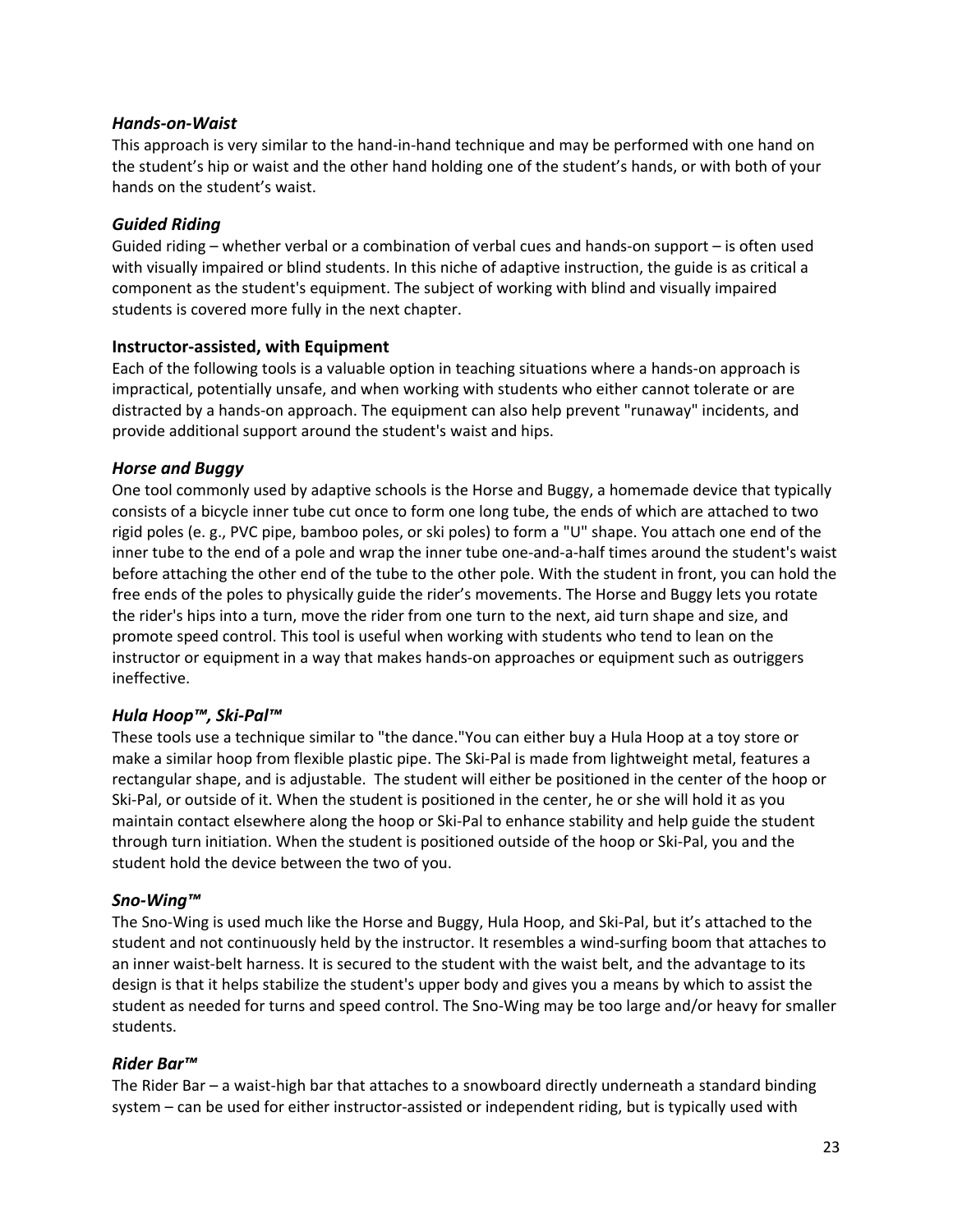instructor assistance. Positioned lengthwise along the board, it enables adaptive snowboarders to control the edge angle of the board and/or torsionally twist the board by simply pushing or pulling the bar.

The Rider Bar can help students with diminished strength or control in their lower body and can be combined with CADS. The bar also stabilizes the rider's upper body and provides support for fore, aft, and lateral movements. The instructor can provide guidance and additional stability, as needed, by means of an attached handle.

Manipulating the Rider Bar has a direct and immediate effect on the student's snowboard. By pushing his or her hands in opposite directions while holding onto the bar, the rider can alter the difference in edge angle between the tip and tail, thus creating twist along the length of the board. Simultaneously moving the hands in the same direction (either pushing away from the body or pulling back into the body) will tilt the board on edge. The bar allows students to perform an exaggerated tilting of the board, especially when pulling the bar on heelside turns.

The Rider Bar can be used in several ways. When starting out, the rider's body position should be tall, yet slightly flexed as he or she grips the bar. The elbows should be slightly in front of hips, with the forearm at a 90‐degree angle to the upper arm. When providing instructor assistance with the Rider Bar, you can either skis or a snowboard. Some instructors have observed more comfort and stability when assisting on skis.

# *Ghost Riding*

A Rider Bar is also used in a technique called "ghost riding," a student‐independent learning option in which the rider uses his or her own board while guiding an additional board equipped with a Rider Bar. The rider uses the other board to mimic the movements desired in his or her own board and as an external sliding base of support and balance aid. This approach is very similar to the "dance," or the use of outriggers and the Hula Hoop.

# *Tethering*

This section addresses the use of tethering as a technique used by instructors on a snowboard, working with a student who is also on snowboard. The use of tethering by a snowboarding instructor working with a student who is using a sit-ski (bi-ski, mono-ski, or dual-ski) is addressed later in this chapter.

Tethering allows you to be close to the student in a hands‐off manner, and is used to help adaptive riders initiate and follow through with turns. Tethers can be attached to the tip, tail, or bindings of the student's board. While the Horse and Buggy technique described earlier is also a tethering technique, the techniques described in this section are specific to the use of long, strap-like tethers that are attached to the student's board or bindings.

Effective tethering from a snowboard requires the mastery of the following skills and maneuvers: speed control, switch riding, synchronized riding, and heelside slides and falling leaf skills in both directions. You should always tether from a position above and behind the student. You can follow the student's path as he or she links turns, or remain uphill and either synchronize your turns with the student's turns or remain in a heelside falling leaf above the student.

Tethers attached to the board at the tip are most effective for riders who can shift their weight across the board to a new edge and initiate rotational movements from their lower body without assistance. Tethering from the tip can be complemented with a balance aid (e.g., a Rider Bar or bamboo pole) to enhance the student's ability to move from edge to edge. You can use a board-mounted tip tether to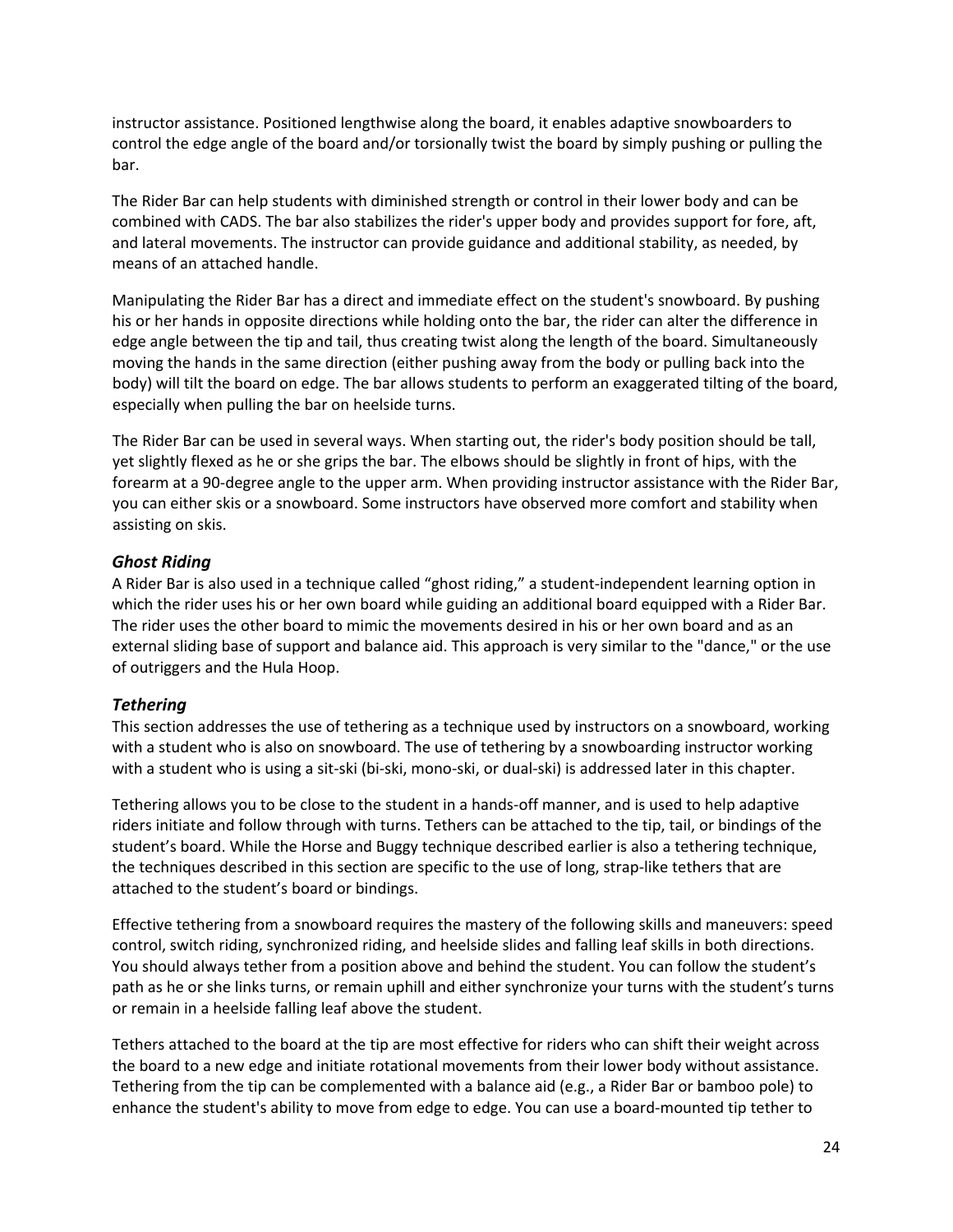help guide the nose of the board in the desired direction to initiate a turn, and at times can assist the rider as he or she completes a turn. The timing of your tethering/guiding movements must complement the natural initiation movements of the rider.

Tethers attached to the board at the tail are most commonly used to assist students with speed control and to help those who tend to over-rotate at the finish of a turn. Such riders can typically initiate turning movements from their front leg, hip, and shoulder. You can use the tether to help limit the displacement of the board's tail at the finish of the turn (caused by the rider's over‐rotation).

Tethering from attachment points on the student's bindings or boots is similar to tethering from the tip or tail of the board. This technique, which is less common and offers less leverage. is typically used with the instructor tethering from the student's front foot and is most useful when working with students who are smaller and lighter than the instructor.

# *Tandem Riding*

Tandem riding is an instructor‐assisted approach used primarily with beginner students. By means of a snowboard with two sets of bindings, the instructor and student can ride together on the same board. Tilt and pivot are the primary board performances affected by tandem riding. Although the instructor maintains some ability to twist on a tandem snowboard, the use of two sets of bindings spread over the top of the board limits the effect of twisting the board. *Note: This is a rare piece of equipment and should only be used by those experienced in its use.*

# *The Swivler™*

A rotational device mounted under the binding of the lead foot, The Swivler makes it possible to rotate the lead binding into a more comfortable, forward‐facing position when skating with one foot out of the binding. This position decreases the rider's tendency to inwardly or outwardly twist against the lead foot and leg when skating. The Swivler is used by students whose lead leg is weakened by injury or other physical condition and is particularly useful for students who ride with their prosthesis as their leading leg because it reduces the torque on the socket of the prosthesis when skating.

# **SIT‐DOWN EQUIPMENT**

In the adaptive teaching world, sit‐down riding is sometimes broken into three distinct categories: sit‐ boarding, mono‐boarding, and "bi‐skiing" in a snowboarding application. In mono‐boarding and bi‐ skiing, the equipment and techniques used are similar to those employed by mono‐skiers and bi‐skiers.

Sit‐boarding is still evolving and typically involves a seating interface mounted directly to the snowboard. The seat may be attached to the board facing forward or sideways. The rider sits low to snow and may use his or her hands, hand picks, short poles, or highly modified outriggers for balance, propulsion, and as turning aids.

Mono‐boarding utilizes the same rig a mono‐skier uses, but a snowboard with an adaptor plate takes the place of a single alpine ski. In this application, alpine carving or race boards are the most popular choice because they are narrower than standard boards and allow for a quicker edge change. Teaching and riding techniques are similar to those used by mono‐skiers and are covered in PSIA‐AASI's *Adaptive Snowsports Instruction* manual.

Bi‐skiing in a snowboarding context makes use of a split snowboard. See the *Adaptive Snowsports Instruction* manual for more information on the bi‐ski.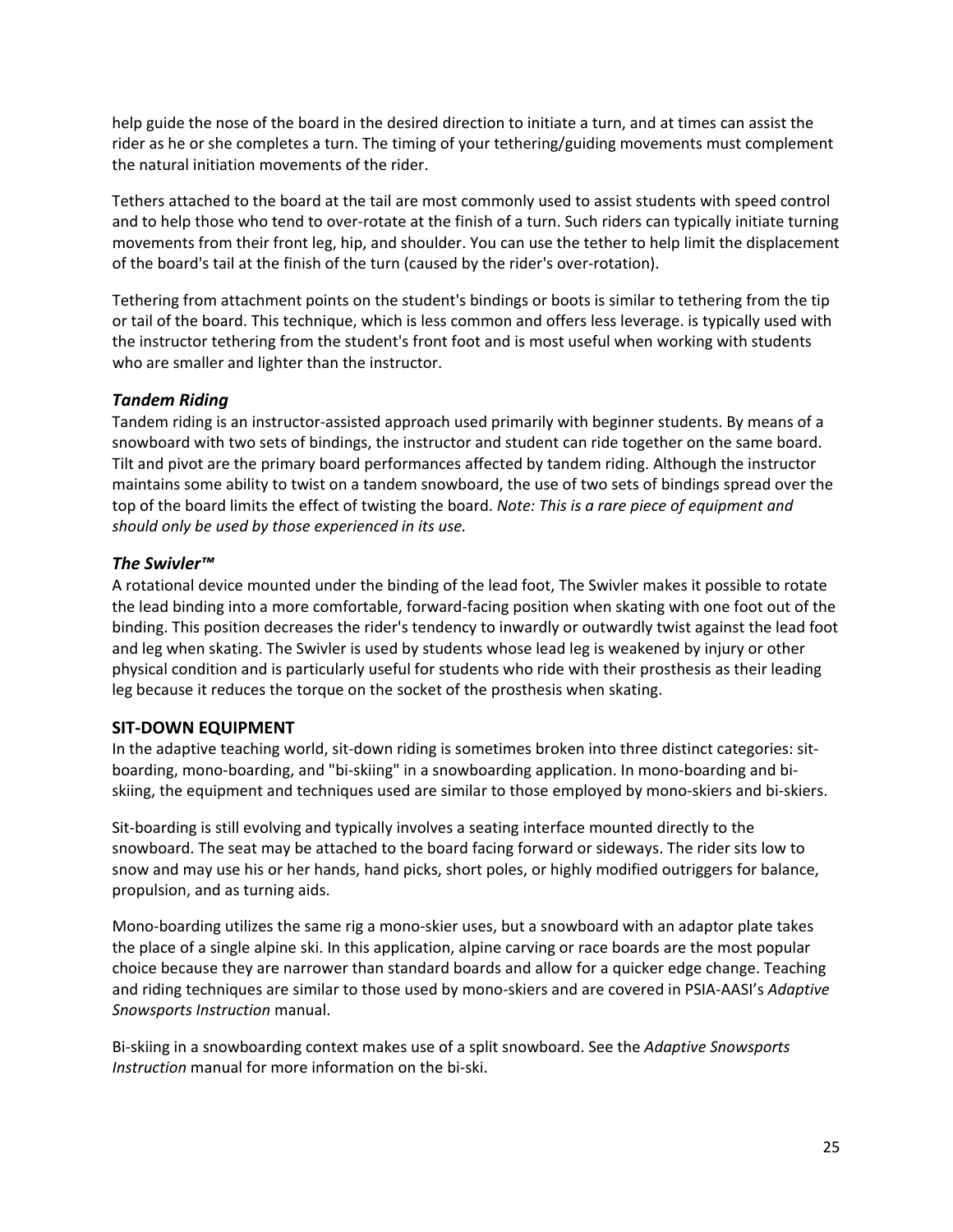# **Instructor Assists for Sitting Riders**

This section addresses instructor-assist techniques used by instructors on a snowboard, working with students who are using sit‐down equipment. These techniques are applied most frequently with students using bi‐skis, but work with those using mono‐skis or dual‐skis.

# *Tethering*

Safety is, of course, a primary consideration in all lessons, but it's especially important when tethering a bi-skier – from a board or skis. It's crucial that the instructor have the appropriate level of skill to keep the team safe. In circumstances where the adaptive student is unable to fall over and self arrest – due to the use of fixed outriggers (that is, outriggers attached to the bi‐ski), the nature of the student's impairments, or other factors – the instructor becomes the braking system for the bi‐ski. You must, therefore, maintain tether contact at all times.

When attaching the tethers to the bi-ski and yourself, a two-point attachment (also known as a redundant attachment) is required. This can be achieved by attaching two independent tethers to the wrists with a girth hitch, in direct contact with the skin beneath your gloves and jacket.

Effective tethering from a snowboard requires that the instructor possess mastery of the following skills and maneuvers: speed control, switch riding, synchronized riding, and heelside slides and falling leaf skills in both directions. Tethering a bi‐ski from a snowboard is best done using the heelside falling leaf technique. You need to maintain a stable upper body and hold the tethers in both hands, positioned in the zone between hips and shoulders. Your elbows should be slightly in front of your hips for maximum strength and control.

The most effective position to be in relative to the student is uphill and inside the student's turn. You should anticipate the next turn and move slightly in that direction before the student starts the turn. Calling out turns or watching the student for clues – such as head, shoulder, torso, and arm or outrigger movements – can help you anticipate turning. When low tether tension is required, as in flat terrain or with a lightweight or near-independent student, you might choose to link turns behind the bi-ski with the goal of reducing your speed while maintaining proper positioning.

Stopping the bi‐ski while tethering can simply be a matter of applying additional heelside pressure, increasing the edge angle to come to a stop. The student is least likely to tip over when stopping if you are lined up directly behind the student. You can also help the student stop or slow down by turning the bi‐ski into the hill.

When starting or restarting from a stop, the tetherer can begin by seat-assisting the student until the team reaches a comfortable speed, then cast the student forward and resume tethering. This may be a preferred method especially if there is no assistant available.

### *Seat‐assisting a Sit‐Ski*

When seat-assisting a student in sit-down equipment, you need to ride close enough to be able to grasp the sit‐ski with your hands. You then tilt or twist the rig so that it turns and slows down. This is accomplished most smoothly when you and the student coordinate movements. It's also helpful to wrap the tethers around your wrists/hands, one or more wraps, so they do not drag on the snow and get in the way.

Seat-assisting should never be done without tethers or a safety strap attached to the bi-ski, especially when using fixed outriggers. Should you fall, the bi-ski with the student can accelerate down the hill uncontrolled.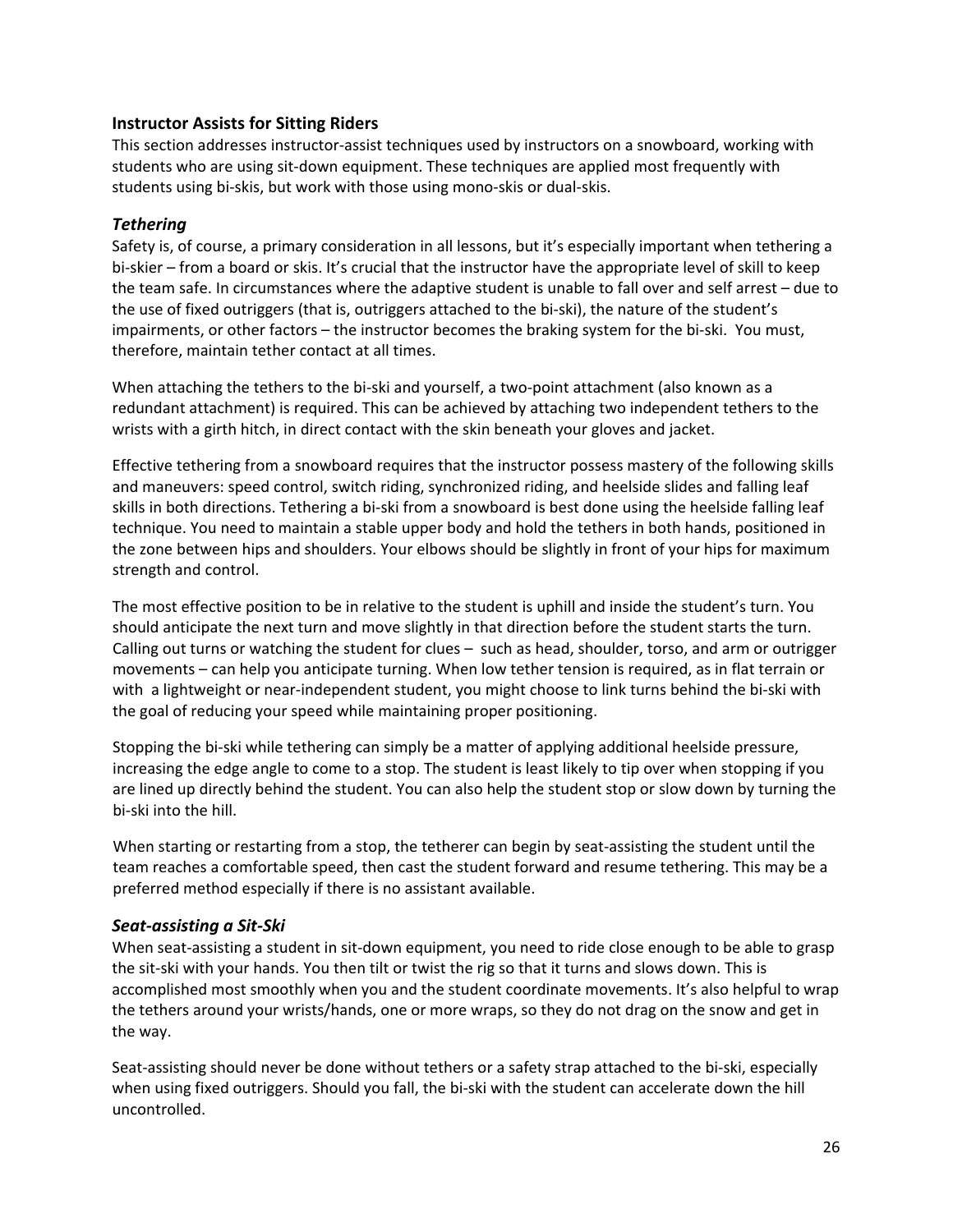Seat-assisting is made easier if an extended handle is attached to the back of the sit-ski seat. You speed through turn shape. Learning to skid the equipment through turns will help keep the speed down. The instructor controls speed most effectively when riding the toeside edge and varying the toeside edge angle. While riding the toeside, you can also create a braking wedge between the snowboard and the sit-down equipment by extending your back arm and shortening your front arm. Although seat-assisting on the heelside edge is possible, you're usually in a much more vulnerable position.

# *End‐around Technique*

In this approach, you'd be on the toeside edge, in a parallel position to the student on the outside/downhill side of the turn. You then need to switch your position from one side of the seat to the other side while moving. This is accomplished by initiating the next turn, then going to the heelside inside and behind the bi‐ski. As the sit‐down equipment goes through the fall line, you walk your hands, (and thus your body) around the back of the seat, braking in a heelside sideslip if needed, then finishing the turn with a quick pivot to toeside. This puts you back in a parallel position on the downhill side of the sit‐ski.

The skis used by some mono‐skiers and dual‐skiers stick out much farther from beneath the back of the seat than the skis used on most bi-skis, which makes the end-around maneuver very difficult when assisting students using these types of sit‐skis. In these situations, the end‐around technique should not be used if a hop or any other adjustment that disrupts the student's rhythm and flow is needed to avoid the tails of the skis.

# *Uphill end‐around*

The uphill end‐around is a variation in which you stay on the heelside edge and ride parallel to the sit‐ down equipment on the uphill side. You grasp the handle or back of the seat with one hand, while using the other hand to hold the area near the student's knees. The sit‐ski is tipped to make the turn, with a similar walk‐the‐hands‐around technique. You move around the back of the sit‐ski equipment to the same parallel position on the other uphill side, the whole time remaining on the heel edge.

While this approach doesn't require an edge change, it is often more difficult for the instructor to maintain control of the front of the sit‐down equipment. It also puts you in a position that is weaker, less stable, and potentially overly taxing on your back.

# *Falling Leaf Technique*

This allows you to remain on the heel‐ or toeside edge, sliding in a falling leaf down the hill, while controlling the sit‐ski with both hands and avoiding having to go around the "end of the students ski. This can be helpful on challenging terrain.

# *Synchronized or Dance Technique*

In this tethering technique, you grasp the front of student's seat with one hand and the back of the seat with the other. While making linked turns, you ride along the same side of the sit-ski the whole time. You do the steering by tipping or rotating the sit equipment to one side or the other and making simultaneous edge changes as the student assists with some balance. While this technique is difficult on any but the gentlest terrain, and you need to have very strong riding skills, it can give the student a feeling of support emotionally, as well as physically and allow you to give immediate, eye-level feedback to the student.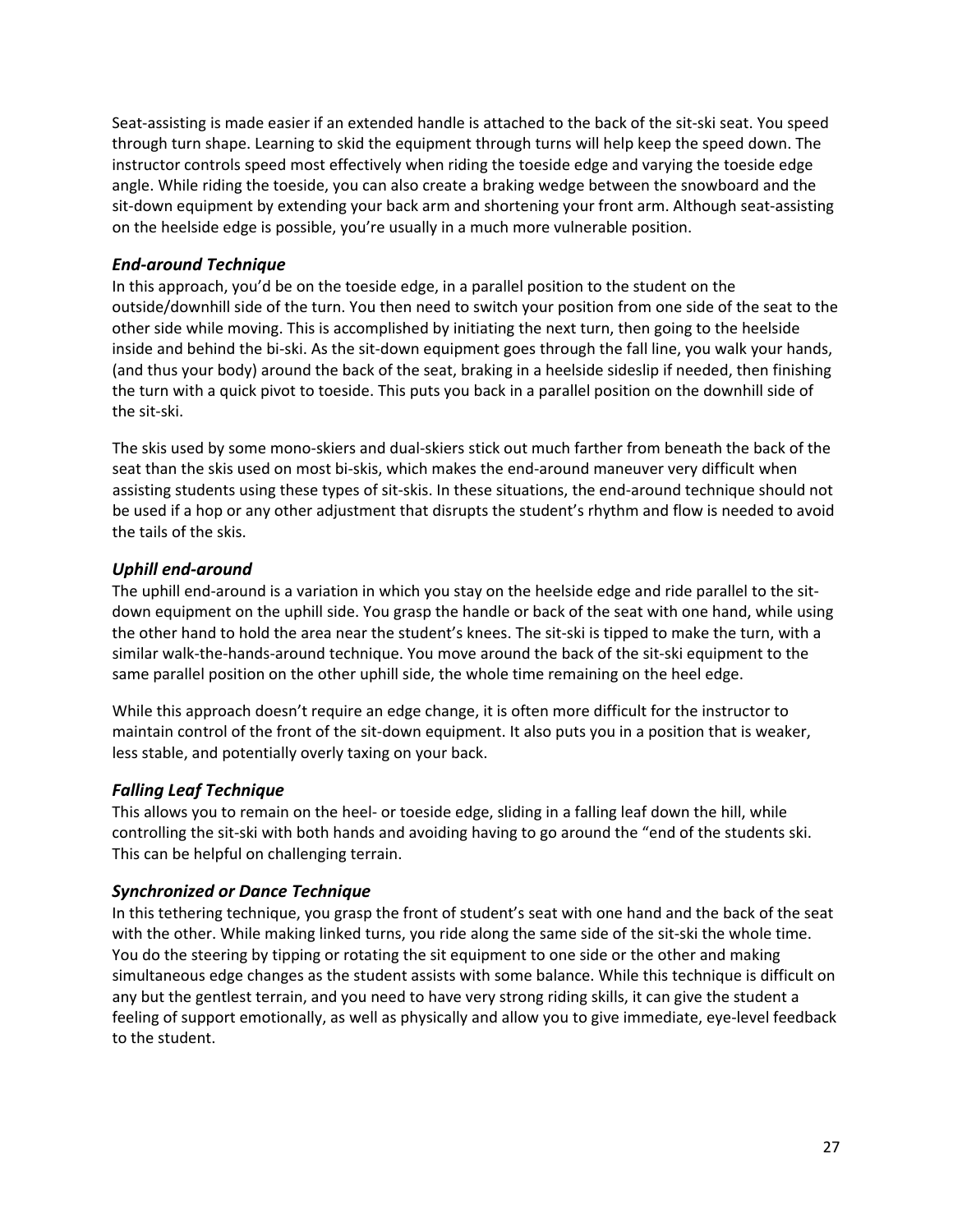# **Chapter 5: Rider Profiles**

Each student comes to a snowsports lesson with unique characteristics, needs, abilities, and motivations. Instructors should take care to make a thorough assessment that will help determine the best communication style and teaching approach. This chapter describes six common categories of impairment, with information to aid student evaluation, outline teaching cues, and provide equipment suggestions.

The different profiles are:

- 1. Visual Impairment students with impairments ranging from diminished vision to blindness.
- 2. Auditory Impairment (Hard of hearing, or "HOH") students with impairment ranging from decreased hearing to deafness.
- 3. Cognitive Impairment students with disabilities that affect intellectual processing of perception, memory, judgment, and/or reasoning.
- 4. Neurological Impairment students with disabilities that affect the nervous system. (Depending on its manifestation, this impairment may also be cognitive, structural, or anatomical.)
- 5. Structural and Anatomical Impairments students with disabilities that affect the muscular and/or skeletal systems.
- 6. Combination of Impairments students with two or more disabilities that fall within the previous profiles.

Remember that students with the same disability will often exhibit similar characteristics, but are different people and will possess individual traits, abilities, and personalities.

# **Visual Impairment**

Visually impaired (VI) students have different degrees of limited vision or are totally blind. The types of impairment can include: partially sighted, peripheral vision only, tunnel vision, poor depth perception, or the ability to see only shadows. The damage to the eye(s) or optic nerve may have been present from birth, or may be the result of an injury or underlying illness.

Visually impaired students often use their other senses more to gain a perception of the world around them. Typically, their sense of feeling and hearing can be stronger when compared to that of sighted students. Your assessment should include an evaluation of the student's other senses as well as a consideration of how to utilize the vision the student may have available. Depending on their previous athletic experiences, visually impaired students may or may not need more time working on their balance. Work on static and dynamic balance, on and off the snow, to evaluate and improve balance skills.

In general, instruction of visually impaired students works best when the student has both a guide and an instructor. Separating these roles will make it easier for you, as the instructor, to observe and teach more effectively without the additional responsibility of guiding the student. The student and guide work as a team, and this separation provides the opportunity for you to coach and train the rider's guide as well as lend an extra set of eyes to the surrounding environment for safety.

# **ASSESSMENT**

The following assessments, specific to the VI student, should be added to the routine evaluation:

• The amount of vision, lack of vision, or any sensitivity of the eye(s).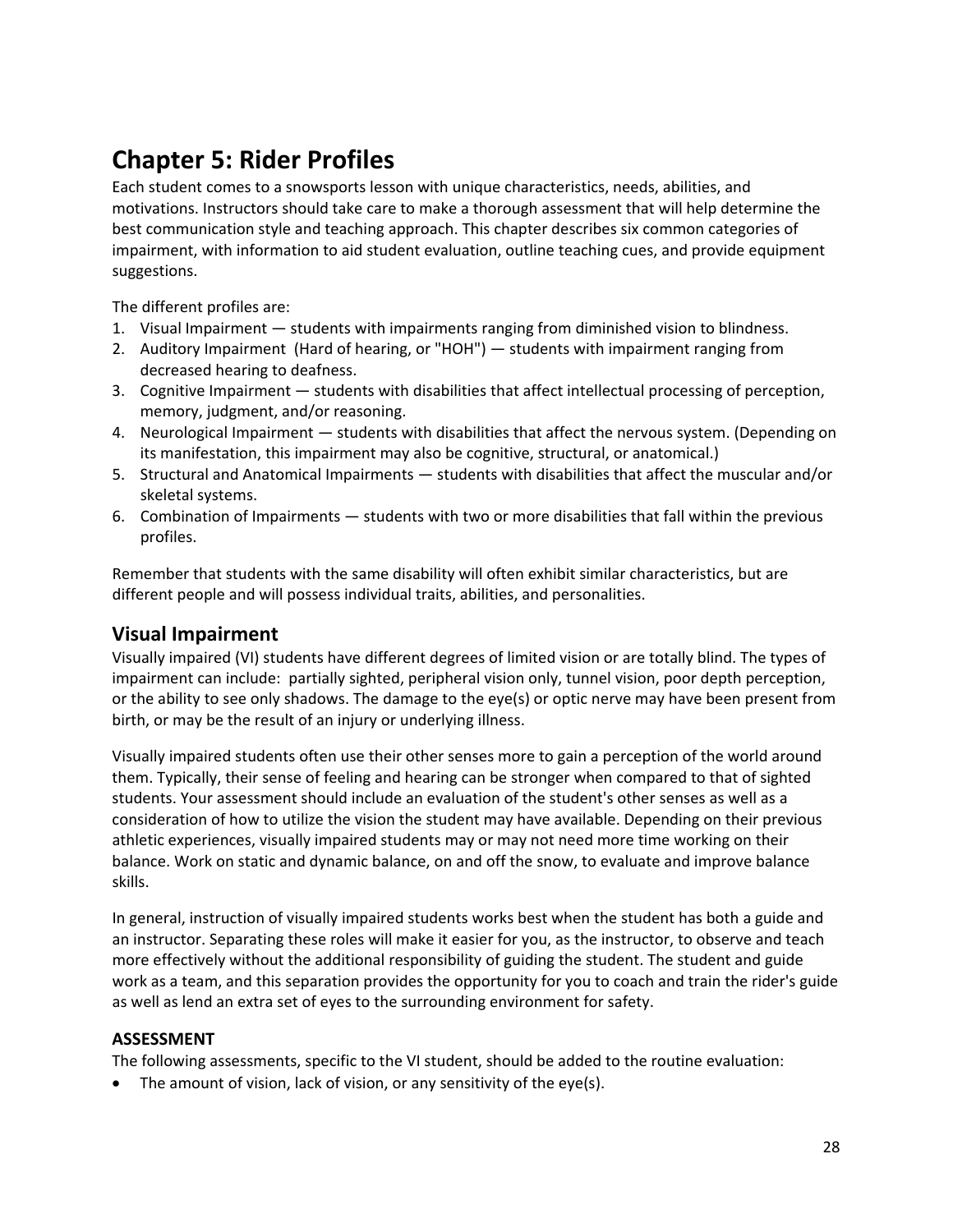- Assessment indoors and outside. This will help you identify any differences in vision that occur with dull light, low light, and bright light.
- The student's senses of feeling and hearing.
- The student's balance.

### **COMMUNICATION**

Give simple, detailed descriptions to VI students so they can understand their equipment and surroundings. This includes but is not limited to: the general area, the trails they will be riding on, the sounds they may hear around them, what they can expect to feel, and how crowded the lodge or slope is.

Use clear, concise words when guiding VI students. In most cases, *teaching* occurs when the team is stopped. *Guiding* occurs when the team is riding and moving forward. The guide should deliver commands with simple, continuous, and alternating sequences. If available, a radio system for communication between the student and guide can be effective.

Before heading out to the snow, the instructor, guide, and student should choose a command for an emergency stop, which will be used when the instructor or guide wants the student to stop immediately, without starting, continuing, or finishing a turn. Students may have to do a sharp, quick edge set if possible, or sit or fall down to stop suddenly. For safety, students must be able to demonstrate early in the lesson that they understand this command. Emergency stop words can be "stop," "sit," "crash," "dump," or any word that works for the team. Practice the emergency stop at the beginning of the lesson. This will reveal students' reaction times and confirm their understanding of the command. A general rule is that students should not ride without direct instructor assistance if they are unable to consistently perform a quick emergency stop.

The terms "heelside," "neutral," "flat board," "and," and "toeside," may replace "right turn" and "left turn." "Heelside" is equivalent to a heelside turn or heelside edge engagement. "Neutral" or "flat board" refers to releasing the edge and moving to a flat board. "And" tells the student to prepare for the upcoming turn or the next command. "Toeside" is equivalent to a toeside turn or toeside edge engagement. For beginner and lower‐end intermediate riders, there is always a "neutral" or "flat board" command between each edge‐to‐edge command. Toeside, neutral, and heelside commands imply the transition between turn completion and turn initiation. These commands may also be shortened to "heel," "toe," "and," and "hold."

Once VI students can link turns, the instructor or guide can state that the team will begin with either a heelside or toeside turn. Then, the instructor or guide calls out, "turn, and turn, and turn." It is imperative for instructors and guides to look up the hill to check traffic before moving out. It should be instilled upon students to ask their instructor or guide, "Is it safe uphill before we start riding?" Before starting down a slope, the instructor or guide should inform their students about the snow conditions, terrain, and presence of other people or activities on the hill.

### **ADAPTIVE EQUIPMENT**

The most important piece of "equipment" for a VI rider is his or her guide. Solid riding skills and good communication and understanding of commands between the guide and rider are very important. The guide can guide while leading, following, or riding alongside the student. As mentioned, a radio headset can be a useful tool to improve communication between the rider and guide.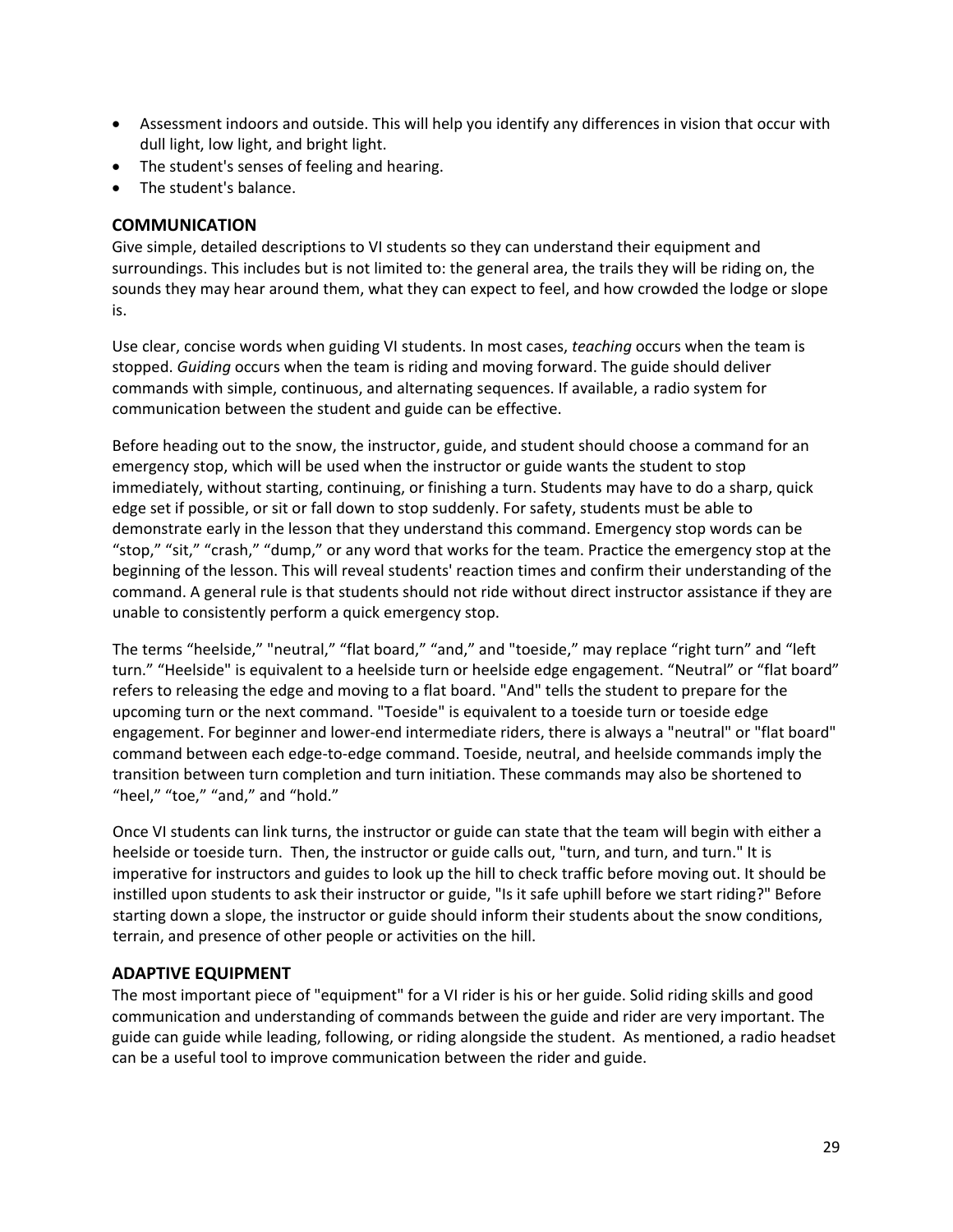Visually impaired students can become familiar with their equipment by "up close" visual inspection and/ or feeling the board, boots, and bindings. Be sure to warn students of the sharp edges on a snowboard before they handle it. Students can create images of how the body moves onto the toe or heel edge from the instructor's descriptions. Descriptions help create an image of what is being explained. Oftentimes, the student can see or feel the example by demonstration or by means of a hands-on approach, as when the instructor touches and helps position the student's arms. It's very important to ask for permission from either the student or his or her guardian/caregiver before using a hands‐on approach.

It's common for visually impaired riders to experience a temporary loss of balance or equilibrium when they first start sliding. A Hula Hoop, Sno‐Wing, Horse and Buggy, tethers, bamboo pole, ski poles, Ski‐Pal, outriggers, or a tandem board can be useful for these students. These tools provide an additional point of reference and help the student make increased use of their sense of feeling. They may also help offset any distortion students may encounter in their equilibrium.

# **SAFETY**

Specific safety needs for visually impaired students include the following:

- Designating a word that serves as a command for the student to come to an immediate stop.
- Teaching (speaking that does not involve riding commands) only while stopped. This allows the student and guide to work together and ride without distraction, and/or prevents distraction for the student and instructor when the instructor is also serving as the guide.
- Outfitting the student and instructor with bright‐orange vests that read "Low Vision" or "Blind Skier/Rider" for the student and "Instructor of the Blind" or "Guide" for the instructor. These vests inform other individuals on the slope to provide more space for this special team.
- Ensuring that the student's hat or helmet doesn't impede hearing.

# **Auditory Impairment**

Hearing-impaired students have different degrees of hearing in one or both ears or are totally deaf. Damage to the middle or inner ear or nerve pathway may have been present at birth or may be due to an injury or underlying illness. Students who are hearing impaired may use a hearing device and they may be able to read lips or use sign language to communicate. Be aware that not *all* students who are hearing impaired can read lips or use sign language.

A loss of hearing can make it more difficult to balance on a snowboard. Balance drills may help improve this skill. A hands‐on technique – with or without adaptive equipment – can be helpful. It's important for you to be aware of the effect noise may have on the ability for you and the student to communicate with one another. Common sources of noise are the sounds created by a skidding snowboard, passing motorized equipment, ski lifts, the wind, and snowmaking operations. This noise may be louder at different times so you may need to adjust the volume of your voice and/or adjust your distance from the student.

# **ASSESSMENT**

The following assessments, specific to the student who is HOH, should be added to the routine evaluation:

- Determine how well the student can hear, as well as any specific aspects of the student's impairment (such as greater or lesser hearing in one ear than another).
- Determine the best way to communicate with the student.
- Determine the student's balance, strength, and level of endurance.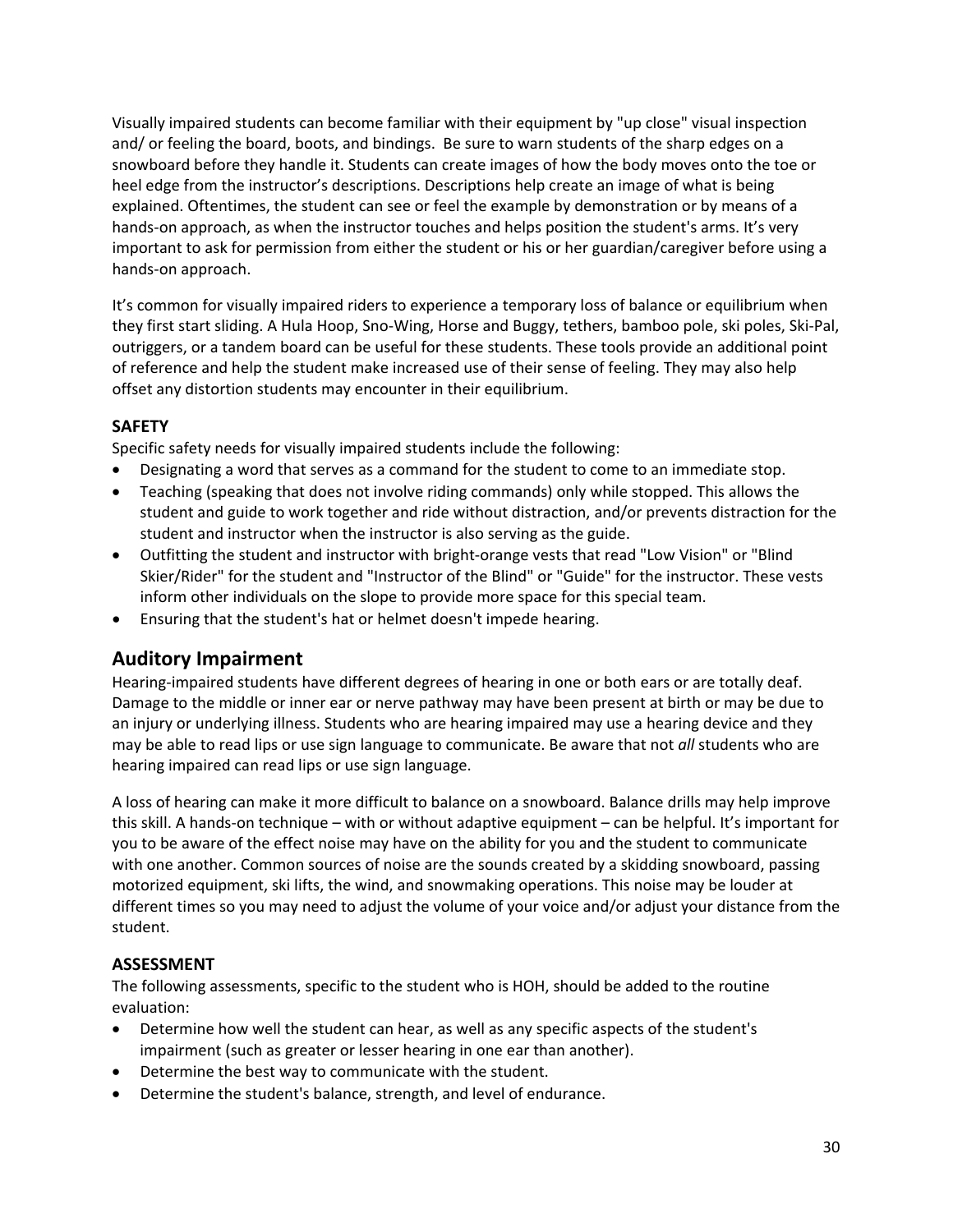# **COMMUNICATIO**N

Be sure to have the student's attention and face the student who is hearing impaired before talking to them. Keep communication simple while teaching. Demonstrations and shaping or molding students' body into position (with permission before touching) can show students proper body position. Conduct lessons with hearing‐impaired students the same as you would for students without hearing impairments.

# **ADAPTIVE EQUIPMENT**

For students whose hearing impairment impacts their balance, props such as the Hula Hoop, Sno-Wing, Horse and Buggy, bamboo pole, ski poles, tethers, or a tandem board can be beneficial. These tools offer students an additional point of contact with the snow and help them make increased use of their sense of feeling to maintain balance.

# **SAFETY**

Specific safety needs for hearing‐impaired students include the following:

- Outfitting the instructor and student with bright‐orange vests that read "Hard of Hearing," or "Hearing impaired" for the student and "Instructor of the HOH'' or "Guide'' for the instructor. This will alert other individuals on the slope to allow more space.
- Reminding the student to be aware that snowboarders have a large blind spot, and emphasize the importance of being very aware of their surroundings and other snowsports participants.

# **Cognitive Impairment**

Students with cognitive impairments have a diminished intellectual capability to process information. Conditions that fit in this category include Alzheimer's disease, diagnoses that fit under the umbrella of autism, brain injuries, cerebral palsy (CP), Down syndrome, learning disabilities, and intellectual impairment. Students can range from a very young child with a mild learning disability to an adult with a brain injury or Alzheimer's disease.

Some students may be in good physical shape; others might not be able to tolerate long periods of activity due to lack of fitness or additional physical impairments. For students who have muscle weakness or activity intolerance, adjust the pace of the lesson to avoid fatigue. Some students may become easily frustrated by such things as a wrinkle in a sock, being cold, or being afraid. They may have a difficult time communicating their needs or not be able to explain a problem. Remember that all behavior is a form of communication. Take the time to work with the student and figure out the issue. Many students will respond best to firm and consistent guidelines while keeping the snowboarding experience fun.

Make sure you tailor the lesson to the age level and intellectual capacity of the student. Making the lesson fun and maintaining interest will frequently count more than a strict lesson plan. Teaching this student population can be very rewarding, so meet the challenge, go out, be safe, and have fun. Similar to the adjustments for students with visual or auditory impairments, modifications to the snowboard lesson progression for students with cognitive impairments will consist of mostly minor changes. Positive reinforcement, encouragement, and consistency are extremely important for a successful experience.

### **ASSESSMENT**

The following assessments, specific to students with cognitive impairments, should be added to the routine evaluation: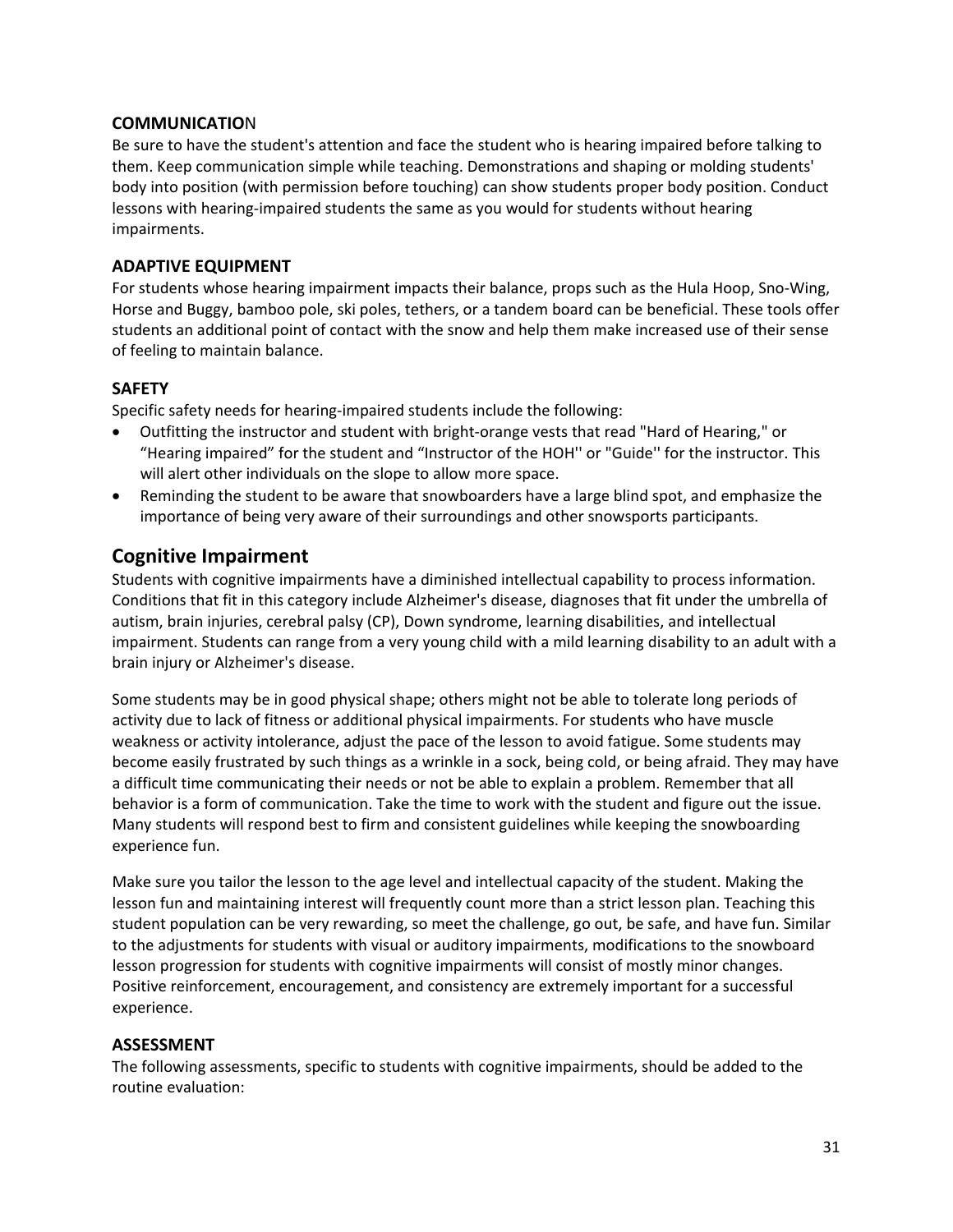- Assess the student's capacity to listen, process information, and communicate. This includes his or her ability to:
	- $\circ$  Listen to you and other critical employees on the mountain (e.g. lift operators)
	- o Process and demonstrate an understanding of your directions.
	- o Communicate effectively with you.
- Assess physical strength and balance, and inquire about tolerance for activity.
- Determine emotional maturity, chronological age, and developmental age.
- Take time to ask family members and/or caregivers for their insights about the student's abilities, behavioral patterns (including likes and dislikes), specific tactics or approaches that work well for the student, and any circumstances that could potentially distress the student.

# **COMMUNICATION**

Students with cognitive impairments may have special communication needs, and it's crucial to remember that all behavior is communication. These students may have different ways to communicate, such as using a picture book, sign language, or answering only closed-ended questions. They may require additional time to express their needs or comprehend information. If the student follows a schedule or uses a contract at home or at school, he or she will do best following a schedule or contract when riding.

# **ADAPTIVE EQUIPMENT**

For students with cognitive impairments, the hands‐on technique can be helpful when practicing or learning skills. Because some members of this population may be especially sensitive to being touched and distracted by a hands‐on approach, equipment that offers the benefits of a hands‐on approach without instructor-to-student physical contact is often used. This includes: tethers, Hula Hoop, Horse and Buggy, Sno‐Wing, Ski‐Pal, and poles. Many students will not require physical assistance.

# **SAFETY**

Special safety needs for students with cognitive impairments include the following:

• Not all students will be aware of or comprehend safety needs and Your Responsibility Code. Establish the rules that need to be followed before the lesson begins. Review and follow the rules strictly throughout the day.

# **Neurological Impairment**

Students with neurological impairments have disabilities that affect the nervous system. The diagnoses and conditions associated with these impairments include brain traumas, cerebral palsy, epilepsy, muscular dystrophy (MD), multiple sclerosis (MS), spina bifida, spinal cord injuries (SCI), and stroke. Neurological impairments can be caused by a disruption of the pathways of nerve impulses throughout the nervous system due to interference, blockage, infection, trauma, congenital defect, or even an unknown occurrence.

Students with the same disability may have different strengths and weaknesses, and the individual's specific disability will have its own characteristics. While the neurological impairment classification encompasses a particularly wide range of symptoms, students will have similar needs you'll need to be aware of. For example:

• Students may experience fatigue easily due to decreased muscular strength and limited endurance. Watch for loss of focus, decreased coordination, or increased frustration as these phenomena can serve as indicators of fatigue. Pace the lesson by incorporating rest breaks. It's helpful to have a chair or bench near the practice area for such rest breaks.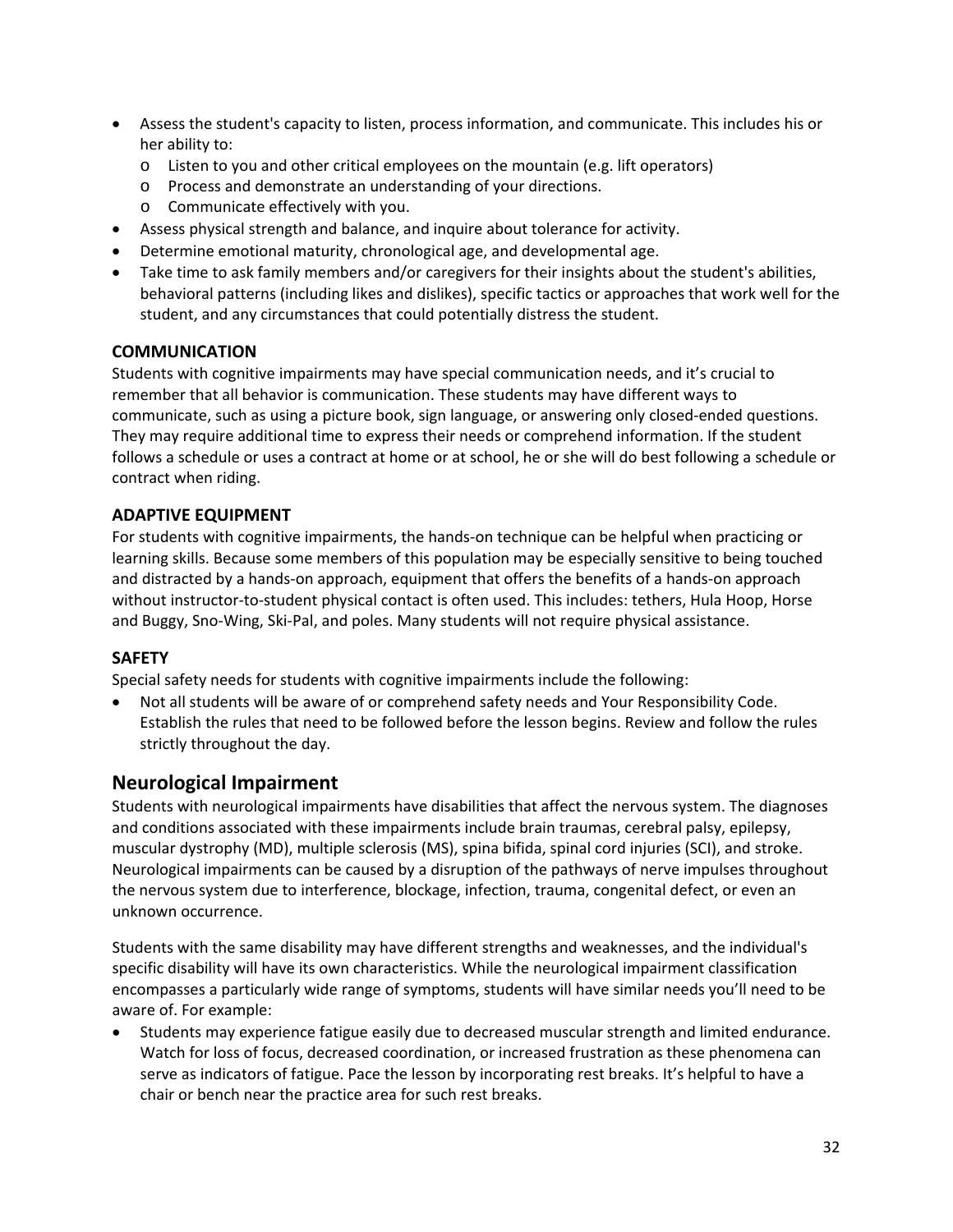- Students may experience cognitive impairments in conjunction with their physical impairments. These can range from processing information slowly to demonstrating types of aphasia (the inability to understand or utilize words and their meanings). Give each student the time to think and respond to what he or she has been asked or told. Tailor the lesson to the student's age and intellectual level.
- There can be a lack of sensation or movement in a part or parts of a neurologically impaired student's body. The student may have poor muscle control, muscular weakness, poor coordination, or paralysis in some extremities. A lack of feeling in the legs or feet may decrease the student's ability to feel the board, thus reducing his or her ability to control it. Balance is more challenging when one or more extremity is involved.

When assessing students with neurological impairments, be sure to ask if the student has a history of seizures, and whether he or she acts differently or senses an aura before a seizure. An aura is a distinctive feeling or some other warning sign that a seizure is imminent. Also, determine when the student's last seizure occurred and if anything is known to trigger one. Be aware of the medication(s) the student is taking and the last time the medication was taken.

Any student who has a history of recent seizures must wear a proper restraint belt while riding a chairlift. Consult your school for which restraint belt to use. A general guideline is that a belt is not needed if the participant has been seizure‐free for two years, however instructors should know the safety policies and procedures of their program.

# **ASSESSMENT**

The following assessments, specific to students with neurological impairments, should be added to the routine evaluation:

- Observe how the student arrives at the program; is he or she walking independently, with a limp, or with a notably weaker side? Check forward, backward, and lateral balance.
- Check the student's balance while standing, and determine how long the person can stand. Can he or she transfer weight equally from foot to foot or does one foot/leg support more weight and pressure? Does he or she participate in any other activities that require standing?
- Assess the student's physical abilities and identify the point of control that is closest to the feet, and thus closer to the snowboard.
- Assess the student's foot strength and range of motion while sitting by supporting his or her heel with one hand while placing the other hand first on top of the student's toes, then below the toes. Ask the student to gently press the toes upward and then downward through his or her entire range of motion of the foot. You'll be able to feel if the pull of the foot is weak, mild, or strong, and can compare if the strength is the same for both feet. Such a test can indicate the student's ability to move onto the heelside and toeside edge.
- When a student arrives in a wheelchair, do not assume that he or she cannot stand. Determine if the student has the ability to stand, and, if the person can stand independently, find out how long he or she can stand.
- If the student is unable to stand, offer a mono-ski rig (a setup that includes a seat, suspension, and loading system) or other setups that attach to the snowboard.
- Evaluate the student's strength and endurance level. If the rider will be sitting, you must also consider arm strength and any upper body impairments or injuries.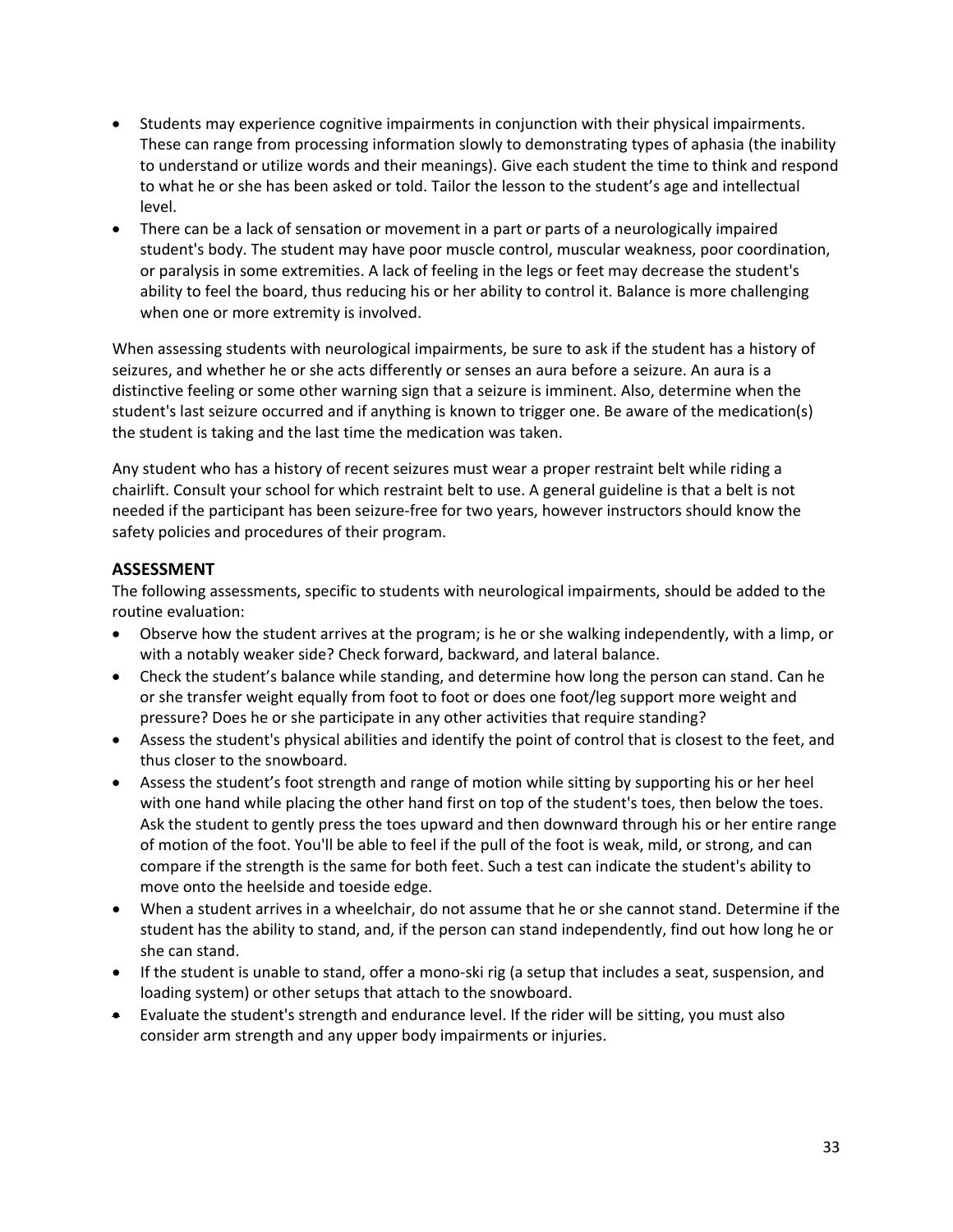# **COMMUNICATION**

Students with neurological impairments may or may not have special communication needs, so remember that, as with students with cognitive impairments, all behavior is communication. They may have different ways to communicate, such as using a picture book, sign language, or answering only closed‐ended sentences. They may need to take more time to express their needs or comprehend information. If the student follows a schedule or uses a contract at home or at school, he or she will do best following a schedule or contract when riding.

# **ADAPTIVE EQUIPMENT**

Adaptive equipment makes riding possible for many students who have neurological impairments. Such equipment includes: outrigger(s), Horse and Buggy, Hula Hoop, tethers, bamboo poles, ski poles, the Sno‐Wing, Ski‐Pal or the Rider Bar, CADs, and sitting equipment. All of these pieces of equipment provide physical support.

Outriggers can help to improve balance while a rider is walking and sliding. Depending on the disability, an individual can use one or two. Outriggers and tethers can be used together, and tethering can give a student a feeling of independence while you offer assistance with turns and speed control. A student who is unable to stand for long periods or has increased weakness with standing may benefit from using a Rider Bar and/or CADS.

A student who is unable to stand might benefit from using a bi‐ski, mono‐ski seat, or mono‐ski rig mounted to a snowboard. With such a setup, students can use outriggers, hand picks, or their hands to aid balance and initiate turns.

# **SAFETY**

Special safety needs for students with neurological impairments include the following:

- A helmet is necessary for students who have had head injuries and/or seizures, or for a student who has a shunt (a device that diverts fluid from the brain into the abdominal cavity). The helmet should not restrict the shunt.
- Watch students who have a spinal cord injury to the thoracic vertebrae, or level 6 (T6) and above, for signs of autonomic dysreflexia, a potentially dangerous increase in blood pressure triggered by pain or discomfort below the level of the spinal cord injury. Symptoms include a pounding headache, flushed face, sweating above the level of injury, and goose bumps or cold, clammy skin below the level of injury.
- Individuals whose seizures are controlled with medications and who have not had a seizure in the past two years may be exempt from wearing a safety restraint while riding the lifts. Check your program's policy for program/ski school rules on adaptive skiers.

# **Structural and Anatomical Impairment**

Students with structural and anatomical impairments have disabilities that affect the muscles and/or bones of the body. Disabilities that fall into this category include: amputation of one or more extremities, arthritis, cancer, cerebral palsy, diabetes, polio and post‐polio syndrome, multiple sclerosis, muscular dystrophy, spina bifida, and hemiplegia (paralysis). Students may also experience neurological and/or cognitive impairments in addition to anatomical impairments. In circumstances in which a student experiences multiple types of impairment, each type of impairment requires additional, specific evaluation by the instructor.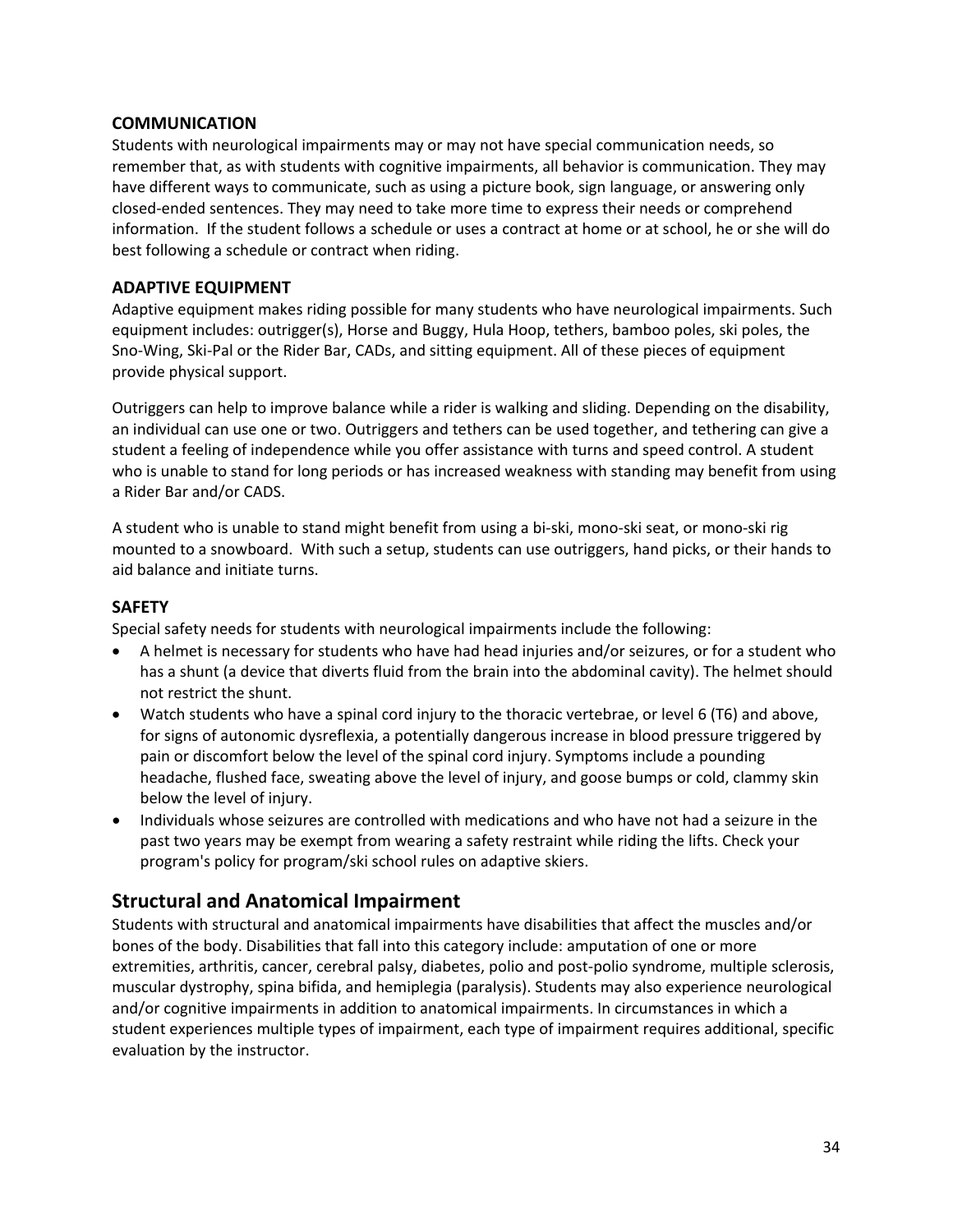# **UPPER‐EXTREMITY AMPUTEES**

Students who have upper‐extremity amputations may or may not wear prostheses. These students tend to have good balance. Riders with upper‐extremity impairments may have a weak stance due to a tendency to protect their stump by keeping the amputated arm back and the shoulders back. Remind the student to keep the shoulder and residual limb forward, keeping it consistent with the direction in which he or she is moving.

# **LOWER‐EXTREMITY PROSTHESIS**

Students who use a lower‐extremity prosthesis may have been born without a limb, with an extremity that is low functioning, or they may have an amputation as a result of cancer, trauma, or other health conditions.

There are no set rules to determine stance for students who wear prostheses (see "Rider Scenario 4" on page 57 for a sample setup). Consider dominant steering factors such as fore/aft movements and weight-bearing issues. As in any snowboard lesson, if the setup does not work, try the other foot in the lead position. Considering that there are many different kinds of prostheses; do your best to find out what works for each student

Check for flexion and extension at the ankle, knee, and hip of the leg that is supported by the prosthesis. Placing a heel lift in the boot with the prosthesis moves the rider into a flexed stance. Such a position can allow the rider to move more easily onto the toe‐ or heelside position. Also, consider how much weight bearing the leg, with the prosthesis, can withstand; such information can help you determine which foot will be the lead foot. Each student will move differently with his or her prosthesis, so evaluate flexion and extension related to snowboarding movement and stance while indoors, as well as outside on the snow with the snowboard on.

The fit between the prosthesis and the snowboard boot is a vital part of the setup process. The following hints and guidelines have proven successful for many students:

- By placing the prosthetic foot into a plastic bag (e.g., a plastic grocery bag), the foot will slip into and out of the snowboard boot more easily.
- It may be easier for some individuals to put the prosthetic foot/leg into the boot first, and then attach the prosthesis to the residual limb.
- The space created between the cuff of the snowboard boot and the prosthesis needs to be filled. See page 18 in "Part 1 – Snowboard Equipment and Stance" for more detailed information about fitting riders who use prostheses.

Many students who regularly wear a prosthesis for everyday activities may use a different prosthesis for snowboarding and other sports. For someone who uses more than one prosthesis, the one he or she brings to a snowboard lesson may be new, or the student might not have used it since the last time he or she snowboarded. In these cases, a change in a student's weight (that is, either weight loss or gain since the last time riding) can affect how the prosthesis fits. Be aware that a change in fit can lead to a loss of feeling or slippage between the limb and the prosthesis. Ask how the prosthesis is fitting the student, and remind him or her that swelling can occur with increased activity and altitude. A change in fit can cause a decrease in control of the board. Friction can also occur between the limb and the prosthesis, so be sure to remind the student to make frequent skin checks of his or her residual limb.

While riding a chairlift, the student may need added leg support to avoid excessive pulling on the prosthesis when the prosthetic leg is supporting or carrying a snowboard. A device known as a knee strap (a 2‐inch‐wide strap that is adjustable in length) can be connected to both bindings, suspended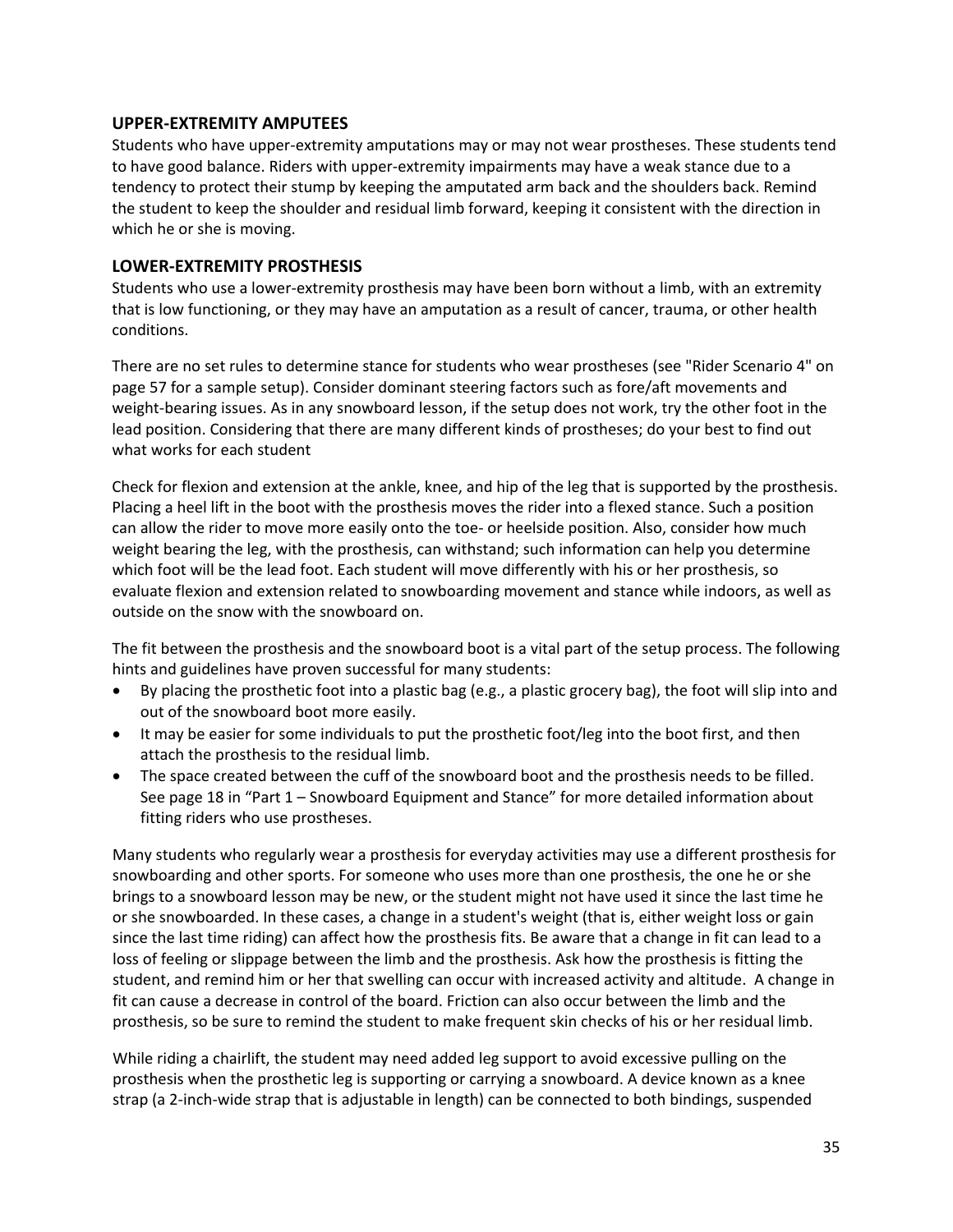over the knee, and then connected by a shorter strap or buckle to a waist belt. Connecting the knee strap to the waist belt prevents the strap from falling or getting in the way when the student stands up for unloading and riding. Once the student loads the lift, the knee strap is pulled over the knee of the lead foot. Such an arrangement evenly distributes the weight of the snowboard over the knee. An effective alternative may be for the student to load and ride the chairlift in a "switch" position with the snowboard hanging from the "good" leg.

# **ASSESSMENT**

The following assessments are helpful for choosing equipment and setup (additional information regarding stance and setup can be found elsewhere in this guide and in the AASI *Snowboard Instructor's Guide*):

- Evaluate balance, range of motion, leg strength, endurance, and physical ability.
- Assess normal stance to see what would work well on a snowboard. (The stance needs to be comfortable and functional for the student.)
- Identify the person's closest point of control for the snowboard.
- How much can the student flex or extend his or her ankle? Knee? Hip?
- Consider hard boots for additional support for the ankle/lower leg.
- Check the student's ability to rotate at the spine, hips, and femurs.
- Assess the student's ability for both toeside and heelside movements. Are both legs equal, or is one leg stronger than the other?
- Assess the student's upper body for range of motion: e.g., the ability to move the shoulder and head in order to face the direction of descent.

# **COMMUNICATION**

Unless other disabilities are present that indicate special communication needs, students with structural or anatomical impairment likely require no modification in your communication approach.

### **ADAPTIVE EQUIPMENT**

The tools that can be helpful here depend on how the student's disability affects his or her upper or lower extremities, or both. For balance and turn initiation, a bamboo pole, ski pole, or outriggers can be helpful. To aid in minimal support, "the dance," the Sno-Wing, Ski-Pal, Horse and Buggy, Hula Hoop, or outriggers can be used. When the student's legs are involved, outriggers, a Rider Bar, and/or CADS can be beneficial. These tools can help the student stand and support themselves.

Some students may find sitting equipment such as a mono‐ or bi‐ski to be the most effective option available. This may be due to multiple impairments, the involvement of both legs, or the involvement of both upper and lower body extremities.

# **SAFETY**

Special safety needs for students with structural and anatomical impairments include the following:

- Be aware of areas of the student's skin that may have friction conducted to them, e.g., the feet and ankle areas, the end of residual limbs, and/or skin that rests under any brace that may need to be worn on the leg, feet, or arms.
- Watch for increased muscle weakness resulting from increased physical activity, the snow conditions, and the student's level of excitement. Pace the lesson according to your student's needs.
- Many students with structural and anatomical impairments become easily fatigued during lessons, so monitor your student's energy level closely.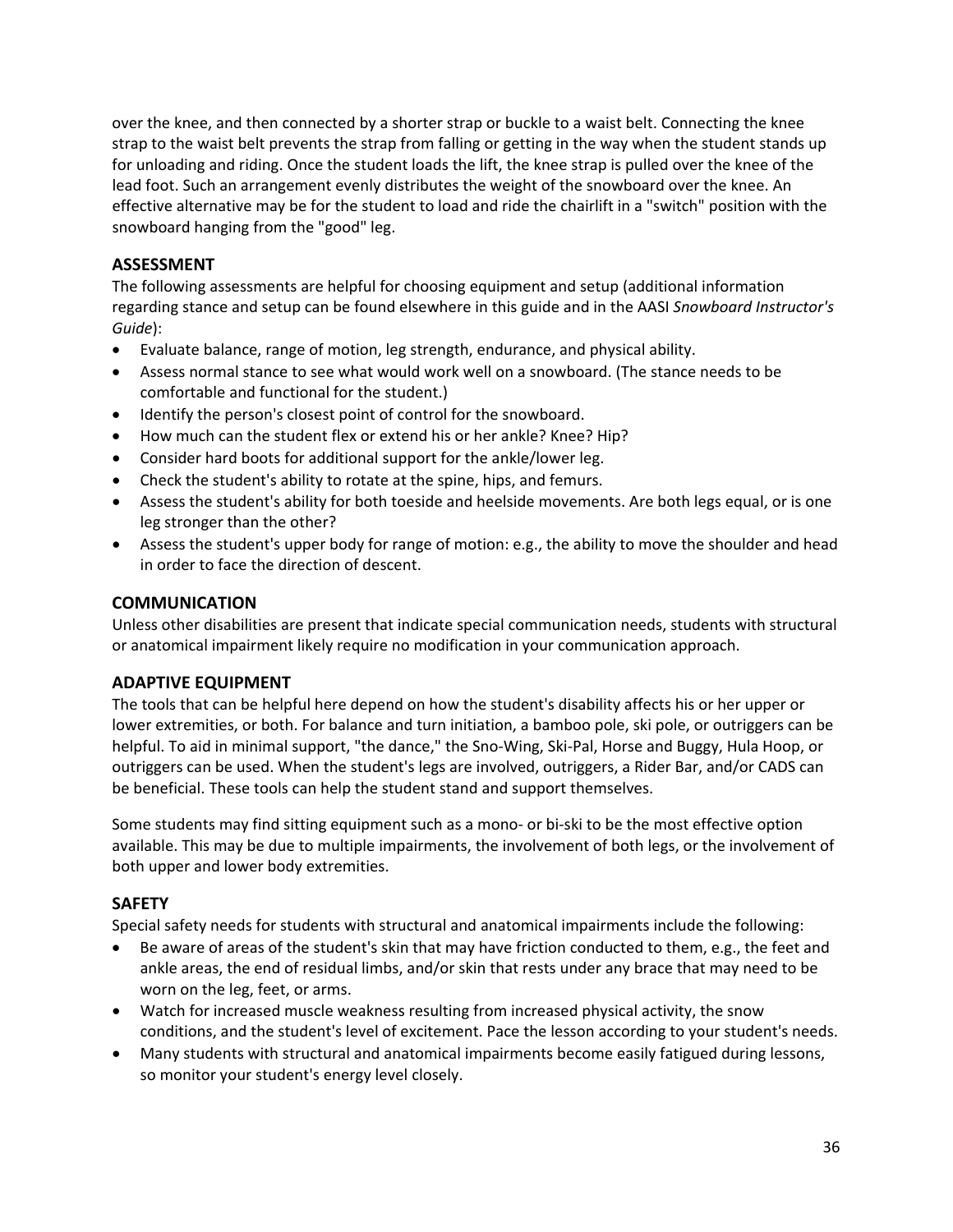# *Guidelines for Students with a Lower‐Extremity Amputation*

This section provides guidelines that have proven successful with many snowboard students who have lower‐extremity amputations. These guidelines are also useful for students with neurological impairments affecting their lower extremities.

# **Considerations**

- Be aware that a student's stump‐and‐socket connection can change from morning to afternoon, and that while your student might be perfectly comfortable at the outset of the lesson, he or she could be miserable by lunchtime. Or vice versa, i.e., a student who experiences discomfort with his or her prosthetic at the start of the day may have eased into a groove by the early afternoon.
	- o Advise your student to bring multiple socks to add or remove as the day goes on if the size of his or her stump fluctuates due to water retention or socket pressure.
	- o Help the student check stump health at midday; look for rashes, abrasions, and bruising.
- Check the prosthetic for adjustability to help the student create an aligned stance with his or her center of mass (CM) over the middle of the board, with weight evenly distributed over both feet and the hips comfortable over both legs.
- Check and adjust bindings to help the rider achieve an aligned stance.
- If the prosthetic is not adjustable, try adding a heel lift to promote a more upright stance.
- Check for any complications due to changes in bindings or prosthetic. For example, is the stump twisting in the prosthetic's socket?
- Boots need to fit each student's prosthetic, and in order to make such a fit you can add or remove foam to fill space in the boot if no cosmetic cover exists on the prosthetic. This will help create a solid connection between the prosthetic and the boot, which helps transfer movements to the board.

### **Prosthesis on the Rear Leg, Below the Knee**

Students with a below‐the‐knee (BK) prosthesis often make that the rear leg in their stance because they are then able to weight the front – normal foot – more confidently when making turns. Such a setup can give the student more flexion and extension abilities in the lead leg while allowing him or her to actively steer the tip of the board through turns. However, this stance may hinder the student's ability to perform more advanced and complex moves if the flexibility of the prosthetic leg is limited.

Many students are able to use the prosthetic leg for skating, and this stance is often the preference for students with a single‐leg amputation. Notable exceptions are those students who snowboarded or did other board sports prior to the amputation of what had been the front leg. These students may prefer to ride with their prosthesis in the lead.

For students with a BK prosthesis on the rear leg, you'll likely want to work the following board performance and movement considerations into your lesson plan.

### *Twist*

- Encourage the rider to flex to toeside using the front ankle and move the knee across the board to draw the hips across to the toeside edge.
- To move to heelside, the rider can drop the front heel to the snow while keeping the ankle flexed – and be ready to move the hips across to the heelside edge.

### *Tilt*

• On the toeside, the rider can flex the front ankle to drive the front knee toward the snow and bring the hips across to the toeside edge.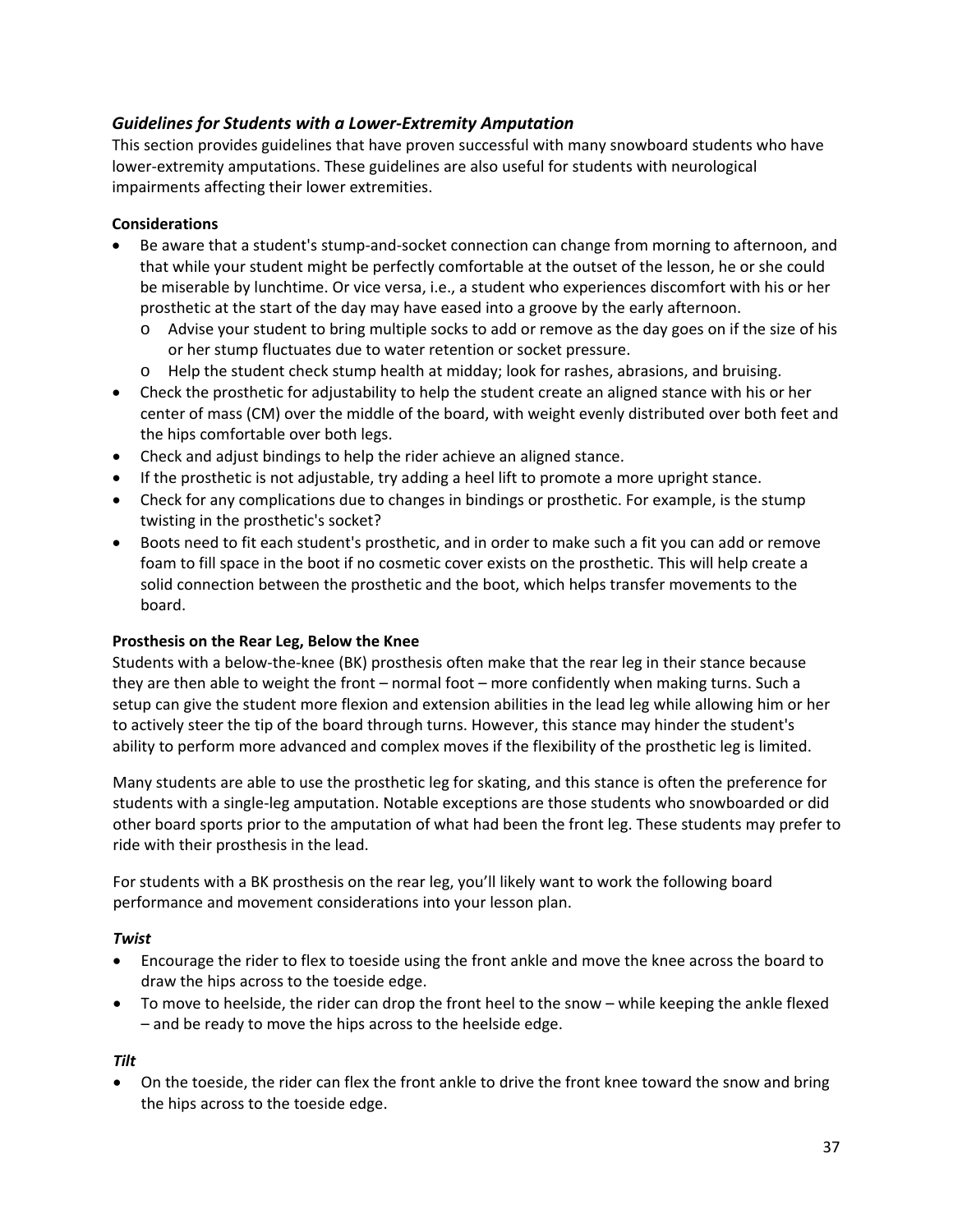- Advise the rider to make sure the front hip joint opens up, allowing the upper body to remain upright (the student should think about moving from a sitting position to one with the hips pushed forward over the toes). On the heelside, it's important to keep the front ankle flexed, and drop the front heel toward the snow to move the hips laterally across to the heelside edge.
- Tilt can be refined by equalizing weight on both legs and engaging both the front leg and prosthetic knee while flexing or extending the ankles, knees, and hips. You can adjust the binding's forward lean to promote the desired ankle/knee flex on the front leg.
- Check to see if the rider's prosthetic walking alignment system can be adjusted to promote a flexed stance.

# *Pivot*

• Strong, sudden rotational movements of the hips may cause the stump to rotate in the socket of the prosthesis. Ideally, the front leg is used to steer the nose of the board to create pivot.

# *Pressure Distribution*

- Coach the rider to flex and extend at the knees to manage pressure on heelside turns. He or she will manage pressure through flexion and extension of the ankles, knees, hips, and spine on the toeside.
- Coach the rider to maintain an upright posture on both the toeside and heelside to avoid over‐flexing at the waist.
- The rider can adjust fore/aft pressure by independently flexing and extending the legs to shift the CM in the desired direction.
- The rider may show more ability to concentrate weight toward the nose of the board due to greater range of motion in the front ankle.

# *Flexion/Extension*

- Flexion and extension movements will primarily come from the knees, hips, and spine.
- The front ankle will also flex and thus cause the rider's weight to shift toward the nose of the board.
- Coach equal flex at the knees to keep the hips centered evenly between the feet and not dominantly over one leg or the other.

# *Rotation*

• Rotational movements will ideally originate from the front leg, complemented by rotational movement of the hips and rear leg.

# *Range of Motion*

- Encourage the rider to concentrate flexion and extension at the knees and hips in order to provide the greatest range of motion.
- The spine and front ankle can be used as needed.

# *Timing*

- The timing of movements should match the desired turn shape.
- Flexion and extension movements should allow progressive increase and decrease in edging throughout the turn.
	- o Encourage more edge during the control/shaping phase of the turn, and less at the start and finish.

# *Intensity*

• Quick, strong rotary movements from the hips and shoulders can cause the board to turn in the opposite direction of the hips and shoulders.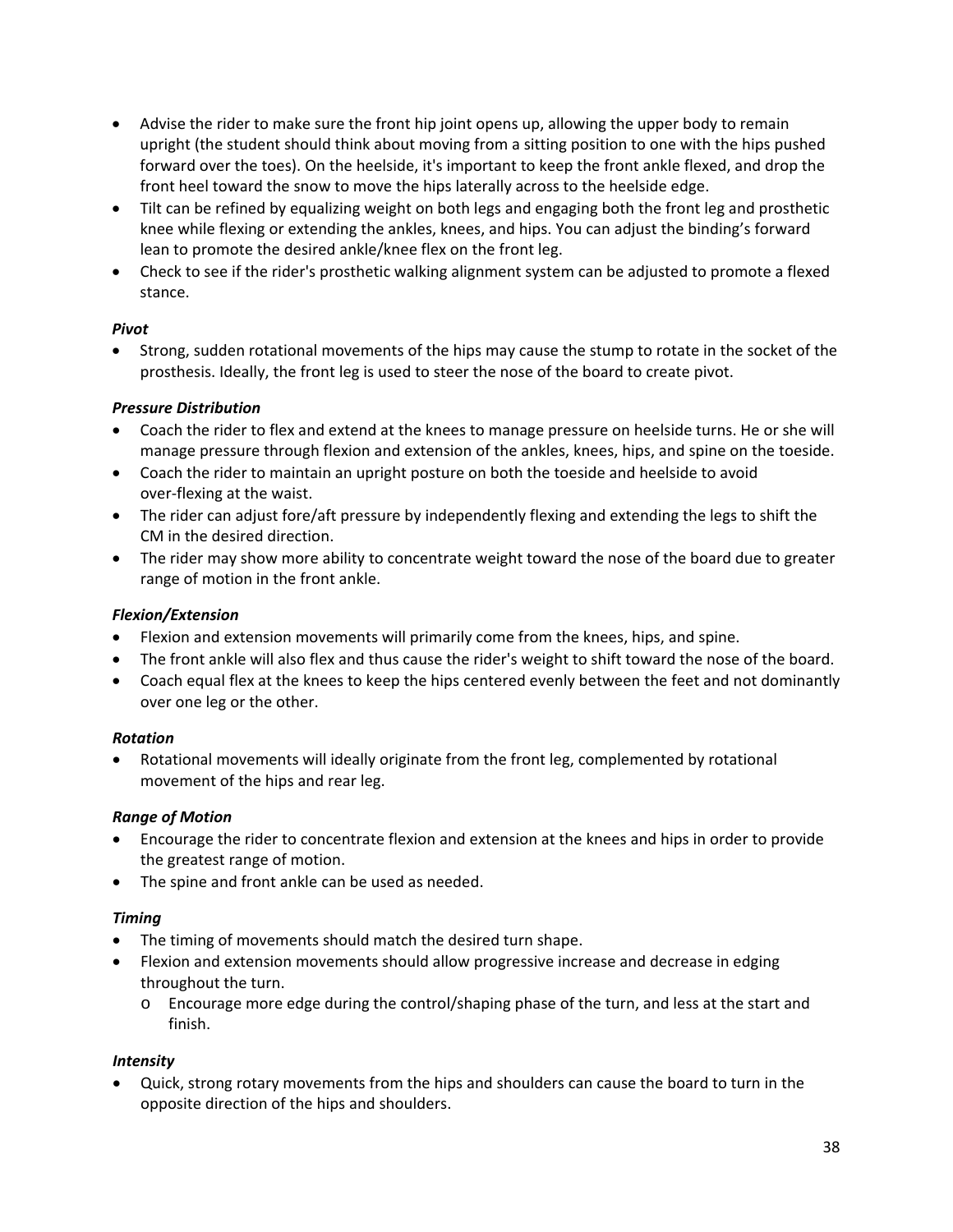• Deliberate, slow-turning motions at the start of the turn allow the rider to manage turn shape and size.

### *Duration*

- When starting the turn from the hips and shoulders, the rider should allow the lower body and board to catch up (i.e., re‐align) with the hips and shoulders at the fall line and carry the rider through to the finish.
- The movement to create tilt should start at top of the turn, reach its maximum during the control/shaping phase, and then gradually decrease through the finish of the turn.

#### **Prosthesis on the Lead Leg, Below the Knee**

Positioning the leg with a below‐the‐knee prosthesis as the lead leg creates a stance in which the stronger leg is the rear leg. Such a stance increases the student's ability to hop, push, or steer the rear of the board through turns. It also allows the rider to increase pressure on the forward, residual limb and can allow a student to skate more easily on flats.

For students with a BK prosthesis on the lead leg, you'll likely want to work the following board performance and movement considerations into your lesson plan.

#### *Twist*

• Due to limited range of motion in the front ankle, the rider may rotate the hips in the desired direction to create twist in the board.

#### *Tilt*

- Heelside edging can be achieved by flexing both knees.
	- o Promote equal balance on both feet.
- Toeside tilt can be achieved by whole‐body inclination at higher speeds.
	- o The rider should focus on keeping his or her head up and the upper body upright.
	- o Promote opening the hip joint to allow the CM to align over the toe edge.

#### *Pivot*

• Too much aggressive rotation of the front femur in the hip socket can cause the stump to rotate in the socket of the prosthetic, thus causing pain or discomfort.

#### *Pressure Distribution*

- Due to more range of motion in the back ankle, the rider may tend to keep his or her weight aft.
- Instruct the student to maintain equal flex with both knees and use the front ankle as needed.
- Encourage the rider to flex and extend at the knees to manage pressure on heelside turns.
- Show the student how to manage pressure through flexion and extension of the hips and spine on toeside movement.
- Point out the advantage of an upright torso on the toeside and heelside to alleviate over‐flexing at the waist.

### *Flexion/Extension*

- Flexion and extension movements will primarily come from the knees, hips, and spine.
- The back ankle will flex, thus causing the rider's weight to shift aft.
- Encourage the rider to use equal flex at the knees to keep the hips evenly centered between the feet, and not dominantly over one leg or the other.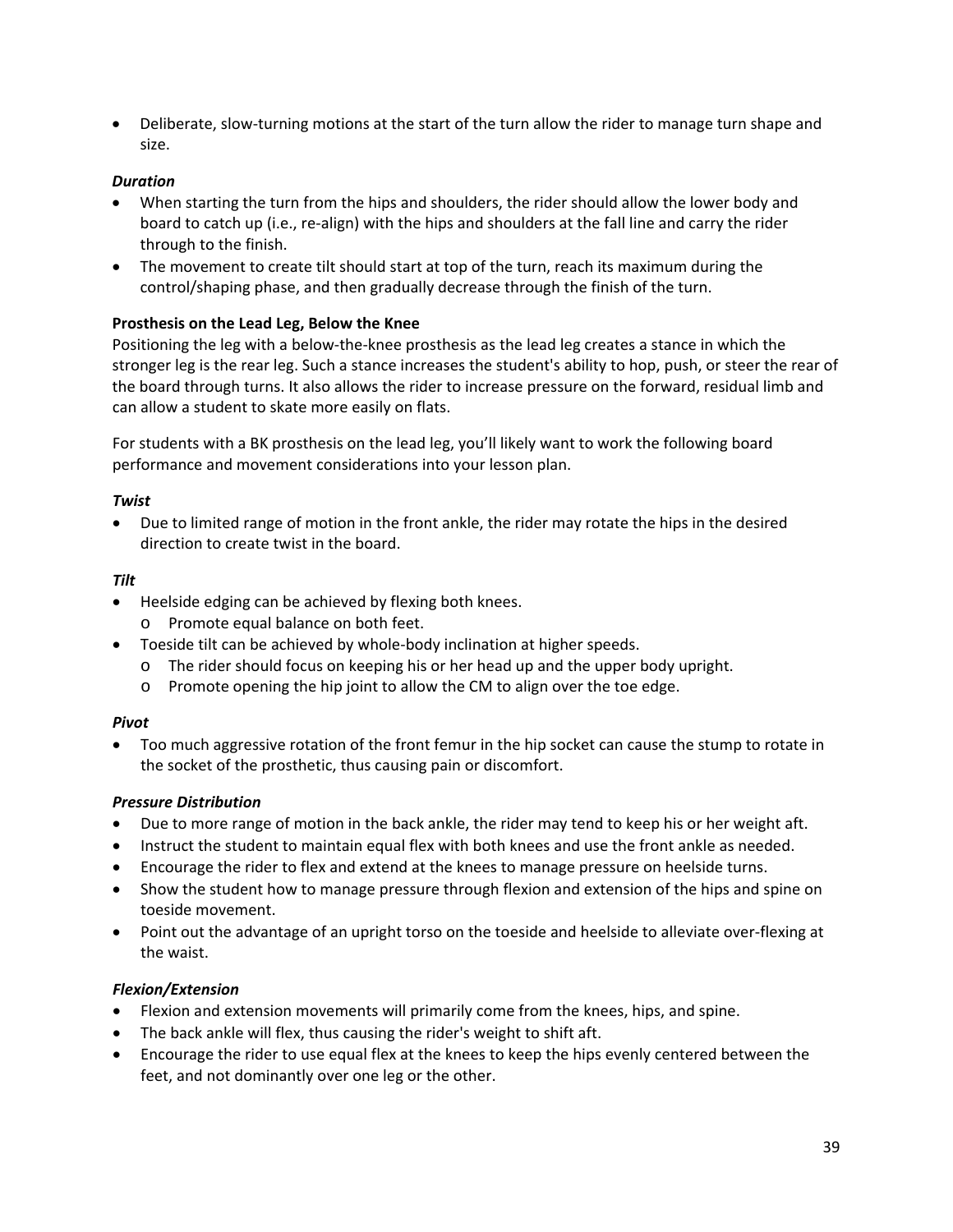# *Rotation*

• With the prosthesis in front, rotation movements to start a turn can originate in the hips.

# *Range of Motion*

- Help the student find the greatest range of motion from the knees and hips.
	- o Suggest that the student add movement from the spine and rear ankle as needed.

# *Timing*

- The timing of movements should match the desired turn shape.
	- o Flexion and extension movements should allow a progressive increase and decrease in edging throughout turn.
- Point out the need for more edge during the control/shaping phase, and less at the start and finish.

# *Intensity*

- Quick, strong rotary movements from the hips and shoulders can cause the board to turn in the opposite direction of the hips and shoulders.
	- o Deliberate, slow‐turning motions at the start of the turn allow the rider to achieve desired turn shape and size.

# *Duration*

- Encourage the rider to begin the turn from the hips and shoulders.
	- $\circ$  You can suggest that the rider allow the lower body and the board to catch up (i.e., re-align) with the hips and shoulders at the fall line and carry the rider through to the finish.
- The greatest amount of tilt should occur during the control/shaping phase.
- The movement to create tilt should start at the top of the turn and reach its maximum during the control/shaping phase.

### **Above‐the‐Knee Amputation**

A student with an above‐the‐knee (AK) amputation may have more support when the prosthetic knee is braced in a slightly flexed position. Many AK riders use an adjustable sports leg prosthesis that makes this possible. When working with students who are not using one of these legs, you can use heavy cardboard and duct tape, an Ace™ wrap, or Velcro™ straps to help hold the prosthesis in a flexed position. The extra effort that goes into holding the prosthesis in a flexed position may eliminate a full range of flexion, which can cause loss of control. Avoid locking a prosthetic knee into a straight position that can be awkward, uncomfortable, and can limit function. Secure the brace setup over the student's prosthesis to create a flexed position.

If the student's prosthetic knee cannot be locked into a flexed position, ask the rider if he or she could use a leg brace with a built‐in angle at the knee to ensure a fixed, flexed position. Another option is to use a piece of steel rod (e.g., 1/2‐ or 5/8‐inch rebar, depending on the student's size and weight) bent to the desired angle, approximately 10 to 15 degrees. Encase the steel rod in PVC tubing, heavily padded, and secure to the appropriate leg.

A person who has an above‐the‐knee amputation is a good candidate to try the CADS system (see page 22 in "Part 2 – Adaptive Equipment"). The CADS system works without a brace yet provides the same results.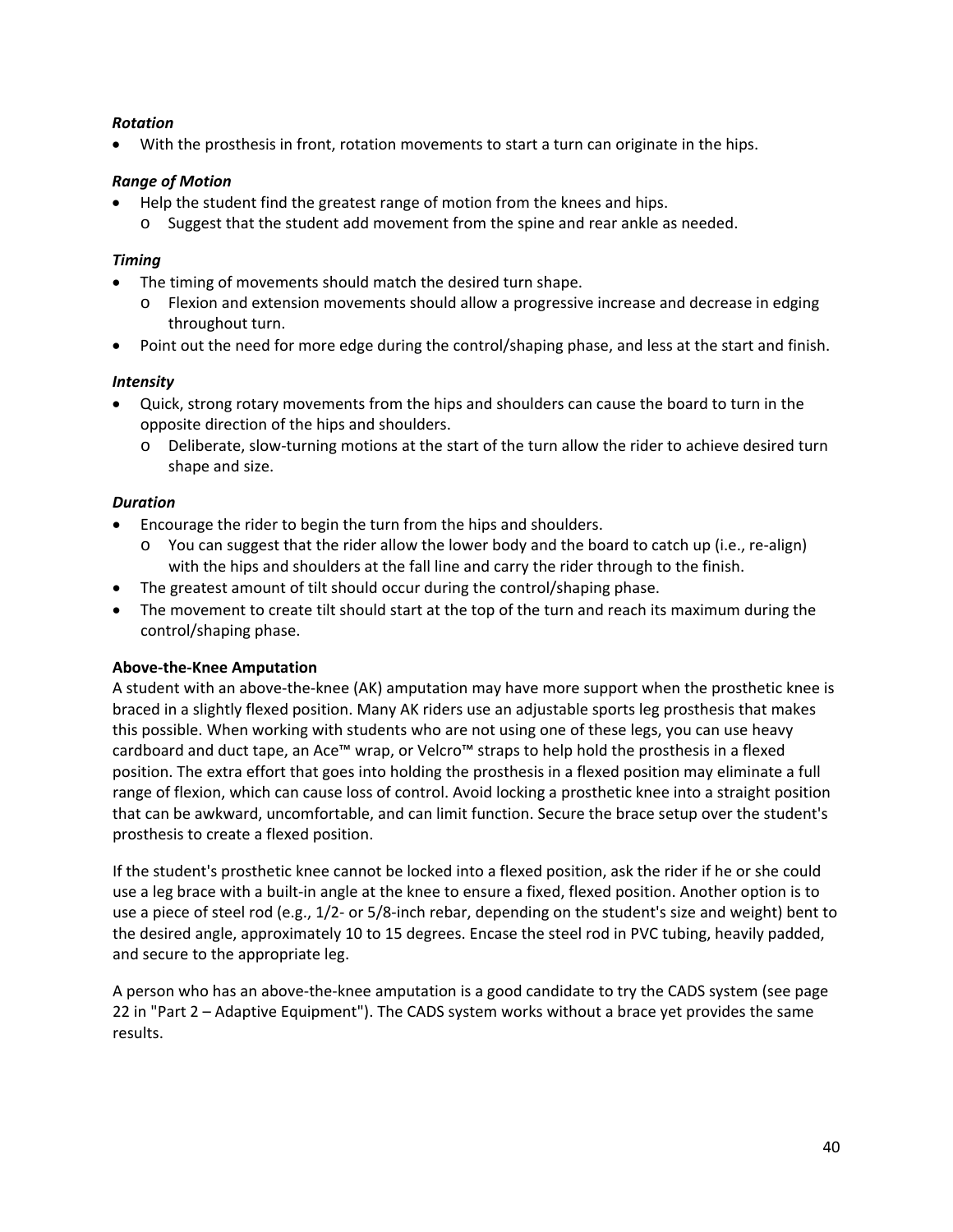# **Prosthesis on the Rear Leg, Above the Knee**

A student with an AK amputation may use the prosthesis on the rear leg because such a setup can give the student more flexion and extension abilities in the lead leg while allowing him or her to actively steer the tip of the board through turns. However, this stance may hinder the student's ability to perform more advanced and complex moves due to the limited flexibility of the prosthetic leg.

For students with an AK prosthesis on the rear leg, you'll likely want to work the following board performance and movement considerations into your lesson plan.

# *Twist*

- Your student's movement will originate from the ankle.
	- o Ask the student to flex to the toeside and move his or her knee across the board to draw the hips in the same direction.
	- o For heelside turns, encourage the student to drop the front heel to the snow while keeping his or her ankle flexed and moving his or her hips across the board in the direction of the turn.

# *Tilt*

- The board can be tipped to the toeside by flexing the front ankle, driving the front knee toward snow, and bringing the hips across to the toeside edge.
	- $\circ$  Advise the rider to make sure the front hip joint opens up, allowing the upper body to remain upright (the student should think about moving from a sitting position to one with the hips pushed forward over the toes).
- Make sure the student keeps the front ankle flexed on the heelside, drops the front heel toward the snow, and moves the hips laterally across to the heel edge.
- Tilt can be refined by equalizing weight on both legs, engaging both the front leg and the prosthetic knee by flexing or extending the ankles, knees, and hips.
- Forward lean can be adjusted to promote desired ankle and/or knee flex on the front leg.
- Be sure to see if the prosthetic can be adjusted and aligned to promote a flexed stance.

### *Pivot*

- Advise the rider to minimize rotation of the upper body by using the front leg to steer the board.
	- o Hips should be aligned with the board.
- An overactive upper body is an indication of a stiff lower body, specifically the front ankle and knee, which forces the rider to compensate with upper body movements.
- Help the student learn to pivot, and watch for the unhelpful phenomenon of the stump inadvertently twisting in the socket of the prosthetic. That is, the prosthetic may not "re-set" on its own when the board realigns with the hips.

### *Pressure Distribution*

- The rider can flex and extend the front ankle, knee, and hip to compensate for any lack of flex and extension in the prosthetic.
- Forward lean adjustments in the binding's highback can affect the extension of the front ankle.
	- o Coach the rider to compensate for a lack of flex at the ankles with flexion and extension movements at the knee and hip.
- Adjust the prosthetic's walking alignment to help equalize flex of the prosthetic with that of the student's "good" leg.
- Weight will tend to be forward, with the center of mass lining up over the front leg.
- Promote a balanced stance with equal weight on both feet.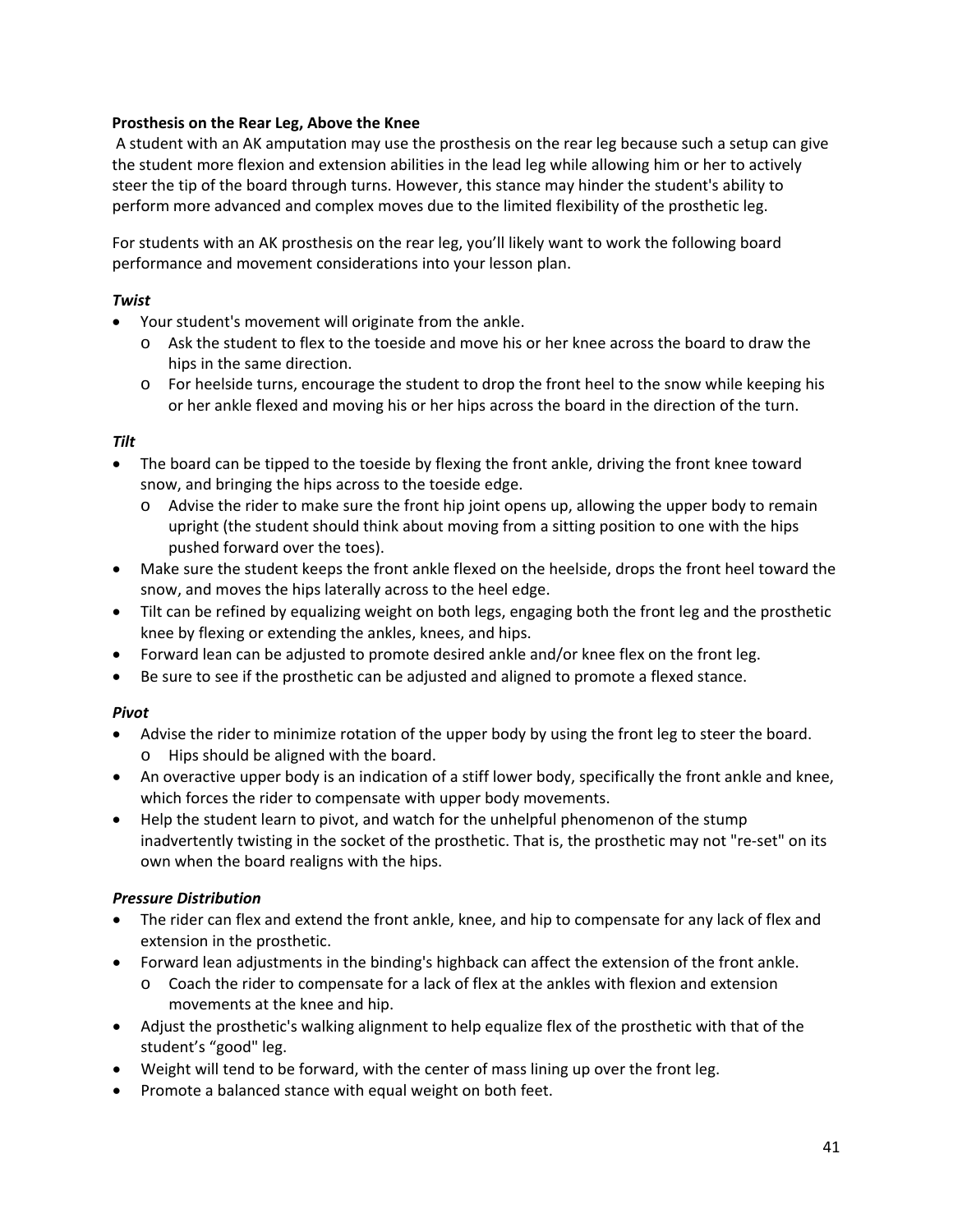# *Flexion/Extension*

- Generally, flexion and extension movements will come from the front ankle, knee, and hip, as well as the rear hip.
- Adjustments made to the walking alignment system of the prosthetic at the "ankle" and knee joint, as well as any forward-lean adjustments, will affect the ability of the rider to generate flexion and extension.
	- o The "ideal" setup would allow the rider to flex and extend comfortably.
	- o Promote a balanced stance with equal flex where possible with equal flex in both legs.
	- o Flexion and extension promotes control of the board from the closest point of physical ability, which may be the hips or upper body.

### *Rotation*

• Rotational movements will ideally originate from the front leg and be complemented with the hips and rear leg.

# *Range of Motion*

- Depending on the prosthetic used, the rider's range of motion may be limited.
- Flexion and extension movements should complement any movements to edge, rotate, or manage pressure.
- Without adequate range of motion in the legs, the student could compensate with gross upper body movements to turn, edge, and balance while riding.
	- o Equal weight on both feet will allow the greatest range of motion from both legs.

### *Timing*

- Rotational forces can come from the hips and upper body.
- For a turn from heels to toes, the rider needs to time the hip/shoulder rotation to begin the turn as the board comes across the fall line. The rotation should also commence when he or she is as close to having equal pressure on both feet as possible.
	- o Starting rotation too early can cause the rider to catch the downhill edge of the snowboard or increase speed because he or she is continually pointing the board down the hill.
- Toe-to-heelside turns require similar timing when it comes to rotational movements.

### *Intensity*

- It is important to match movements of the hips and shoulders with the size of the desired turn to lessen the intensity of the reaction from the board.
- Quick, strong rotation of the upper body in one direction can cause the board to turn the opposite direction (i.e., counter‐rotation).

### *Duration*

- When turning from the hips and shoulders, the rider should continue to keep the hips lined up with the desired direction of travel (i.e., point the front hip/shoulder across the hill until the rider's legs align with the hips and the board moves across the fall line).
	- o It's easier to use lower body movements to steer the board in the same direction as the upper body when slower movements of the upper body are made to prepare to turn (as in "anticipation").
- Edging movements should be progressive and allow the rider to move easily from one edge to the other, promoting maximum edge angle during the control/shaping phase for smoothest transitions.
	- o Maximum edge during the finishing phase will require more effort to transition to the new edge.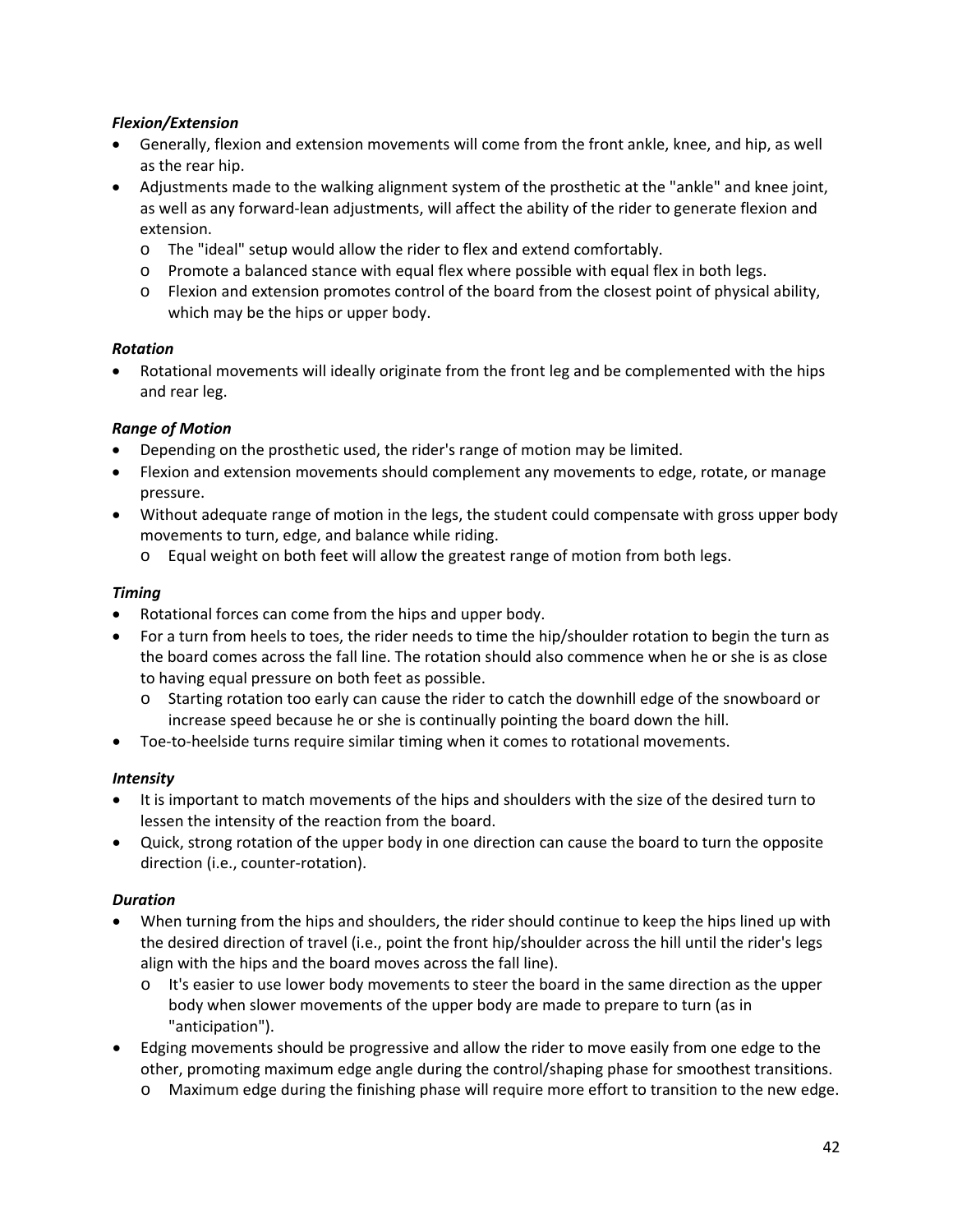# **Prosthesis on the Lead Leg, Above the Knee**

Similar to below-the-knee amputees, positioning the leg with a below-the-knee prosthesis as the lead leg creates a stance in which the stronger leg is the rear leg. Such a stance increases the student's ability to hop, push, or steer the rear of the board through turns. It also allows the rider to increase pressure on the forward, residual limb and can allow a student to skate more easily on flats.

For students with an AK prosthesis on the lead leg, you'll likely want to work the following board performance and movement considerations into your lesson plan.

# *Twist*

- Using the hips to turn in the desired direction can create board "twist."
	- $\circ$  The turn of the hips moves the rider's weight across the board to the new edge, thus causing the board to twist.
	- o Twist is beneficial, due primarily to the potential lack of flex at the front ankle and knee as a result of certain prosthetics.

# *Tilt*

- Edging is typically created by whole‐body tipping (i.e., inclination), with flex at the front hip and rear ankle on the toeside.
- Heelside tilt will tend to provide more equal alignment and can equal flex in the knees.
- A directional stance (with both feet turned forward) can allow the back knee to move toward the big toe, thus bringing the hips across the board to the toeside.
- You can adjust the binding's forward lean to promote desired ankle/knee flex on the rear leg.
- Check to see if the student's prosthetic walking alignment system can be adjusted to promote a flexed stance.

### *Pivot*

- Rotation should come from the closest point of physical control to the board (i.e., the hips and/or the upper body).
- The pivot point will tend to be behind the front foot.
- Encourage the rider to flex and extend the rear leg to move the tail of the board.
- Emphasize to the rider the need for equal weight on both legs (as much as the student can bear).

### *Pressure Distribution*

- Pressure is typically managed through flexion and extension; for example, that of the rear leg.
	- o A lack of pressure can affect the flexion/extension of the prosthetic.
- Encourage the rider to be aware of the flex of the prosthetic knee, that due to the weight class of the prosthetic it may not allow the equipment enough flex.
- Ideally, look for similar flexion/extension to that of an able‐bodied rider.
- Forward lean adjustments can limit extension of the rear ankle.
	- o The rider will compensate with greater flexion/extension of the knee and hip.
	- o The rider's weight will tend to be aft.
	- o Be sure to emphasize the need to have equal weight on both feet

### *Flexion/Extension*

• Generally, flexion and extension movements will come from the rear ankle, knee, and hip, as well as the front hip.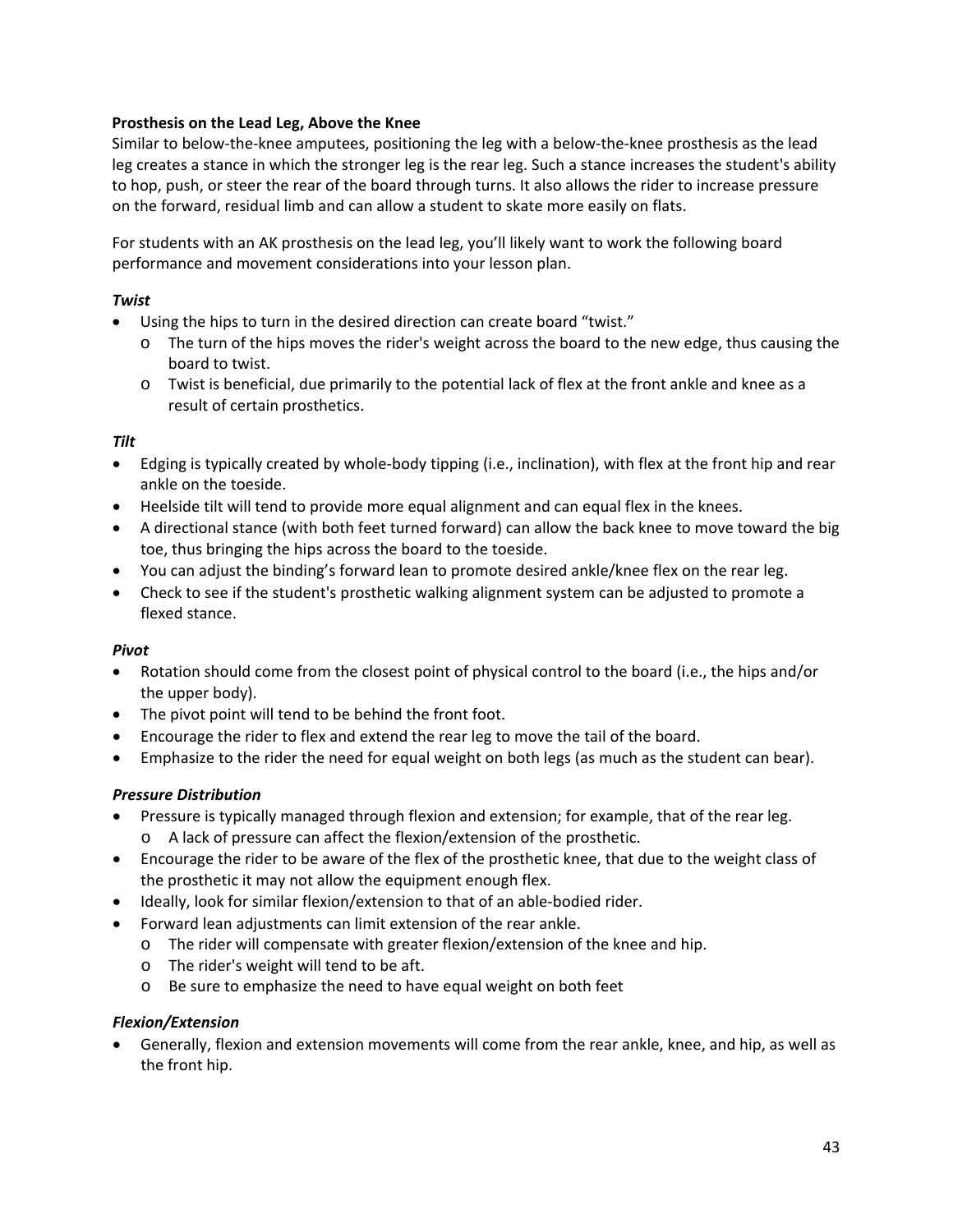- Adjustments made to the walking alignment system of the prosthetic at the "ankle" and "knee" joints, as well as adjustments made to the highback forward lean, will affect the ability of the rider to flex and extend comfortably.
- Be sure to encourage a balanced stance.
- Promote control of the board from the closest point of physical ability (e.g., the hips and/or the upper body).

# *Rotation*

• Rotation of the front leg may be possible; if not, encourage rotation of the hips to aid turning.

# *Range of Motion*

- The student's range of motion may depend upon his or her prosthetic equipment.
- Flexion and extension movements should complement any movements related to edging, rotation, or the management of pressure.
- Without adequate range of motion in the legs, the rider may try to compensate with gross upper body movements to turn, edge, and balance while riding.
- Promote a balanced stance, with equal weight on both feet in order to allow the greatest range of motion in both legs.

### *Timing*

- Because rotational forces will likely start in the hips and upper body, the timing of these movements is critical.
- For a turn from heels to toes, the rider needs to time the hip/shoulder rotation to begin the turn as the board comes across the fall line. The rotation should also commence when he or she is as close to having equal pressure on both feet as possible.
	- o Starting rotation too early can cause the rider to catch the downhill edge of the snowboard or increase speed because he or she is continually pointing the board down the hill.
- Toe‐to‐heelside turns require similar timing of rotational movements.

# *Intensity*

- It's important to match movements of the hips and shoulders with the size of the desired turn to lessen the intensity of the reaction from the board.
- Strong rotation of the upper body in one direction can cause the board to turn the opposite direction (i.e., counter‐rotation).
- It's easier to use lower body movements to steer the board in the same direction as the upper body when slower movements of the upper body are made to prepare to turn (as in "anticipation").

### *Duration*

- If rotation is from the hips and/or shoulders:
	- o Coach the rider to begin the turning motions before the edge change, and continue steering the hip/shoulders until the board moves across the hill (e.g., point the front hip at the trees on the side of the run).
	- o Speed control is achieved through turn shape.
	- o Heel‐ and toeside turns should be similar.
	- $\circ$  Using a directional stance positive angles on both bindings can aid turn shape, especially if there is play between the stump and prosthetic socket.
	- o Edging movements should be progressive and allow the rider to move easily from one edge to the other in order to: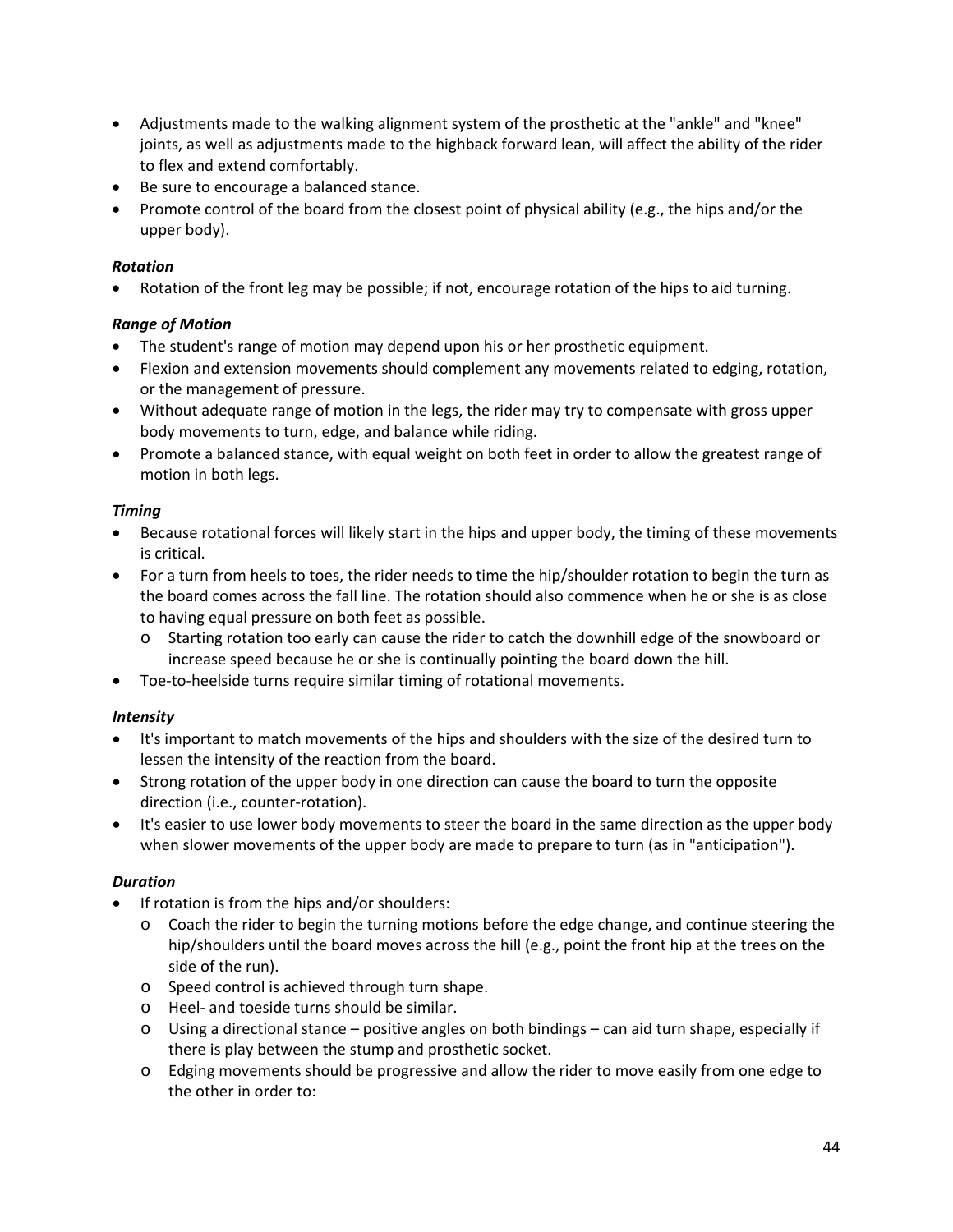- **Promote maximum edge angle during the control/shaping phase for smoothest transitions.**
- **Produce maximum edging during the finishing phase, which will require that the rider use** more effort to transition to the new edge

# **Bilateral Below‐the‐Knee Amputation**

Working with students with bilateral below-the-knee (BK) amputations (i.e., both legs amputated below the knee) requires special consideration of whether to ride using the prostheses or not. Due to the pressures exerted between the residual limbs and the prostheses, take time to assess what the best approach might be for each student.

Take, for example, the case of a student with bilateral below‐the‐knee amputations who found that it was easier to ride without his prostheses than with them. He accomplished this by putting his residual limbs into his snowboard boots (in place of feet). One of the biggest challenges with this new arrangement was the need to use adequate padding to fit and protect his limbs. The setup gave the student a better feel for the movement of the snowboard and improved balance. He found that his hands worked well as a means of resistance to pivot the board.

This is a relatively common approach, and many riders who opt to ride without their prostheses find they prefer to put on their boots "backwards," with the toes of the boots facing student's back. This is especially effective for students whose stumps are short enough to allow their knees to sit into their boots.

For students with bilateral below‐the‐knee amputations who don't ride with protheses, you'll likely want to work the following board performance and movement considerations into your lesson plan.

# *Twist*

- The rider will turn from the hips and shoulders.
	- o Shifting weight across the board will cause a twist in the board.
- Encourage the rider to use slow, smooth movements.

### *Tilt*

- Encourage flexion of the knees and an upright torso on the heelside.
	- o Such movement will allow more refined edge control and adjustment during a heelside turn.
	- On the toeside, the rider can use whole‐body tipping (i.e., inclination) to create edging.
		- o Watch for head movement too far inside (due to breaking at the waist).

### *Pivot*

- A rider's hips and shoulders can be the primary turning force.
	- o Due to flexion at the knees, it may be possible to coach the rotation of the legs to generate turning forces.
- Rotation of the front femur in the hip socket can help steer toe-to-heel turns.
- Heel-to-toe action can require that the rider turn the hips and shoulders to steer the board.

### *Pressure Distribution*

- Pressure should be managed by flexing the knees, hips, and spine on the heelside.
- Pressure on the toeside will be managed through flexion at the hips and spine.
	- o Coach the rider to extend the legs equally.
- Encourage the student to ride with his or her torso upright.
- Ask the student to use leg extension and flexion to shift weight fore or aft as needed.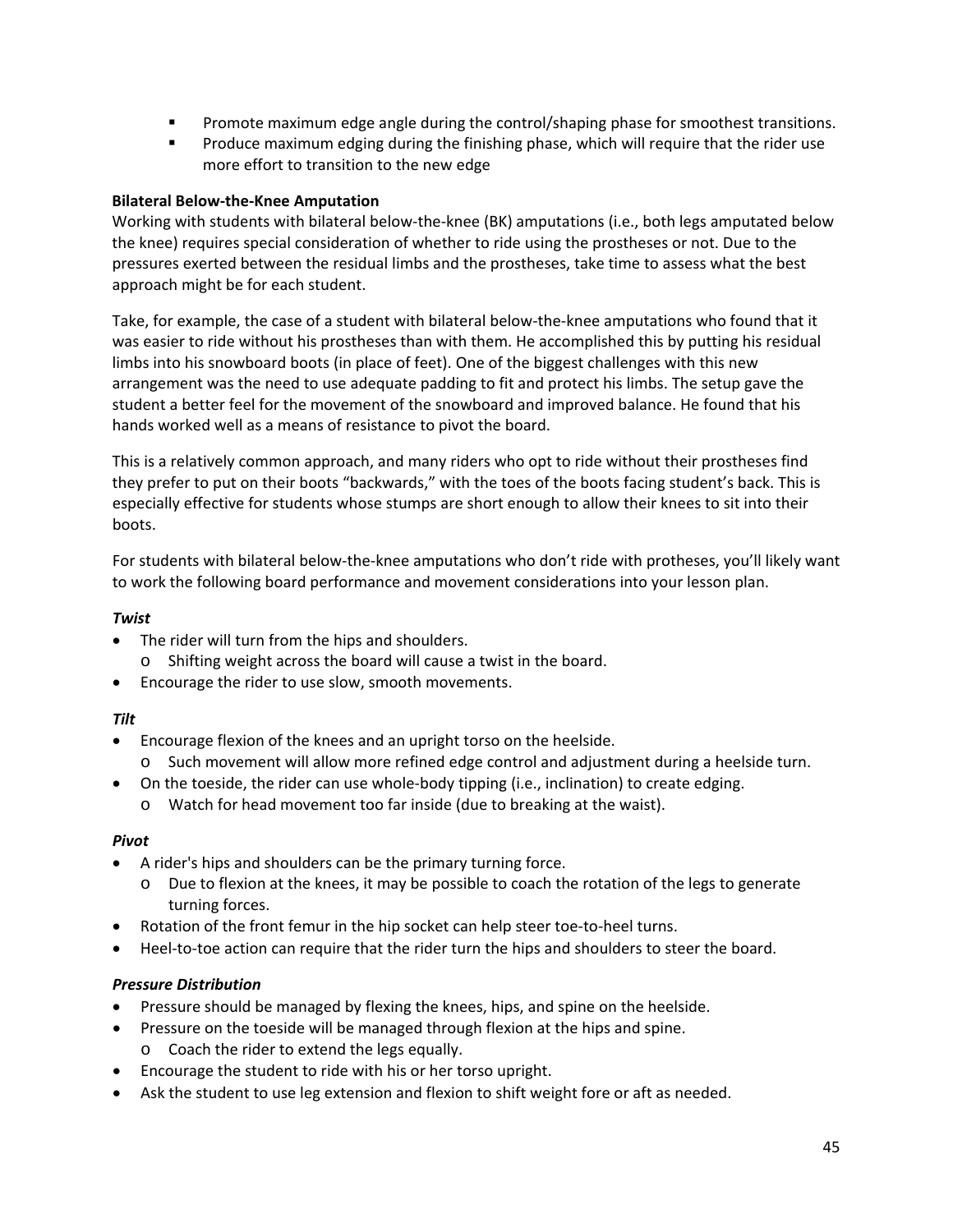# *Flexion/Extension*

- Because knees allow flex, encourage the student to flex the knees and hips as a primary means of managing pressure vertically.
- Flexing and extending the legs independently to shift weight in the desired direction can shift fore‐ aft pressure.

# *Rotation*

Rotation can come from the front femur in the hip socket or from the hips as needed.

# *Range of Motion*

• The hips and spine will show the greatest range of motion.

### *Timing*

- The timing of the student's movements should match the desired turn shape.
	- o Flexion and extension movements should allow a progressive increase and decrease in edging throughout turn.
	- o Encourage the rider to apply more edge during the control/shaping phase, with less at the start and finish.

### *Intensity*

- Quick, strong rotary movements from the hips and shoulders can cause the board to turn in the opposite direction than that of the hips and shoulders.
- Deliberate, slow-turning motions at the start of the turn allow the rider to create a turn with the desired shape and size.

# *Duration*

- When starting a turn from hips and shoulders, coach the rider to allow the lower body and board to catch up (i.e., re-align) with the hips and shoulders at the fall line and carry the rider through to the finish.
- The greatest amount of tilt should occur during the control/shaping phase.
	- o Movement to create tilt should start at top of turn and reach maximum during the control/shaping phase.

### **Bilateral Above‐the‐Knee Amputation**

Most students with a bilateral above‐the‐knee amputation will ride sitting down; students who ride standing up frequently use prosthetics that are made to attach directly to the snowboard. An intermediate option is the use of "shorties;" short prosthetic legs that do not have a knee or ankle joint and which can be fitted directly into snowboard boots. These legs protect the rider's residual limbs and even out any length discrepancies between the residual limbs. Similar to bilateral below‐the‐knee amputees who ride with their residual limbs fitted in snowboard boots, these riders may find it more effective to ride with their boots on "backwards."

For students with bilateral above-the-knee amputations who ride with prostheses, you'll likely want to work the following board performance and movement considerations into your lesson plan.

### *Twist*

• With turns initiated from the hips and shoulders, shifting weight across the board will cause a twist in the board.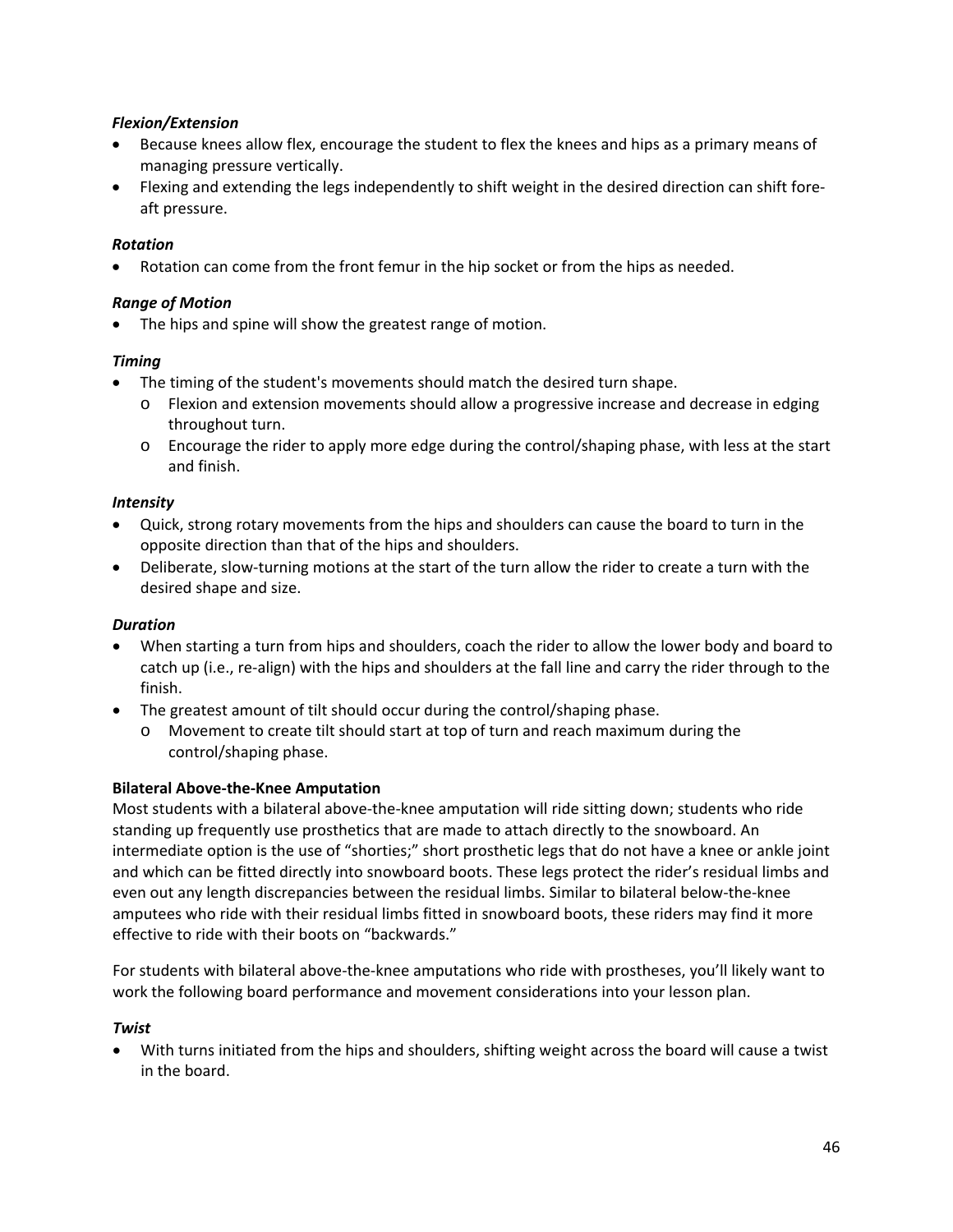# *Tilt*

- Tilt will typically come from the rider tipping the entire body (i.e., inclination) on the toeside.
- Heelside tilt will demonstrate flex at the hips, but it may produce minimal flex at the knees and ankles.
- During tilt, the upper body is used to maintain balance.
- Tilt promotes smooth, progressive edging movements throughout the turn.

### *Pivot*

- The hips and shoulders will tend to be the primary rotary force during a pivot.
- Encourage the rider to use smooth turning motions to move from edge to edge.

# *Pressure Distribution*

- Flexing the hips and spine is the primary means of managing pressure vertically.
- Tip-to-tail pressure adjustment may be possible by shifting the hips toward the desired end of the board.
- While the student is pressuring the board, be sure to watch for the amount of flex and extension in his or her prosthetic legs.
	- o Too much pressure build‐up can cause sudden release (i.e., extension) of prosthetic joints, which can result in a loss of balance and pressure on an edge.

# *Flexion/Extension*

- Flexing the hips and spine is the primary means of managing pressure vertically.
- Fore/aft pressure can be managed by shifting the hips toward the tip or tail of the board.

# *Rotation*

• Rotation movements will come from the hips and shoulders.

### *Range of Motion*

• The hips and spine will show greatest range of motion when riding.

# *Timing*

- The timing of movements can match the desired turn shape.
- Flexion and extension movements can allow a progressive increase and decrease in edging throughout the turn.
	- o Coach the rider to apply more edge during the control/shaping phase, with less at the start and finish.

# *Intensity*

- Quick, strong rotary movements from the hips and shoulders can cause the board to turn in the opposite direction of the hips and shoulders.
- Deliberate, slow-turning motions at the start of the turn allow the rider to produce a turn with the desired shape and size.

# *Duration*

- Rotary movements into the new turn begin from the hips and shoulders, and the lower body should catch up by the time the board is coming out of the fall line into the completion phase of the turn.
- Duration helps the rider's lower body and board catch up (i.e., re-align) with the hips and shoulders at the fall line and carry the rider through to the finish.
- The greatest amount of tilt should occur during the control/shaping phase.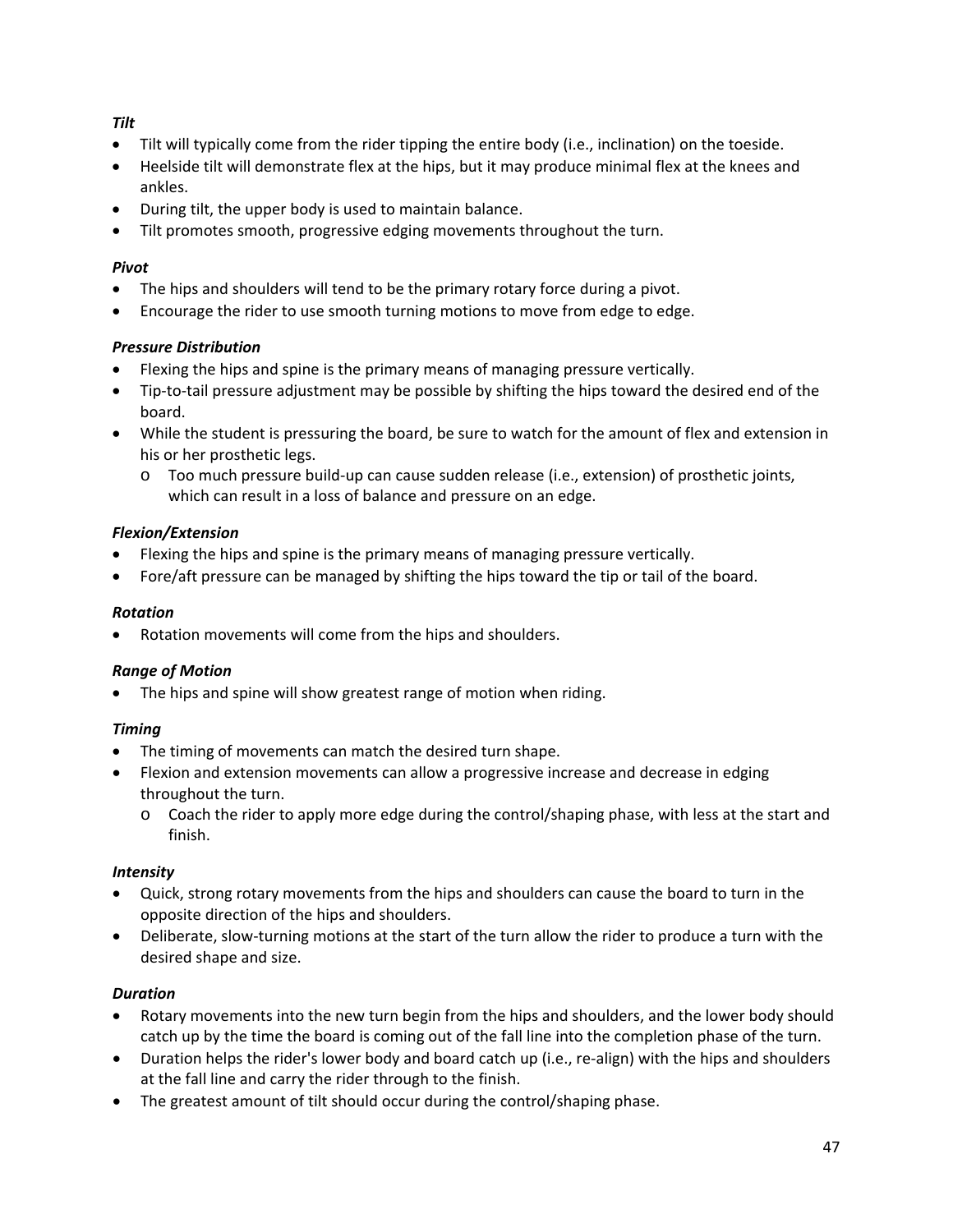• Movement to create the tilt should start at the top of the turn and reach its maximum during the control/shaping phase.

# **Muscle Weakness and Balance Impairments**

For students with bilateral above-the-knee amputations who use prostheses but have muscle weakness and balance impairments, you'll likely want to work the following board performance and movement considerations into your lesson plan.

# *Twist*

- Identify the rider's closest point of physical control relative to the board, and coach movements to control the board from this point.
- Twist can be created by hip/shoulder rotation.
- If using a Rider Bar, ask the student to use his or her arms to pull the front arm close and extend the back arm to generate twist.

# *Tilt*

- In general, the entire body will be used to create edging (i.e. , inclination).
- Some articulation may be possible in the rider's midsection to allow the upper body to remain upright when tilting the board.

### *Pivot*

- Encourage the rider to use the upper body, hips, and shoulders for rotational movements created by pivot.
- Ideally, the hips and shoulders will be evenly balanced between the feet to prevent sudden weight shifts to the fore or aft.

### *Pressure Distribution*

- Pressure management from flexion and extension of the legs may not be present.
	- o Use flexion and extension of the hips and spine when possible.

### *Flexion/Extension*

- Identify where in the body the rider may be able to use flexion and extension.
	- o Coach the rider to use these body parts to manage pressure, edging, and rotation.

### *Rotation*

• Identify the closest point of physical control for each student, and coach rotational movements from this point to control the board.

### *Range of Motion*

• Identify the range of motion for flexion and extension and rotary movements for each student, coaching them to explore the full range as needed.

### *Timing*

- The timing of the movements should match the desired turn shape.
- Flexion and extension movements should allow a progressive increase and decrease in edging throughout the turn.
- Encourage the rider to apply more edge during the control/shaping phase, with less at the start and finish.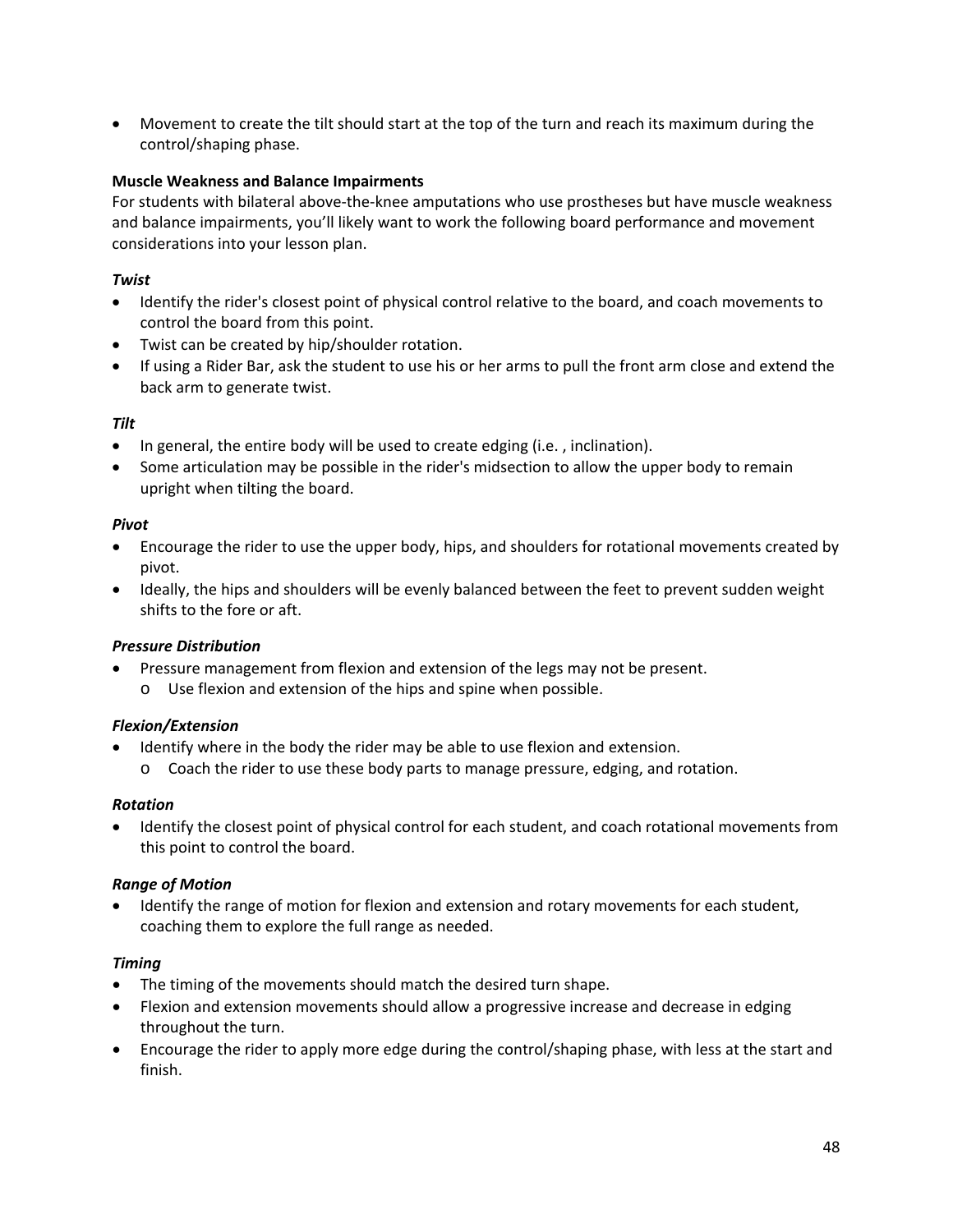# *Intensity*

- Quick, strong rotation of the hips and shoulders in one direction can cause the board to turn the opposite direction (i.e., counter‐rotation).
- Deliberate, slow-turning motions at the start of the turn allow the rider to achieve the desired turn shape and size.

# *Duration*

- Coach the rider to start the turn from the hips and shoulders.
	- $\circ$  Encourage the rider to allow the lower body and board to catch up (i.e., re-align) with the hips and shoulders at the fall line and carry the rider through to the finish.
- Movement to create tilt should start at the top of a turn with the greatest amount of tilt occurring during the control/shaping phase.

### *Stance*

- The goal is to establish a stance in which the rider can balance the CM over the middle of the board as it moves from edge to edge and between the feet, while the rider maintains equal weight on both feet.
- Double check the rider's board setup before you head out onto the snow.
- As part of the assessment, watch the student's natural walking stance for foot angles. o Double check foot alignment in a standing position.
- Set up the bindings to allow a comfortable standing position with the binding angles set similar to the student's natural walking and standing foot angles

# **Other Common Disabilities**

As an adaptive snowboard instructor, you'll likely have an opportunity to work with students with disabilities not previously mentioned in this guide. The following are among the most common ones.

# **ARTHRITIS**

Arthritis is an inflammation of the joints that can occur in various forms and can affect people of all ages. Special needs of arthritis sufferers are determined by how the disease affects the individual. Slam‐free teaching tactics are critical for these students. Setting up the student in a comfortable and functional stance will help improve balance. Outriggers, bamboo poles, ski poles, and holding hands or "the dance" are useful balance supports.

### **CEREBRAL PALSY**

Students who have cerebral palsy (CP) can snowboard, but be aware that no two CP students are the same. Students can be affected physically and/or cognitively, with impairments ranging from mild to severe. Many students with CP are cognitively unimpaired, yet their speech may be difficult to understand and/or they may need extra time to process questions. In addition, they may walk without a noticeable wobble, use one or two crutches, or use a manual or powered wheelchair. Fatigue and over‐ worked muscles can increase or induce muscular weakness in students with CP.

Cerebral palsy is classified into three categories:

- 1. Ataxic‐Jerky People in this category may exhibit uncontrolled movements that cause the person to appear clumsy or uncoordinated. Muscle tone is normal, yet balance is severely affected.
- 2. Athetoid-Involuntary People with this type of CP can exhibit jelly-like, purposeless movements of the extremities or trunk. Movements related to this category are described as extraneous or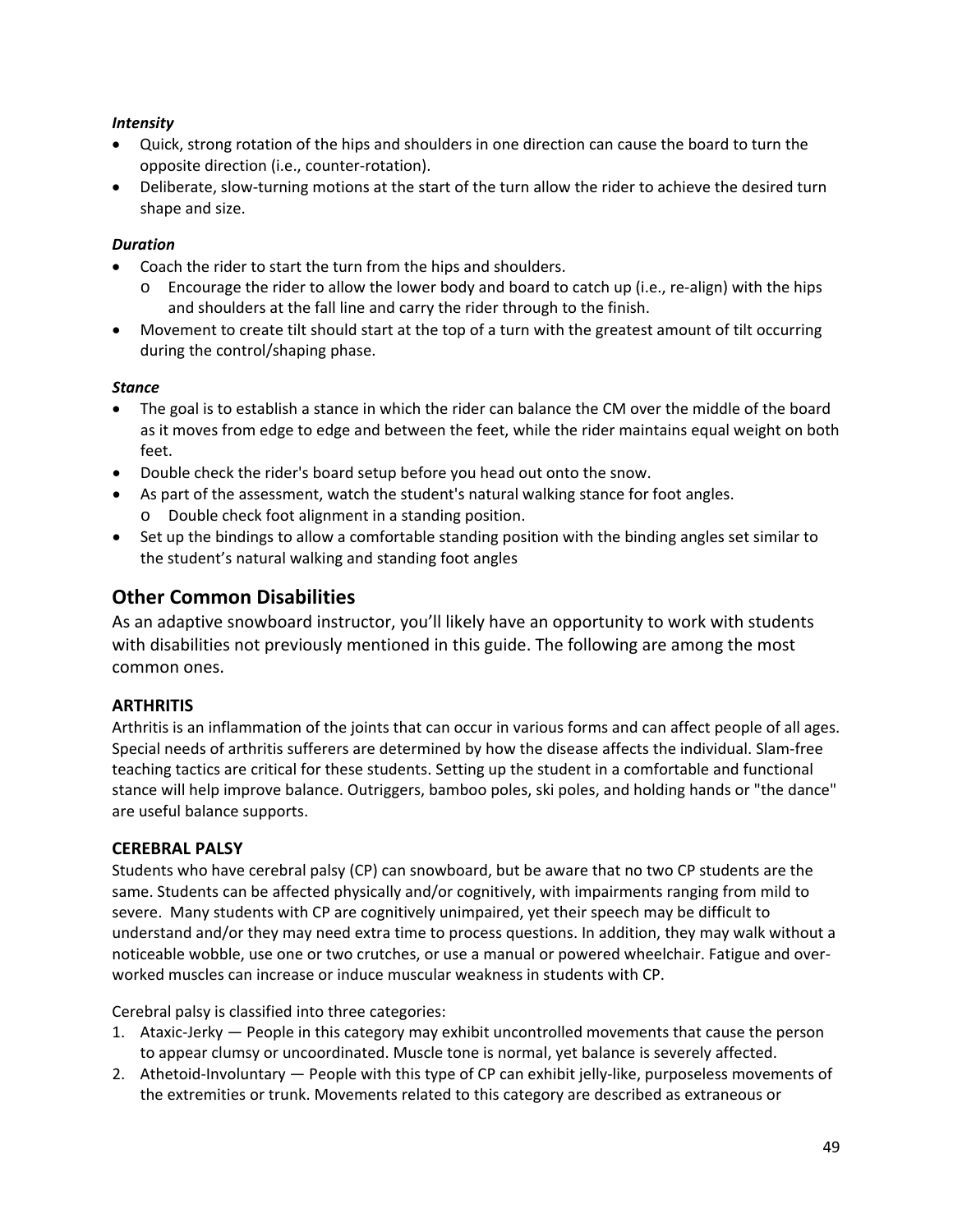uncontrolled, and the person is often unable to direct precise motor function. Muscle tone may vary.

3. Spastic‐Increased — This type of CP can affect muscle tone, which may in turn affect a single limb, one side of the body (spastic hemiplegia), both legs (spastic diplegia), or both arms and legs (spastic quadriplegia). Muscles are usually tense and flexed. This is the most common type of cerebral palsy.

A student with CP may assume or even require using an unusual stance. Work with the student to determine what stance is both the most comfortable and makes the best use of the student's available movement. The degree of fine motor control will also come into play when selecting the boot/binding system. Some systems are much easier to use independently for students who have difficulty with fine motor control.

Some CP students may wear a leg brace or ankle‐foot orthotics (AFO). These devices typically need to be worn while riding. The student, family member, or caregiver can help describe the usage of each device. Some students may require a snowboard boot that is a size larger than their usual shoe size in order to accommodate their braces or AFOs.

# **POST‐POLIO**

Post-polio students may have weaker and/or shorter extremities. The affected extremity (in most cases, it will be one or both legs) may have a loss of muscle tone and strength. It is common for these students to wear a brace, and in most cases the brace should be worn while riding.

For students with a leg-length discrepancy, the length difference can be evened out with a shim or lift placed in the boot between the boot and its binding, or between the binding and the board. When adding shims, a good rule of thumb is that a little goes a long way and the desired effect can frequently be achieved with a shim that is less than the length of the student's leg-length discrepancy.

Outriggers are the most common type of equipment for aiding balance when there is weakness in one or both legs. Since overworking the affected muscles can increase weakness and muscle pain, it's crucial to apply proper lesson pacing to prevent muscle fatigue.

# **Combinations of Disabilities**

Students who have a combination of disabilities typically fit into two or more of the previous profiles, and many have learned to snowboard. When instructing such a student, assess all impairments fully, both on their own as well as in terms of the combined impact of the impairments. It is especially important to learn what other activities the student participates in, how he or she tolerates activity and for how long. Determine a lesson plan once impairments have been fully evaluated.

# **EXAMPLES**

One example of a student with a combination of disabilities is an individual who has diabetes and, as a result of the disease, has had a foot amputated and is now losing his or her eyesight. Diabetes caused both the amputation and visual impairment, and, as a result, you will need to assess the student's visual field as well as his or her strength and the impact of the rider's amputation and foot prosthesis.

Another example would be students with CHARGE Syndrome (a recognizable pattern of birth defects). These students may have peripheral vision in only one eye, loss of hearing, and poor muscle tone. You'll need to assess the student's visual field, figure out a working method of communication, and determine muscular strength and stamina. And from all of this information, you must be able to create a system of instruction that works for guiding such an individual on the snow.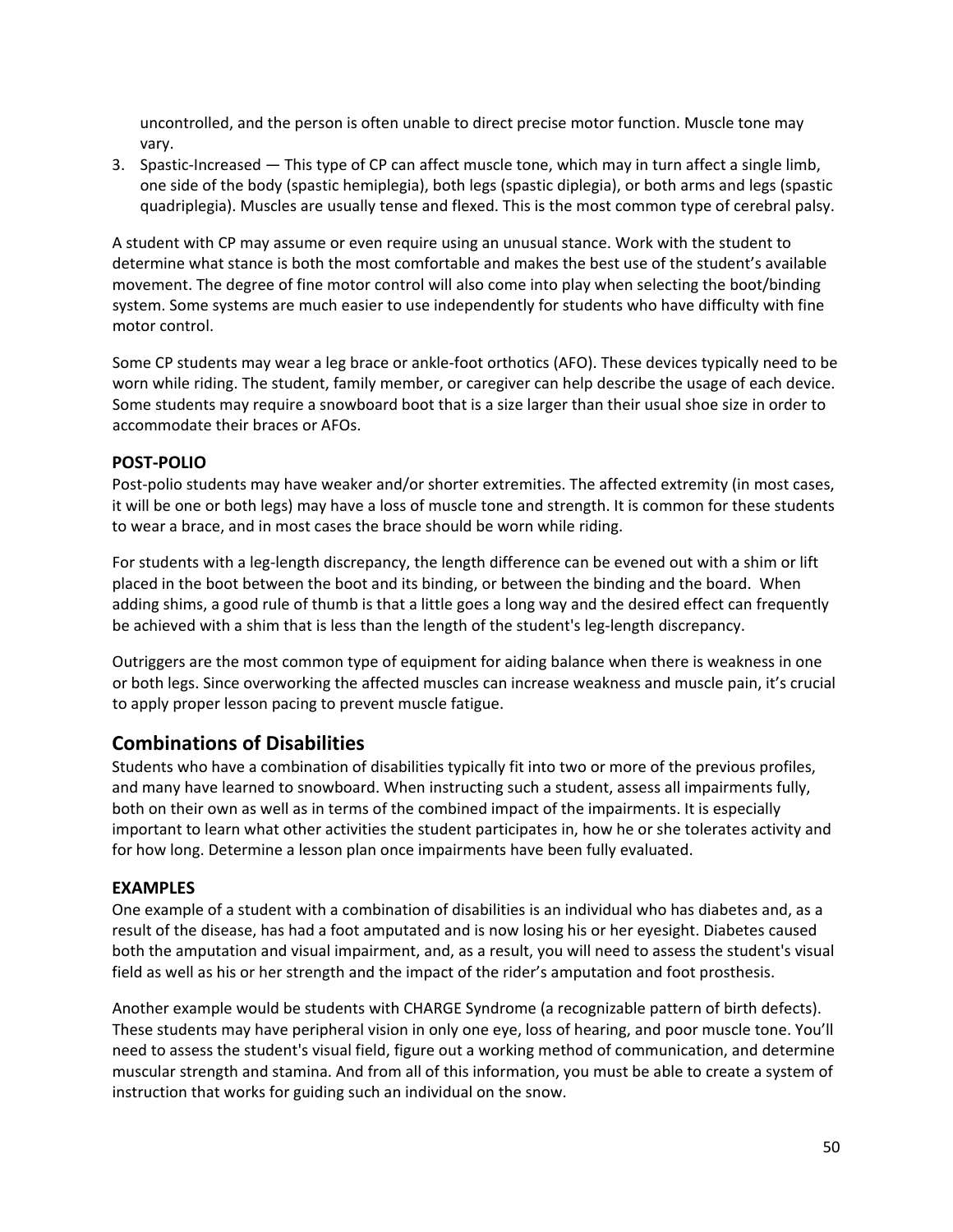One more example of a combination of disabilities is a student who has sustained a head injury in an accident and has hemiplegia, or paralysis, of an arm and leg on one side of the body. Such a student might also have difficulty articulating his or her thoughts. You would need to assess the physical strength of all limbs, static and dynamic balance, and gait if the student is walking. Does the student use a cane, crutch, or wheelchair? Once you've evaluated the student on a physical basis, it will be helpful to evaluate his or her cognitive abilities. Can he or she put sequential steps together, follow instructions, and understand you? Finally, determine how best to communicate with such a student.

With a thorough knowledge of the all the potential rider profiles that may present in an adaptive snowboarding environment – as well as the various approaches you and the student can take to take the best advantage of his or her strengths – you'll have the foundation you need to create successful snowboarding experiences no matter your student's disability.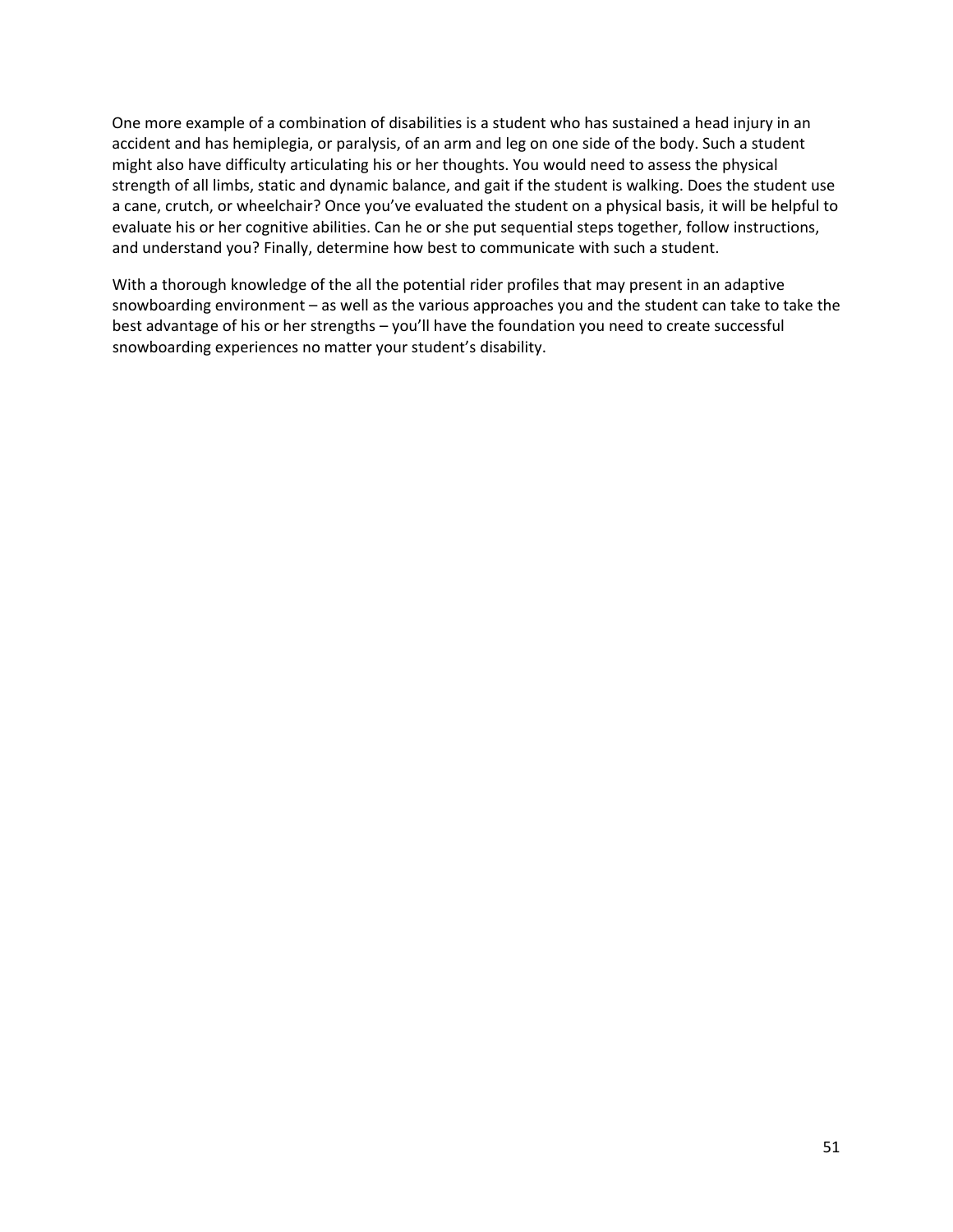# **Chapter 6: Student Scenarios**

The following scenarios are based on actual instructor experiences. They highlight disabilities presented by students, the goal‐setting process, and the equipment used. Ideas and understanding can be gained from each, but it's important to realize not all students will present these exact challenges. As equipment – particularly prosthetics – continue to evolve and improve, it's exciting to know that learning to snowboard will be even easier for future adaptive riders.

# **Rider Scenario 1 – Visual Impairment**

Antonia, 17, is a totally blind advanced alpine skier who also water skis in the summer. She is from Italy and speaks no English. Her sense of hearing and feeling are very strong. With the help of an interpreter, the instructor and Antonia learned several words in both English and Italian to allow for better communication and a safe lesson. The English words Antonia learned referred to body position and terrain as they relate to snowboarding and included "stop," "toe," "neutral," "heel," "hold, and "turn."

Antonia first worked on her stance, and toeside and heelside movements indoors. She then repeated them statically on the snow prior to sliding. The instructor was on skis and worked with Antonia by using the holding hands, or "dance" technique. Antonia had great balance and easily learned the toeside, neutral, and heelside moves. She quickly advanced to basic turns.

Initially, the pair stayed in contact as Antonia held onto the instructor. She started to let go as she acquired a feel for the board. A trusting relationship developed and Antonia let go long enough to link a few turns independently with the instructor close by. After that, Antonia progressed quickly to riding the chairlift.

At this point she started to feel what was needed for each turn and no longer held onto her instructor. She fell several times, but learned to get up and start to ride again. By the third run, Antonia could link 6 to 12 turns. Her energy level, understanding, and feeling for the board made it possible for her to ride easy greens within two hours.

*This student scenario is an example of a progression that follows the leapfrog approach, in which certain* aspects of the progression are bypassed to fit the needs and goals of the student. Students suited to this *approach are usually highly active and engage in other activities that have movement patterns similar to those of snowboarding.*

# **Rider Scenario 2 – Cognitive Impairment**

On a cold and snowy day, a group of never‐ever snowboarders began their lesson and started getting to know each other. The class of older teens and college freshmen included Henry, who at age 28 was a bit older, but fit with this class better than with older adults. Henry has Down syndrome, lives at home with his family, and has a day job at the local resource center. Henry's family often skied together, and his two younger siblings had snowboarded for the past three seasons. Henry wanted to give it a try, too.

Henry's family dropped him off for class. It was the first day of the season and everyone in the family was taking a lesson. Henry's parents said that he was not taking any medications, and he could follow simple steps if presented one at a time. They reported that an x-ray taken some years previous showed no problems with atlantoaxial instability in his neck. Because his eyesight wasn't great, Henry wore glasses.

As Henry walked around and waited for class to begin, the instructor noticed that his toes pointed slightly outward, away from his body in a duck position. With this knowledge, the instructor adjusted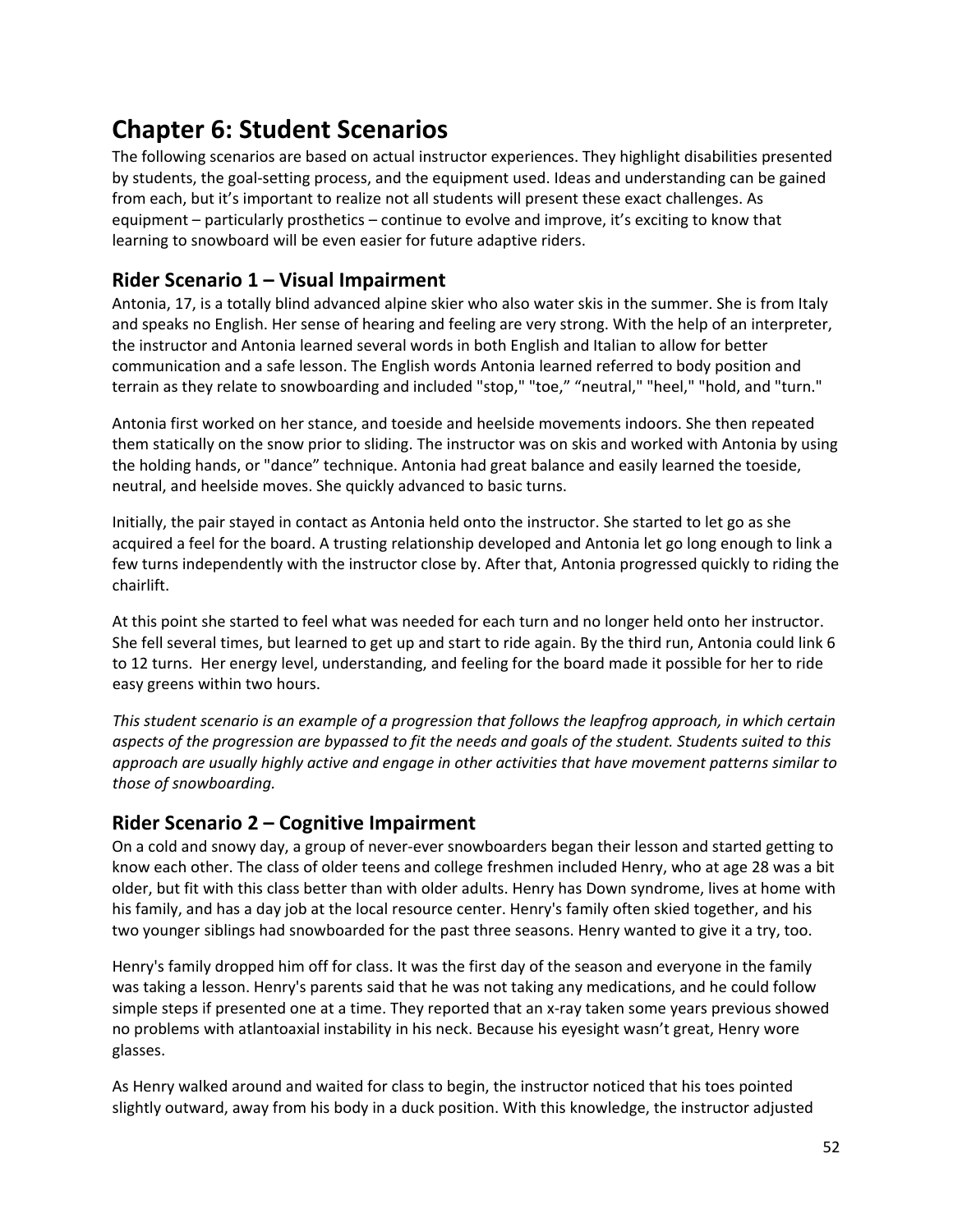Henry's binding stance to ‐6 and +6, with Henry's right foot in the lead. This "goofy foot" position was selected after Henry showed how he kicked a soccer ball with his left foot. There were some other soccer players in the group, and this led to some great stories that helped bring the group together. Cheryl, a participant in the group, shared that her brother also has Down syndrome. Henry and Cheryl became a natural pair as they helped each other, and their friendship continued to build as the lesson progressed.

Henry had difficulty walking and skating with the front foot in the binding and the rear foot pushing. As the group practiced this, Henry practiced walking in the snow along with the group while holding his board, and "looking like a cool dude." For climbing, Henry showed how he would climb a gentle hill if he were skiing. Then he showed how he would edge his board in the snow in the future when he was ready to climb on a snowboard.

Moving onto a very gentle straight run with a natural stop at the end, the group started a quarter of the way up a knoll. At first, they had one foot out of the binding. Almost everyone wanted or needed the instructor to be next to them for their first slide. Everyone's focus was working on stance and looking down the hill. Henry had the group laughing with the jokes he told and the group cheered as everyone gradually rode down a little more of the knoll each time. By lunchtime, everyone was either "King" or "Queen" of the knoll, determined by riding down the knoll without assistance, having both feet in the bindings, and achieving some directional changes – whether on purpose or not.

After lunch the group decided to return to the knoll and continued to gain "ownership" of the task at hand, making directional changes. Once everyone accomplished this, they rode the chairlift for a run on the beginner slope. They had the choice to walk on and off the chair (carrying their board), or ride the lift with their snowboard on. The instructor went ahead of the group and helped with lift dismount by calling out reminders and making sure the lift was slowed down. Cheryl and Henry rode up together, holding their boards the first time.

The step up to the beginner hill provided more terrain with which to work on heel and toe exercises. When the terrain is too flat, it's harder to gain the feeling of the edge and easier to catch an edge and fall. The group worked on garlands and falling leafs. On part of the hill, they worked as a group and then practiced independently. Everyone watched each other and cheered when their classmates did well and even when they fell.

The bottom of the run flattened out and was a perfect place to practice flat spin 180s and 360s. By doing this the group learned how to feel a flat board and avoid the edges, pressuring the board in different areas and pivoting. It was a great way to have fun and learn at the same time.

On the last run of the day, Henry started walking and skating with his board while in the lift line. He still chose to carry his board while riding the lift, as did a few others. On the last run, the class returned to practicing garlands and falling leafs. The students were paired up with one person and followed his or her partner. When some individuals play "follow the leader," they don't think as much and the moves become easier.

This was the first day of a three-day lesson. In summarizing the lesson and preparing them for the next day, the group was told they would work on full turns in the morning on the same trail and try some ollies or nollies. As with any lesson, it's important to provide a review of the lesson experience and *preview what can be expected when the student returns.*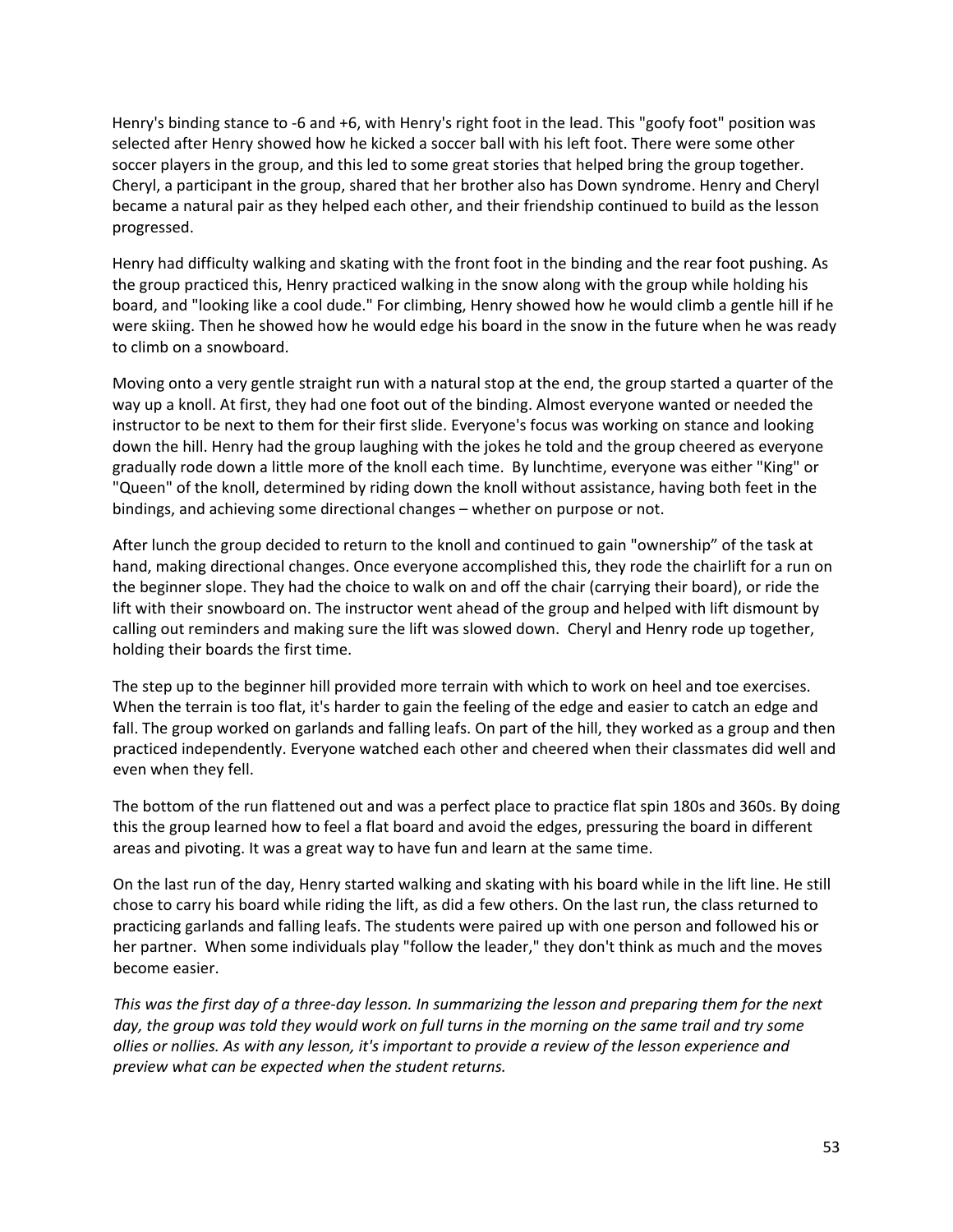# **Rider Scenario 3 – Neurological Impairment**

Brian is a 16‐year‐old student with an incomplete spinal cord injury at vertebrae C1/C2. He sustained his injury while snowboarding and was eager to ride again.

Brian uses a wheelchair and has almost no fine motor control. He regularly attends therapy sessions and works on strengthening his body. His doctors have indicated that if he keeps working, there is a good chance he'll regain more movement, coordination, and strength over time.

When Brian first rolled in, he wanted to know what his options were for snowboarding. After being introduced to his instructor and another who would assist in the lesson, Brian was tested for balance, range of motion, and endurance. After a thorough evaluation and assessment it was determined that he was still very weak but currently could stand for approximately 10 to 15 minutes. In that time span he could take approximately 20 steps using a swing‐through gait with a walker. His right side – especially his right hand, wrist, and forearm – were slightly weaker than his left side. His attitude was inquisitive, robust, and determined. The assessment revealed two strong equipment options; a snowboard equipped with a Rider Bar (a short‐term, stand‐up approach) or a bi‐ski (a long‐term, sit‐down alternative).

When asked which option he would prefer, he chose both. It was agreed upon that if Brian could stand and play on the Rider Bar for 10 minutes on snow, the experience would be considered successful. His instructor chose to try the Rider Bar option first in order to optimize Brian's early morning strength and endurance.

The basic starting plan was to experiment and play with the Rider Bar in order to discover and exploit options in the morning, and then in the afternoon session do the same with the bi‐ski.

Brian was then fitted with snowboard boots. The right boot was one size larger to accommodate his ankle foot orthotic (AFO). The Rider Bar was set up as close as possible beforehand in order to optimize actual time standing up in the Rider Bar. The assessment revealed that Brian had been an accomplished snowboarder who rode regular, and his most comfortable stance ended up being +9, ‐9. This position also promoted switch riding, per Brian's goals.

The instructor raised and angled the U‐bar on the Rider Bar to allow Brian's forearm to be perpendicular to the upper arm and the elbows slightly in front of the hips. The horizontal adjustment of the U‐bar was loosened ever-so-slightly to allow for independent twisting of the board, resulting in easier engagement and disengagement of the leading edge, especially at turn initiation. During setup, Brian sat and asked questions about the sizing adjustments

Brian and his team were just about ready to rock and roll. Before going out onto the snow they reviewed what Brian remembered about basic riding and board performance, combining that information with a brief discussion of Rider Bar function and application of balancing movements. They next covered how Brian could affect steering by gently pulling or pressing (pushing) the lead end of the U‐bar. Brian was then wheeled out onto the snow, ready to go.

The following is an approximate sequence of how the first session went.

Brian stood up, stepped in, and strapped in with assistance. The Rider Bar height was okay, so his instructor and assistant made a quick adjustment of angle for comfort, all with team‐like precision. The instructor lightly wrapped a 2 x 16 inch Velcro elastic strap around Brian's right hand and the bar to help his weaker hand grip the bar.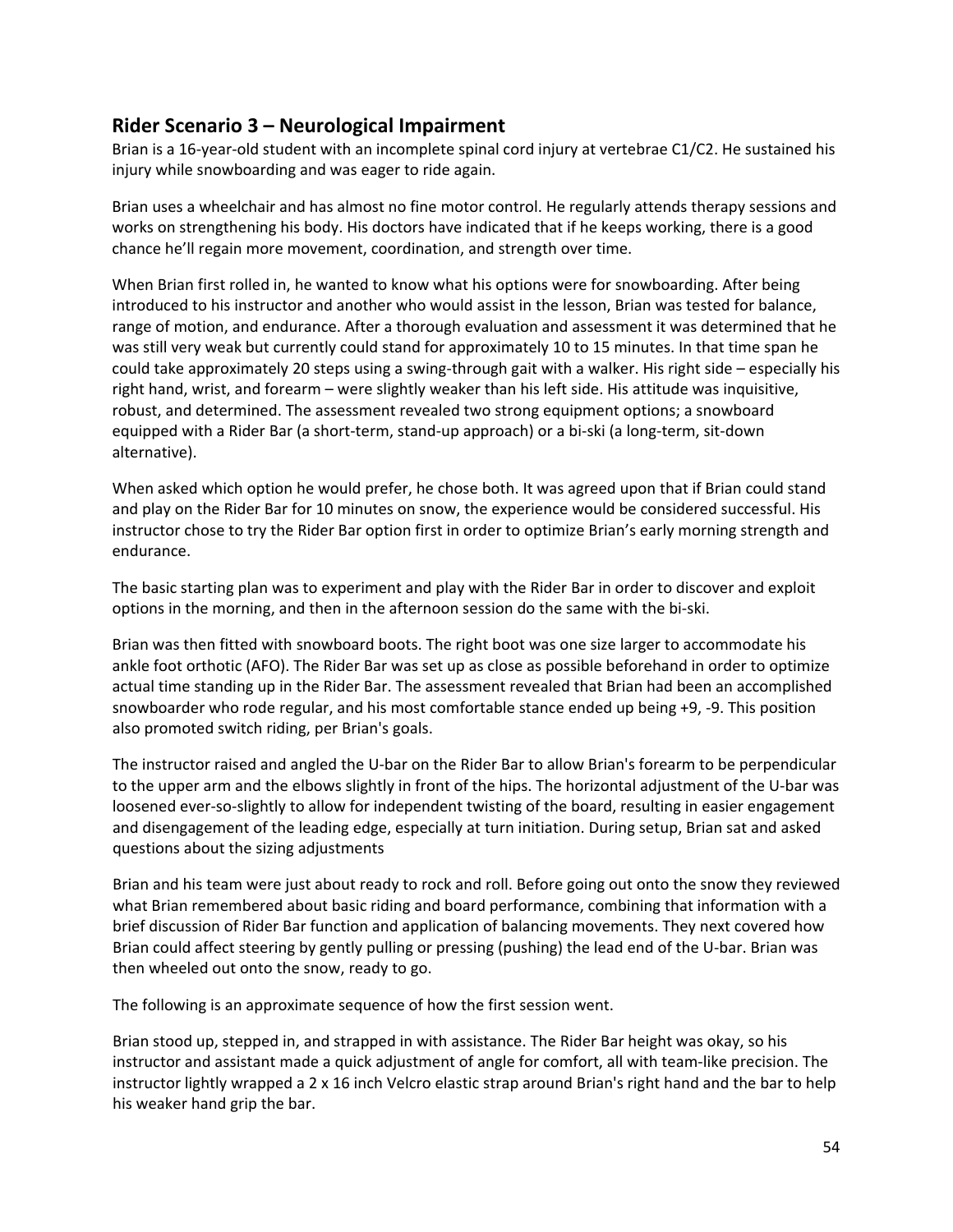Next, the instruction team pushed and/or pulled Brian across the flats – about 30 feet each way – while lightly supporting him to keep him from falling. Brian happily remembered the feeling of sliding. The instructor assessed the snow conditions while observing Brian's balance. Checking in with Brian to make sure everything was okay, the team moved on.

It was now time to use gravity. Fortunately, the adaptive program had another Rider Bar so the assistant was able to give two quick demos using the extra one. Determining that the starting point of the demo might have made Brian's first attempt at sliding too far and too fast, the instructor adjusted the starting point accordingly. The subsequent coaching for Brian was simple: stand up, look in the direction of travel, balance, and just slide.

Team Brian worked on sliding for approximately 10 to 12 feet to a natural stop in a run out zone. They pushed Brian up the slight incline, turned the nose of the board downhill, paused for moment, and offered this quick review, "Stay in a tall‐yet‐slightly‐flexed stance, turn your head to look in the direction of travel, take a deep breath, relax, and go." The main focus was to prevent him from falling. Brian rode about 13 feet to a natural stop – with one minor balance correction – all with a combined look of horror, anticipation, and relief. His position was toward the tail of his board, so the instructor suggested he increase flexion in his lead leg to help move his weight forward.

Brian repeated the straight run in better balance. All was A‐OK. Team Brian asked if he'd like to go again. "Yes!" he said, this time with a big smile.

The team took a break, with a discussion: Team Brian:"Fun?" Brian: "Yes." Team Brian:"Scared?" Brian: "Yes." Team Brian: "Beautiful day?" Brian: "Yes!" followed by a breath and "Okay, let's go!"

The team repeated the previous steps but started two feet higher before. Despite a slight bobble, Brian rode approximately 15 to 16 feet with a grin from ear to ear.

Next, the group repeated the steps from an even higher start. Total success. "Hey, do you want to try switch?" asked the instructor. "Sure," Brian said.

Going back to the original, lower start, Team Brian took time to reset; this time putting the weak side forward and giving Brian some extra time to process the new direction. He didn't fall, but his right shoulder dipped, causing some twisting and slight imbalance.

Brian gave it another go with better results, but a lot more effort. His instructor suggested they go back to regular riding, but asked if he wanted to try something new. Brian eagerly agreed.

Brian's instructional crew took a break, pulled up his wheelchair, and let Brian sit down and rest while still rigged up.

This time the instructor asked Brian to ride regular, but look over his left shoulder approximately 25 to 30 feet and gently pull the front of the horizontal bar with his left hand as he started moving. Brian had a good, soft touch and performed quite well. At the bottom of the hill Team Brian showed him how the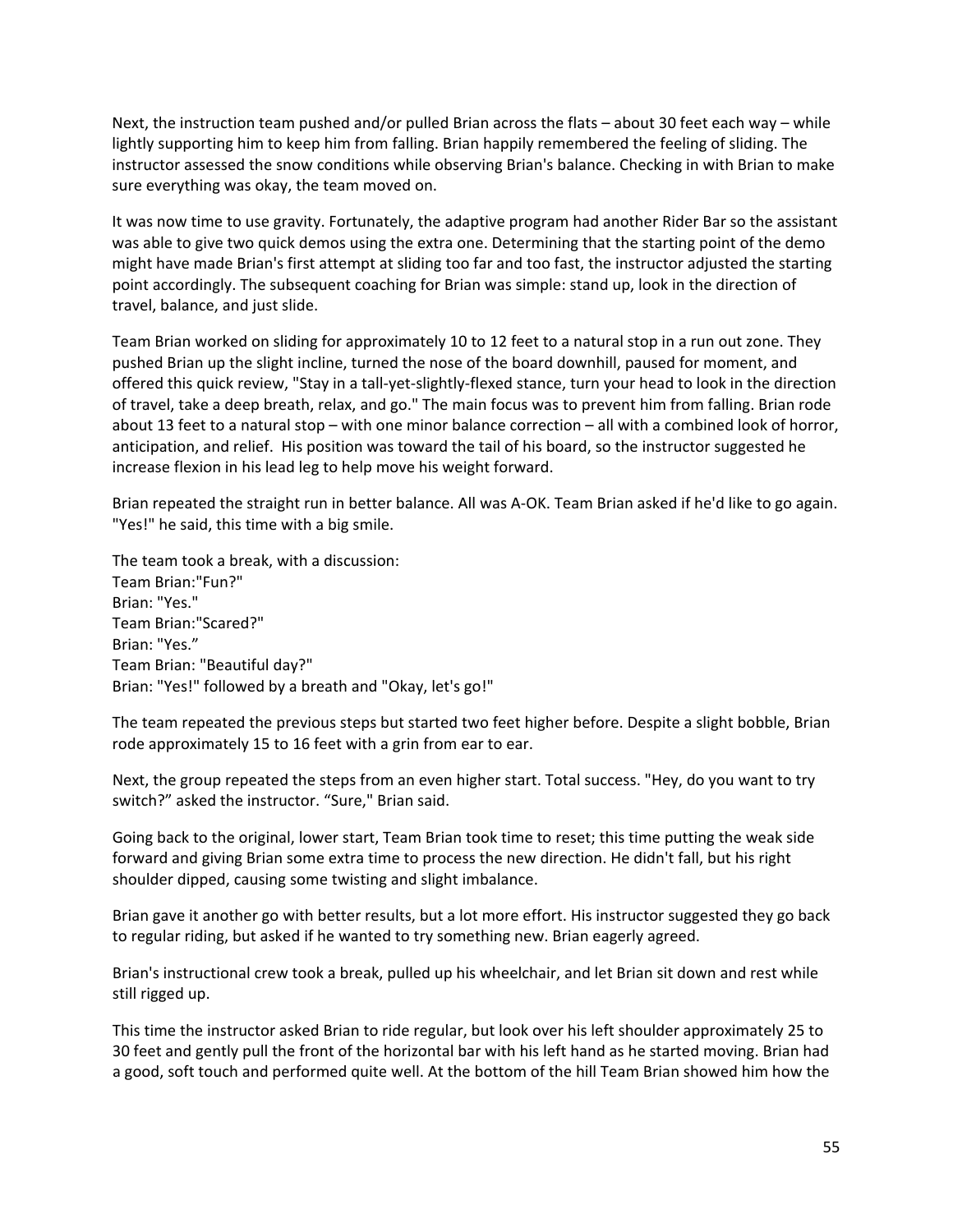board had deflected about 3 to 4 feet in approximately 12 feet of travel. They congratulated him with a chorus of, "Nice heelside turn, dude!"

Tactics were repeated as before with about "two more ounces" of pressure applied to the pull and a focus on balancing a little more over the heelside edge. Brian had an excellent run with 4 to 5 feet of deflection in 11 feet. "Do you want to try a couple of toeside turns?" asked the instructor. "Yes."

After the instructor briefly explained that "This time when you start moving, gently press or push the bar away from you while balancing more over your toeside edge," Brian looked up to see 2 feet of deflection in 12 feet of travel.

One more toeside turn, this time much smoother, with 3 feet of deflection in 12 feet of travel. The only problem now was that Brian's face was cramping from smiling too much. His legs were getting tired, but Brian had enough stamina for one or two more runs.

The time had come to try a linked turn. The instructor offered a brief explanation: "Start with a heelside turn and as soon as you begin moving, go to neutral, then to toeside."

At the bottom, the instructor quickly got Brian's chair since his legs were giving out. Once in the chair the team looked at Brian's last run: 1 foot of deflection on the heelside and 2 feet of deflection on the toeside. A linked turn!

So far, Brian had made two flat runs, four straight runs, two switch runs, two heelside turns, two toeside turns, and one linked turn. This was just Brian's beginning morning session. Though exhausted; he went to lunch beaming with success.

After lunch, his instruction crew brought out a Bi-Unique bi-ski and showed him the similarities between carving a snowboard and carving the two short, shaped skis under this sit‐down apparatus. Because of Brian's overall weakness and exhaustion from the morning session, he was not yet able to fully balance with handheld outriggers. His introduction to bi-skiing was with a tethered, fixed-outrigger setup, with a single handheld outrigger in his left hand. Fixed riggers would give him lateral stability while he became familiar with the handheld rigger. Brian was excited and liked this option because he wouldn't have to work as hard. It would allow him to cruise more of the mountain at a higher rate of speed.

Team Brian had him sit in the bi‐ski while they fitted him with a handheld outrigger for his left hand. This would allow him to take a more active role in balancing and turning. They also attached the fixed outriggers, since his right hand was not strong or coordinated enough to hold an outrigger. Brian's stamina would not yet allow him to be outside more than 1 to 1.5 hours, so his crew worked inside on balance drills and the movements needed with Brian sitting in the equipment. Once Brian and company moved outside, they skipped the flatland drills and went up the chairlift (full instructor assist for the load and unload) to a wide‐open green trail.

Brian was a pretty accomplished rider before his accident, and it took him only one run with a full seat assist to figure out basic balance and weight shift for turning. His center of mass in the bi‐ski was so low to the snow that he was able to balance by using his body and, occasionally, his left outrigger. He was able to engage the outrigger brakes but preferred to carve it up, using turns to control his speed. As a safety measure, his instructor and the assistant kept the tethers with a safety strap on his bi-ski during all his runs, since the fixed outriggers prevented him from falling over and stopping, even if he'd wanted to.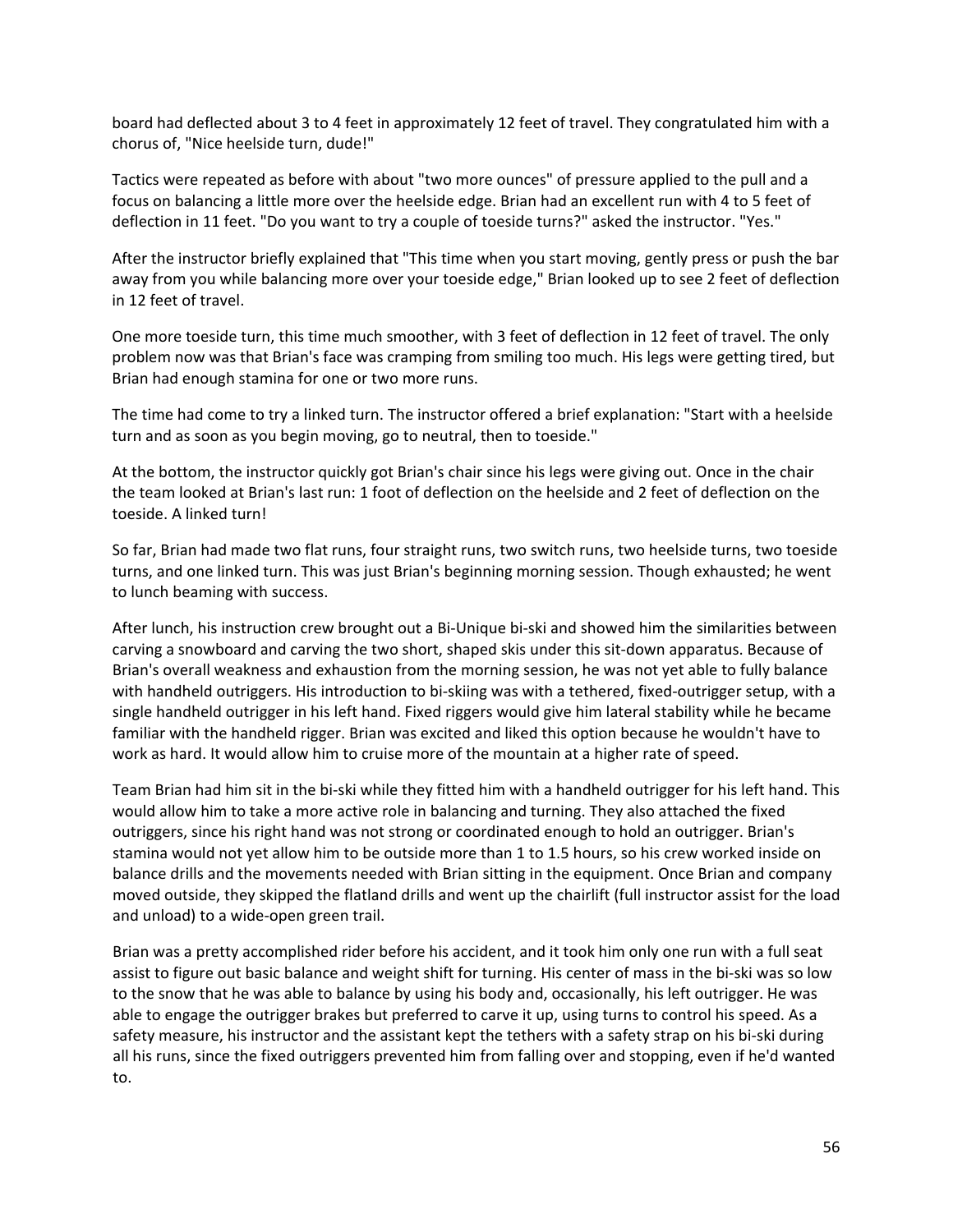During Brian's first venture back into snowboarding – stand-up and sit-down – he didn't go very far, but he accomplished a lot. He was able to ride standing up, which he never thought he'd be able to do. He *left hopeful, encouraged, and determined. He ended up coming back several times that year, following* the established pattern with progressive results. By springtime he was able to do two full laps while using *the Rider Bar (assisted) on the beginner run with a break.*

*Brian came back the following year stronger than ever and could stand for approximately 45 minutes to* an hour without a break. He was always assisted while using the Rider Bar, and began to ask if he could ever be independent. Team Brian described a single-outrigger technique in which the rigger would be in the lead hand (i.e., his left hand while riding in a regular stance). Using an outrigger in the lead hand *with his right hand on the Rider Bar could lead Brian toward being able to ride independently. To* promote an easier and more natural hand position, his instructor drilled a hole in the lower outrigger at a 45-degree angle to the existing holes. This turned the outrigger ski 45-degrees from the outrigger handle. *Brian loved this because it made it easier to use the outrigger while snowboarding.*

His team introduced the outrigger progression by showing him how to gently let go of the Rider Bar with his left hand and use it to point in the direction of the turn. After a lot of mileage, they gave him an *outrigger to play with, using a crossover (outrigger in front) method. The long‐term goal of this progression might be to ride independently with the Rider Bar and single outrigger. An extended progression from this point might include a transition to a double outrigger technique without the Rider Bar. This would require increased functional core and shoulder strength, thus permitting outrigger stability.*

On his return visits Brian was also able to use a handheld outrigger on his right hand, as long as it was *secured with Velcro to his wrist and forearm. His team next introduced Brian to a specific technique referred to as "drop and block." The primary difference or variance from the standard outrigger setup is* a shorter outrigger, which is used as a technique for mono-and bi-skiers who may have either diminished *upper body strength or severe balance issues. Outriggers may increase in length as needed with skill development, if desired.*

*Brian quickly became comfortable using handheld outriggers in both hands and his team got rid of the fixed outriggers. When Brian's turns had speed control he graduated to riding off tether. His instructor* showed his family how they could assist him with chairlift loads when his arms got tired, and perform seat assists across flat terrain to help him become more independent when riding in the bi-ski. For Brian, this was a great way to get back on the mountain, even though his body never fully recovered from his *spinal cord injury.*

# **Rider Scenario 4 – Structural and Anatomical Impairment**

*The following scenario focuses on a student who has had an amputation to one leg. When setting up* equipment, the stance is individualized for students with disabilities just as it is individualized for able*bodied students. Ultimately, consider comfort level, goals, and the rider's preferences when setting up their stance.*

Carin is a 19‐year‐old with an above‐knee (AK) amputation. She skis on one ski and two outriggers (known as three tracking) and has been racing successfully for two years. Carin happened upon an adaptive snowboard clinic and said, "I wish I could snowboard!" When asked, "Why don't you?" she said, "Because I'm an AK, and I didn't think AKs could ride." To her delight, she was told that she could and was shown the padded and angled rebar setup that could be used to brace and stabilize her flexed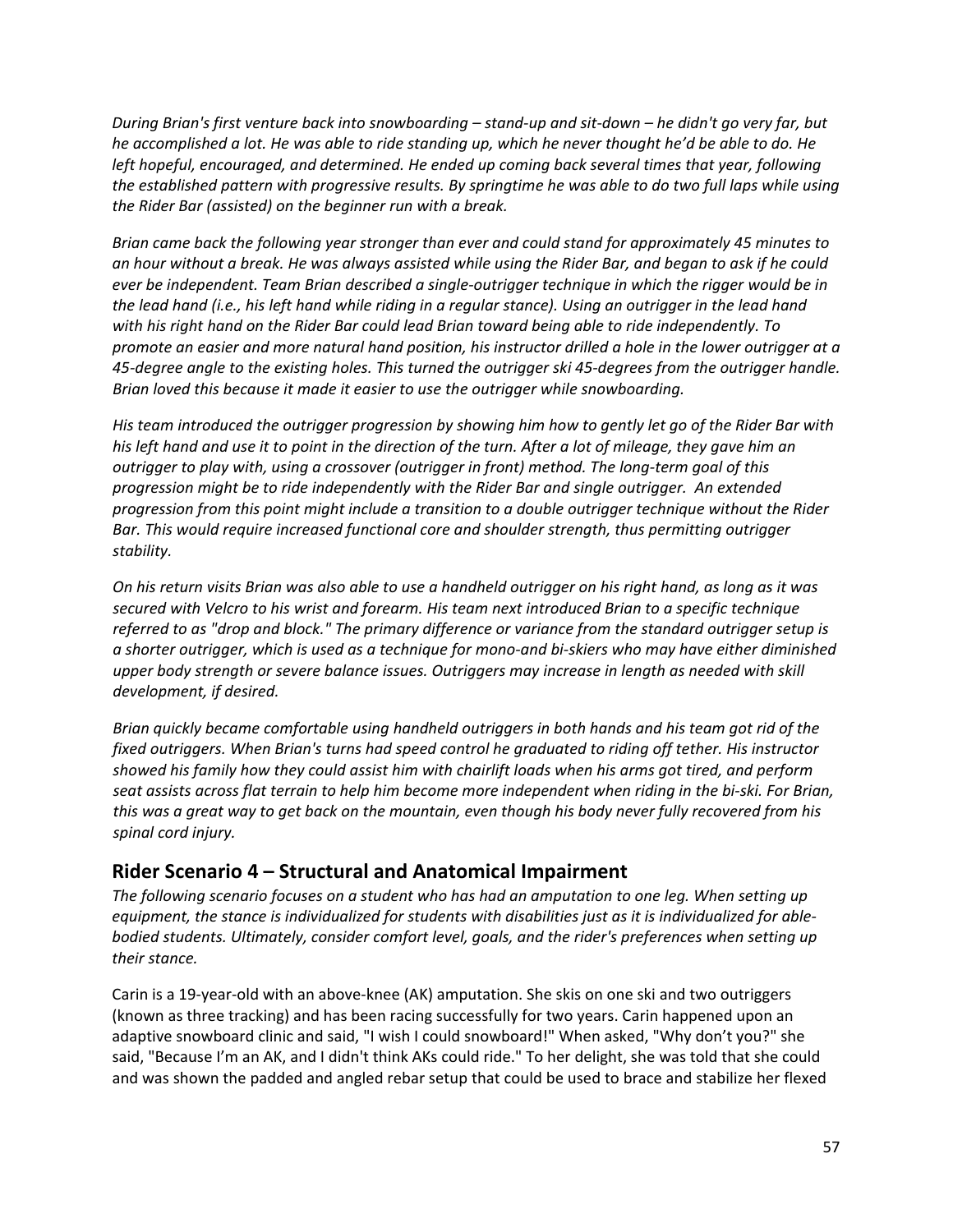prosthesis. [Note: in the time since this lesson took place, there have been many improvements to sport-specific prosthetics that do not need to be braced, making setups like this one less common.]

Carin was a racer with a high level of athletic ability, full knowledge of skiing and edge control, and the ability to use outriggers. Because of this, the introduction of riggers was leapfrogged. Her instructor substituted Carin's race outriggers with outriggers that had brakes for stabilizing purposes, so she had a platform with which to catch herself for balance or to push off of for realignment.

The rebar setup was Ace‐bandaged onto the prosthetic leg. While flexing this leg, the rebar slipped forward so it was realigned and secured in place with duct tape.

Once outside, she and her instructor started in an area with a small incline and run‐out zone. Starting with stance and body alignment exercises while looking ahead, Carin was able to glide for 20 feet, and then come to a natural stop. Everyone was cheering. On the same run‐out, her instructor encouraged her to look over her shoulder and keep her balance over the heelside edge, resulting in a slight heelside turn. Then she worked on balancing over the toeside edge, producing a great toeside turn. Her knowledge of skiing was transferred to the snowboard.

The next step up in lift-served terrain was a long run that started with a blue pitch, so leapfrogging through the basic snowboard progression was necessary. At the top of the lift, the instructor set the outrigger screws up for stability and explained the next step. For the blue slope (about 100 yards), Carin did four heelside falling leaf traverses. Next she spun around to the toeside after a brief explanation, description, and demo. She did four toeside falling leaf traverses. She had no falls as of this point.

By then she and her instructor were down to steeper green terrain. After a brief explanation and demo, Carin did a heelside turn to a stop, followed by a series of garlands. The duo turned to the opposite direction. After another explanation and demo, she made a toeside turn to a stop, followed by another four garlands. As the terrain had eased to an easy green, Carin was able to accomplish a heel‐neutral‐toe linked turn after an explanation and demo.

Exhilarated, full of excitement, and breathless, Carin took a breather before heading to the bottom of the hill – a run of approximately 200 yards. She took off and linked about 20 turns in the last 100 yards. The instructor only needed to make an occasional fine‐tuning comment as Carin explored and experimented with outriggers and board usage. At one point, Carin got her weight too far over the nose of the board, over‐rotated, and did a slow spinout to an easy fall (her first). She was laughing while getting up. She and her instructor had a small refinement discussion about having a quiet upper body and riding centered and balanced between her feet. Soon she was off again, making gleeful linked turns all the way down to the lift, including down the last steep pitch. The elapsed time for the mile‐long run was 50 minutes.

In jubilation (and every other elated descriptor you can imagine), the first words out of her mouth were "Can we go again?''

Carin made two more runs at 35 minutes each. She used her outriggers and rode independent of an instructor. Her total time out riding was two hours. Carin wanted more time, but the lifts were closed for the day. Her day ended on a high note at the bottom when she proudly picked up her board, walked over to her cheering friends, and said "I'm a snowboarder!"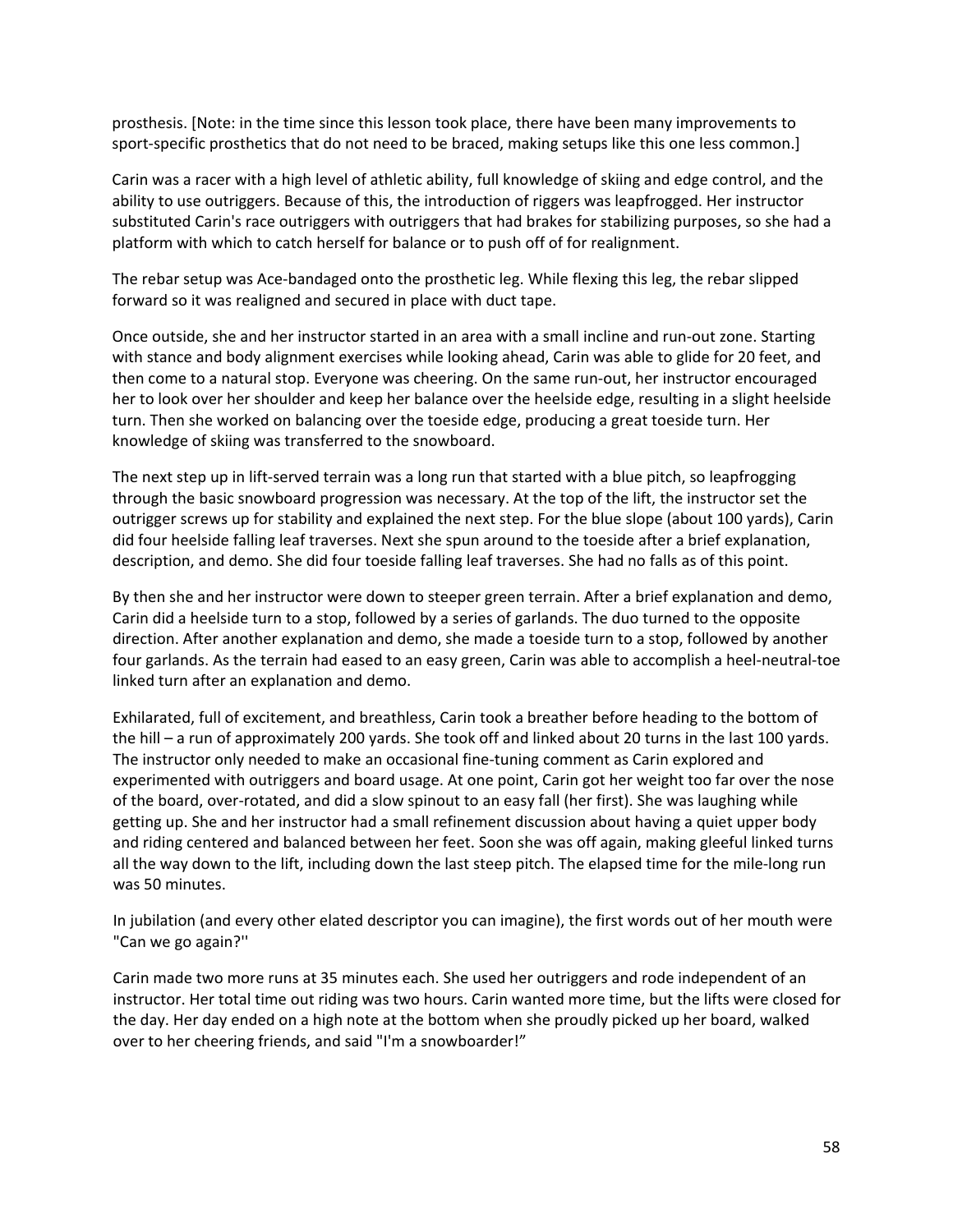# **Rider Scenario 5 – Combination of Impairments**

At the age of 30, John sustained a traumatic brain injury in a car accident. He was left with right‐side hemiplegia and difficulty articulating thoughts. John had not experienced snowsports activities before his accident and for six years afterward had tried skiing, with little success. Before the injury, John had skateboarded and liked going fast. His dream was to snowboard.

Physically, John's left side was strong and he did weightlifting and bodybuilding. His right leg was hypertonic, but could bear weight. Flexion, extension, and fine motor skills were diminished and his movements were jerky. John relied on his left side to help maintain his balance.

John was not aware of the sequential steps that are necessary to accomplish snowboarding, but he was determined, positive, aggressive, and independent in pursuing his dream. He is fearless and often unaware of the dangers of speed and impact. Through extensive groundwork, John came to comprehend the process necessary to achieve his desired outcome. It has proven to be rewarding, although it hasn't been easy.

It took many tries to find a setup that was comfortable and effective for John. After some trial‐and‐ error, soft freestyle boots seemed to fit best and were not too difficult to walk in. The stance took even more experimentation. To take advantage of John's strong left side, he was set up in a regular stance with stance angles of +15 for his lead foot and -3 for his rear foot.

John and his instructor spent minimal time on pushing, skating, and toeside/heelside drills due to the weakness of John's right side. The first straight run was accomplished using a modified dance position. His instructor was on skis and rode parallel to John to provide a stable support. Unfortunately, the initial terrain did not have a natural stopping point. After a few trials, the team located some better "bowl‐ shaped" terrain in the beginner area that provided an excellent location for John to slide forward, look in the reverse direction, and then ride switch back to the original side with the assistance of his instructor. It allowed John to work on feeling balance and improving his toeside and heelside moves. This is a good example of leapfrogging part of the progression while detailing other parts.

On the second day, John's instructor introduced the use of an outrigger, since John was eager to be independent. He refused to use the outrigger initially, but after some initial struggles and frequent falls, he decided to give it a try. John was instructed how to use the single outrigger with his left arm. Initially, his turns were slow and had little shape. He could not control his speed. For safety, a tether was attached to the tip of John's board with a snowboard clamp, to help him initiate turns and maintain speed control.

After he gained a sense of basic balance, directional change, and speed control with the assistance of his instructor, John was deemed ready to ride the chairlift. The lift was stopped on the first few rides to allow student and instructor to develop a loading and unloading procedure. The chairlift brought the pair to a beginner slope that offered gentle terrain for turning and longer practice runs.

Tethering allowed turns to happen in slow motion as the instructor talked John through the turns. His instructor verbalized the heel release, going to a flat board (neutral), and moving to the toe edge. The timing created with each turn allowed the turns to be linked at a comfortable speed. Repetition enhanced learning, without adding any new information that could cause confusion.

John has enjoyed success even though his snowboarding is limited to a few days per year. Each meeting *starts with a review of experiences from previous years. By the fifth year, John could ride independently* on green terrain, with the use of one outrigger. He was able to make 8 to 12 linked turns before he'd fall